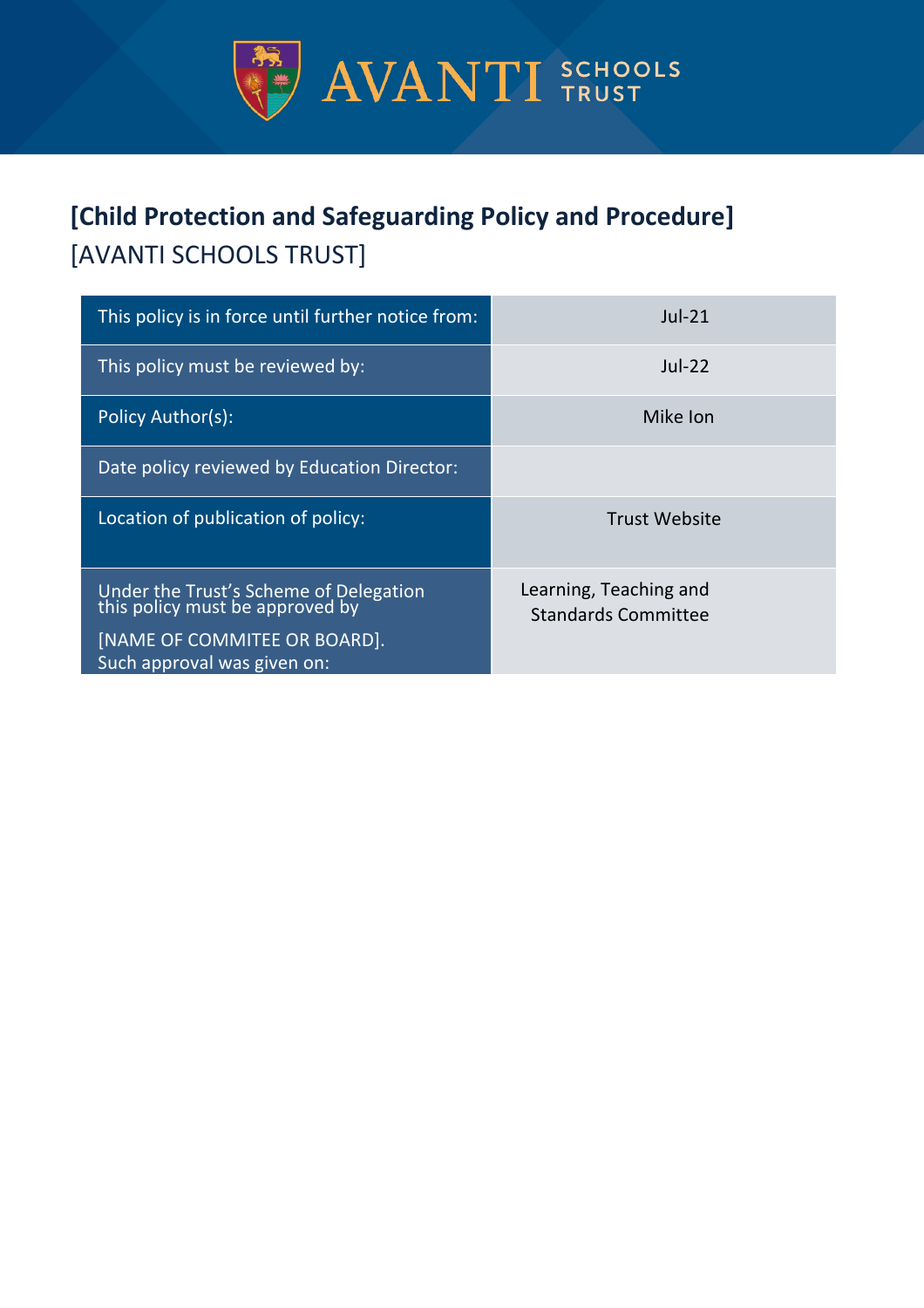# **SAFEGUARDING AND CHILD PROTECTION POLICY AND PROCEDURE**

#### **Contents**

- 1. Introduction and legislative framework
- 2. Key contacts
- 3. School's Safeguarding Mission Statement
- 4. Responsibilities
	- Governing Body
	- Designated Safeguarding Lead
	- What all staff should look out for
	- Thresholds for intervention
- 5. Procedures
	- General
	- When concerned about a child
	- Dealing with a disclosure
	- Confidentiality and communication with parents
	- Record keeping
	- Transfer of files/records
- 6. Information sharing
- 7. Safer Workforce
	- Safer recruitment
	- Safer working practice
	- Managing allegations against staff and volunteers
- 8. Physical Intervention / Positive Intervention
- 9. Whistleblowing
- 10. Supporting vulnerable children
- 11. On-line Safety
- 12. Peer on Peer Abuse
	- Bullying
	- Child on child sexual violence and sexual harassment
- 13. Further Information Safeguarding Children in Specific Circumstances.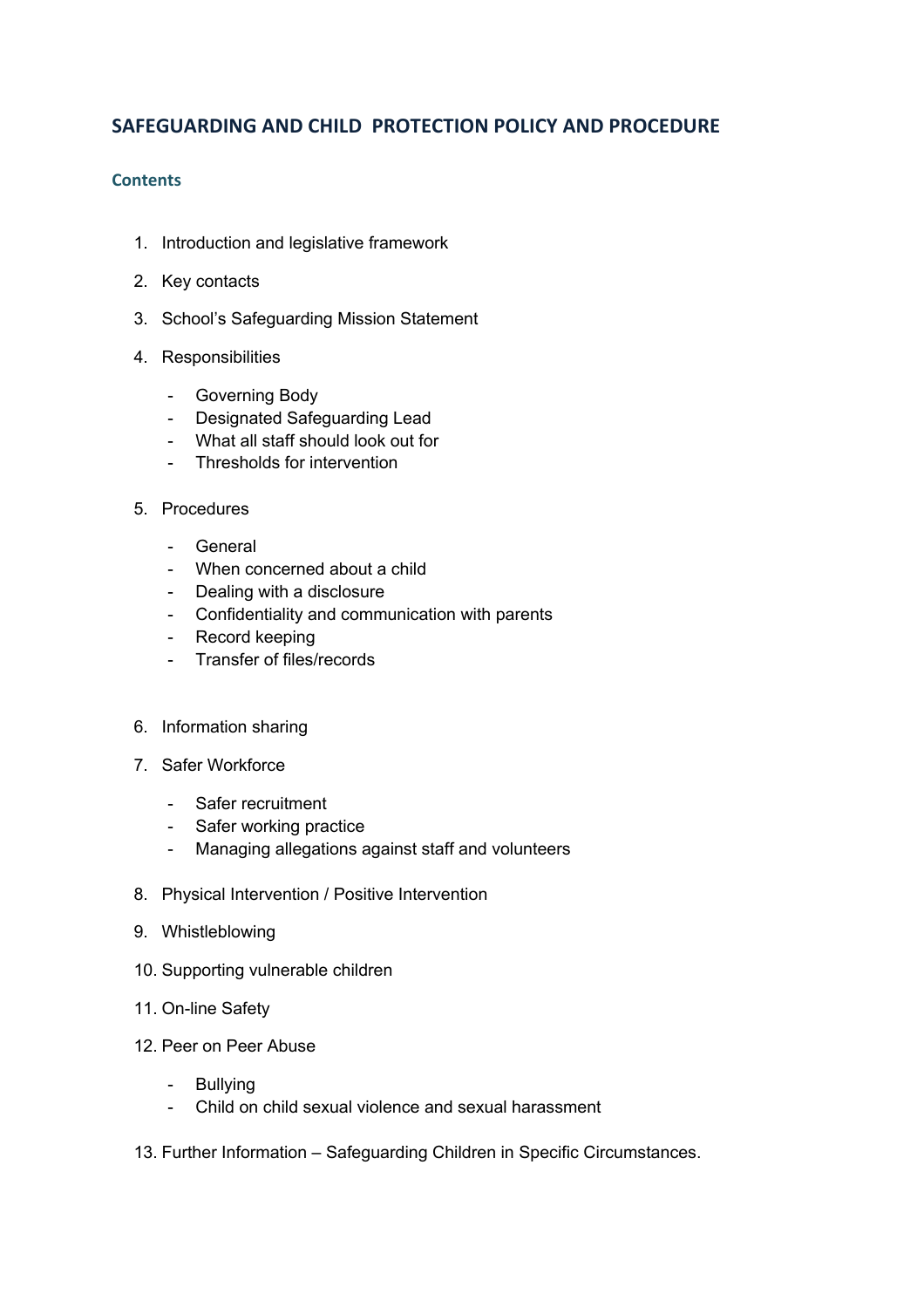- 1. Children and the court system
- 2. Children with Disabilities or Special Educational Needs
- 3. Children with a family member in prison
- 4. Child Sexual Exploitation
- 5. Child criminal exploitation, gangs and youth violence
- 6. Domestic abuse
- 7. Female Genital Mutilation
- 8. Forced Marriage
- 9. Homelessness
- 10. Homestay children staying with host families
- 11. So called 'honour-based violence'
- 12. Missing education or missing from home and care
- 13. Preventing Radicalisation
- 14. Private fostering
- 15. Substance Misuse
- 16. Mental Health
- 17. Trafficking and Modern-Day Slavery
- 18. Young carers
- Appendix 1 Role Description for Designated Safeguarding Lead
- Appendix 2 Template for Record of Concern
- Appendix 3 Types of abuse and neglect definitions
- Appendix 4 Actions where there are concerns about a child
- Appendix 5 Managing Allegations Against a Member of Staff
- Appendix 6 MAT Safeguarding Structure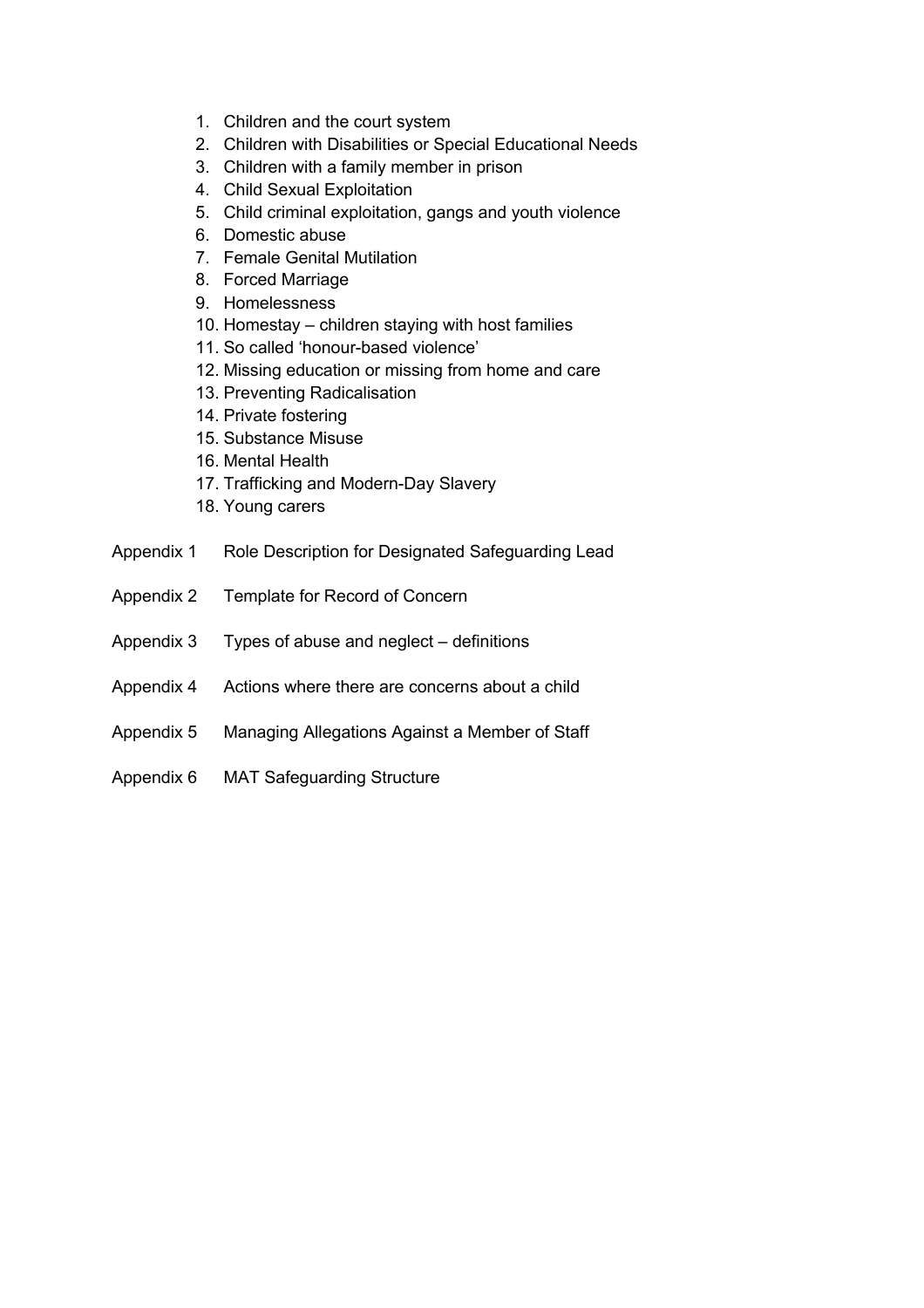# **Key Contacts**

# **Safeguarding and Promoting the Welfare of Children at Avanti Hall School:**

| <b>Role</b>                                          | <b>Name</b>                   | <b>Telephone</b> | <b>Email</b>                  |
|------------------------------------------------------|-------------------------------|------------------|-------------------------------|
| Designated<br>Lead                                   | <b>Billy Lee</b>              | 01392 757371     | billy.lee@avanti.org.uk       |
| for<br>Person                                        |                               | <b>Ext 203</b>   | dsl.ahe@avanti.org.uk         |
| Safeguarding (DSL)                                   |                               |                  |                               |
| Deputy DSL (S)                                       | Sara Jarman                   | 01392 757371     | sara.jarman@avanti.org.uk     |
|                                                      |                               | <b>Ext 250</b>   | dsl.ahe@avanti.org.uk         |
| Designated<br>Lead                                   | <b>Salina</b>                 |                  | salina.ventress@avanti.org.uk |
| SSC Member<br>for                                    | <b>Ventress</b>               |                  |                               |
| Safeguarding                                         |                               |                  |                               |
| Lead for Looked After<br>Children                    | <b>Billy Lee</b>              | 01392 757371     | billy.lee@avanti.org.uk       |
|                                                      |                               | <b>Ext 203</b>   | dsl.ahe@avanti.org.uk         |
| for<br>On-line<br>Lead<br>Safety                     | <b>Billy Lee</b>              | 01392 757371     | billy.lee@avanti.org.uk       |
|                                                      |                               |                  |                               |
|                                                      |                               | <b>Ext 203</b>   | dsl.ahe@avanti.org.uk         |
| Principal(for<br>concerns/allegations<br>about staff | <b>Phil Arnold</b>            | 01392 757371     | phil.arnold@avanti.org.uk     |
|                                                      |                               | <b>Ext 211</b>   | principal.ahe@avanti.org.uk   |
|                                                      |                               |                  |                               |
| Chair of SSC                                         | <b>Stephen</b><br><b>Howe</b> |                  | stephen.howe@avanti.org.uk    |

# **Key local contacts for safeguarding children**

| Social<br>&<br>Multi-agency<br>Care       | 'Golden Number':                         |
|-------------------------------------------|------------------------------------------|
| Safeguarding Hub (MASH)                   | Emergency Duty Team: weekends, bank      |
|                                           | holidays and between 5pm-9am during the  |
|                                           | week:                                    |
| Police                                    | 101 or for immediate emergency: 999      |
| FGM - Mandatory reporting                 | Police on 101                            |
| Local Authority Designated Officer for    | Initial referrals via MASH/Golden Number |
| Allegations against staff (LADO)          | above. (For on-going cases:              |
| with<br>Children and Young<br>People      |                                          |
| Disabilities 0-25 years                   |                                          |
| Local multi-agency procedures (& links to |                                          |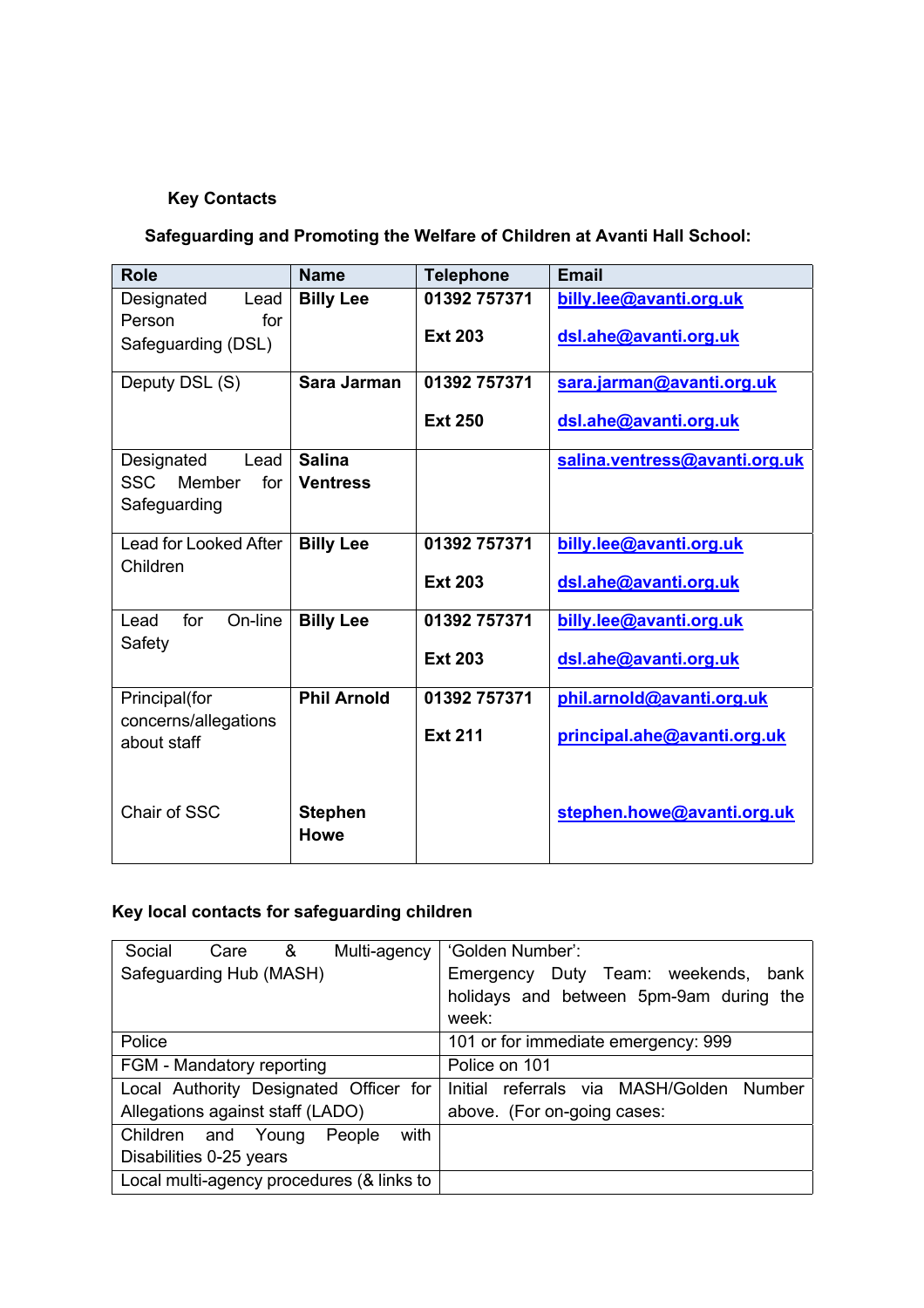| Pan London procedures), guidance and     |                                             |
|------------------------------------------|---------------------------------------------|
| Training:                                |                                             |
| <b>NSPCC</b>                             | 0800 800 5000                               |
| Childline                                | 0800 1111                                   |
| Government's Whistleblowing Service via  | 0800 028 0285                               |
| <b>NSPCC Report Line</b>                 |                                             |
| <b>Forced Marriage Unit</b>              | 020 7008 0151<br>Tel:                       |
|                                          |                                             |
|                                          | From overseas: +44 (0)20 7008 0151          |
|                                          | (Mon - Fri 9am-5pm)                         |
|                                          |                                             |
|                                          | Out of hours: 020 7008 1500 (ask for the    |
|                                          | Global Response Centre)                     |
|                                          |                                             |
|                                          | Email:<br>fmu@fco.gov.uk                    |
|                                          |                                             |
| Support and Advice about Extremism DfE   | Tel:<br>020 7340 7264                       |
| helpline (non-emergency advice for staff |                                             |
| and governors)                           | Email:counterextremism@education.gsi.gov.uk |
|                                          |                                             |
|                                          |                                             |
| <b>Disclosure and Barring Service</b>    | Tel:<br>03000 200 190                       |
|                                          |                                             |
|                                          | Email:                                      |
|                                          | customerservices@dbs.gov.uk                 |
|                                          |                                             |
| <b>Teaching Regulation Authority</b>     | Tel:<br>020 7593 5393                       |
|                                          |                                             |
|                                          | Email: misconduct.teacher@eduction.gov.uk   |
|                                          |                                             |
|                                          |                                             |

# **1. The Avanti Way Safeguarding Statement of Intent, Vision and Compliance**

Avanti Schools Trust exists to help each person become a well-rounded human being through intellectual, moral and spiritual growth, and to make the world a better place.

Our actions and our intentions as school leaders are guided by our core principles of Academic Excellence, Character Formation and (Spiritual Insight in our faith schools).

If pupils are to achieve academically, socially and emotionally to the best of their ability, it is essential that their basic needs for safety, protection and inclusion are successfully and confidently addressed.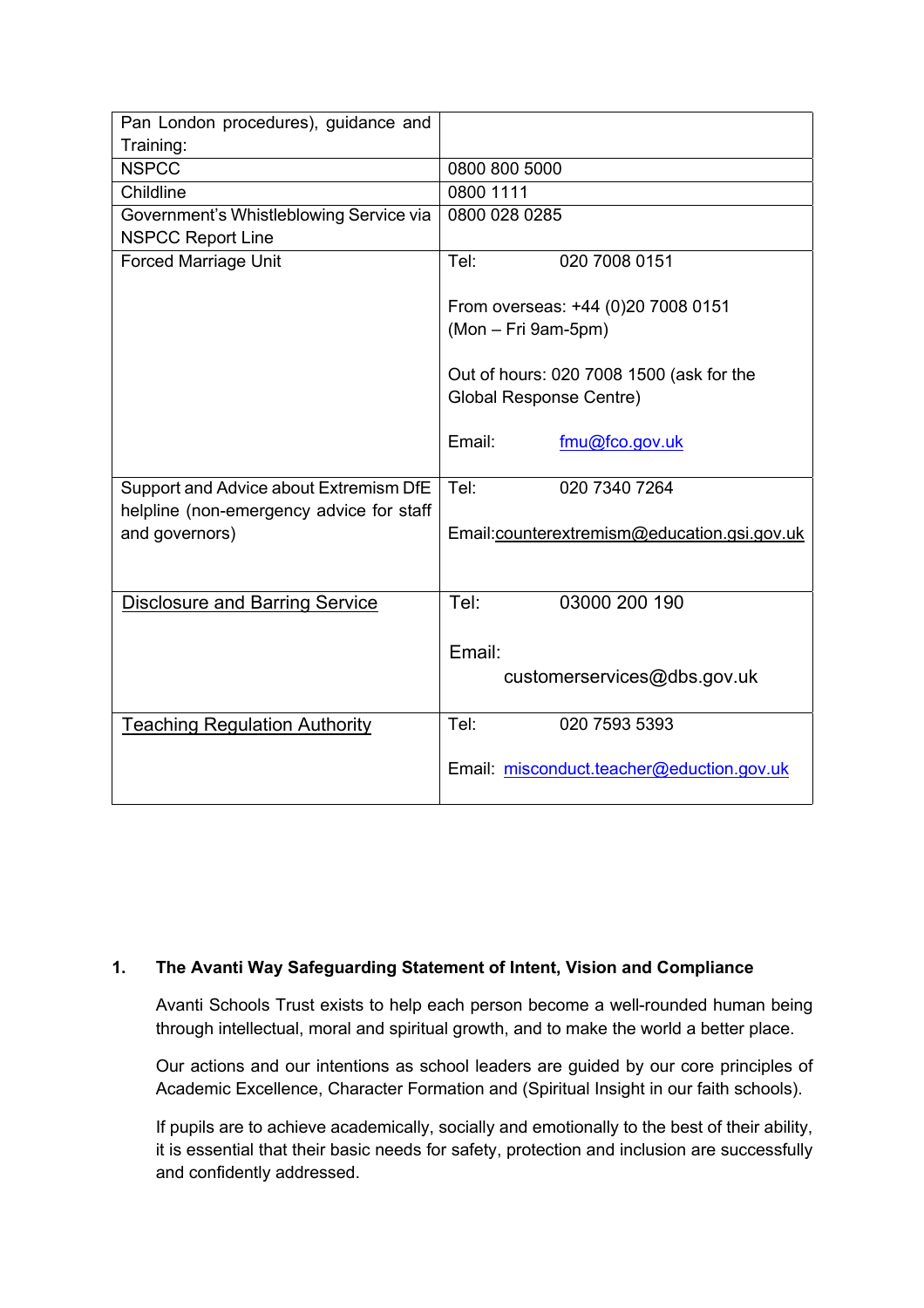Avanti's virtues of respect, self-discipline, courage, integrity, empathy and gratitude are tangible throughout school life, where leadership at all levels understand the importance of modelling exemplary behaviour and attitudes. These characteristics influences our pupils to also model and grow up to behave appropriately.

Avanti Schools Trust recognises our moral and statutory responsibility to safeguard and promote the welfare of all pupils. We endeavour to provide a safe and welcoming environment where children and young people are respected and valued. We are alert to the signs of abuse and neglect and follow our procedures to ensure that children receive effective support, protection and justice. Child protection forms part of the school's safeguarding responsibilities and is taken very seriously.

## **Equality Statement**

Some children and young people have an increased risk of abuse. Additional barriers can exist for some with respect to recognising and disclosing it.

Avanti Schools Trust are committed to anti – discriminatory practice and recognise children's diverse circumstances. We ensure that all children have the same protection, regardless of any barriers they may face.

#### **2. Introduction – legislative framework**

Avanti Schools Trust is fully committed to meeting its responsibility to protect and safeguard the welfare of children and young people in its care. We recognise the important part we have to play in identifying children and young people at risk of abuse and neglect and in securing appropriate support for them and their families.

Safeguarding and promoting the welfare of children is defined in the Department for Education's (DfE) statutory guidance 'Keeping Children Safe in Education' as:

- Protecting children from maltreatment
- Preventing impairment of children's health or development
- Ensuring that children grow up in circumstances consistent with the provision of safe and effective care
- Taking action to enable all children to have the best outcomes

'Children' includes everyone under the age of 18.

## **1.1 'A child centred and coordinated approach to safeguarding'**

The child's best interests will remain our paramount focus and this is best achieved by Avanti Schools Trust schools working within the context of the following statutory duties and government guidance which require effective inter-agency cooperation:

**Section 175** of the Education Act 2002) places a statutory duty on the governing bodies (School Stakeholder Committees) to have policies and procedures in place that safeguard and promote the welfare of children who are pupils of the school.

Section 11 Children Act 2004 sets out the arrangements that schools and other specified settings must make to safeguard and promote the welfare of children. These arrangements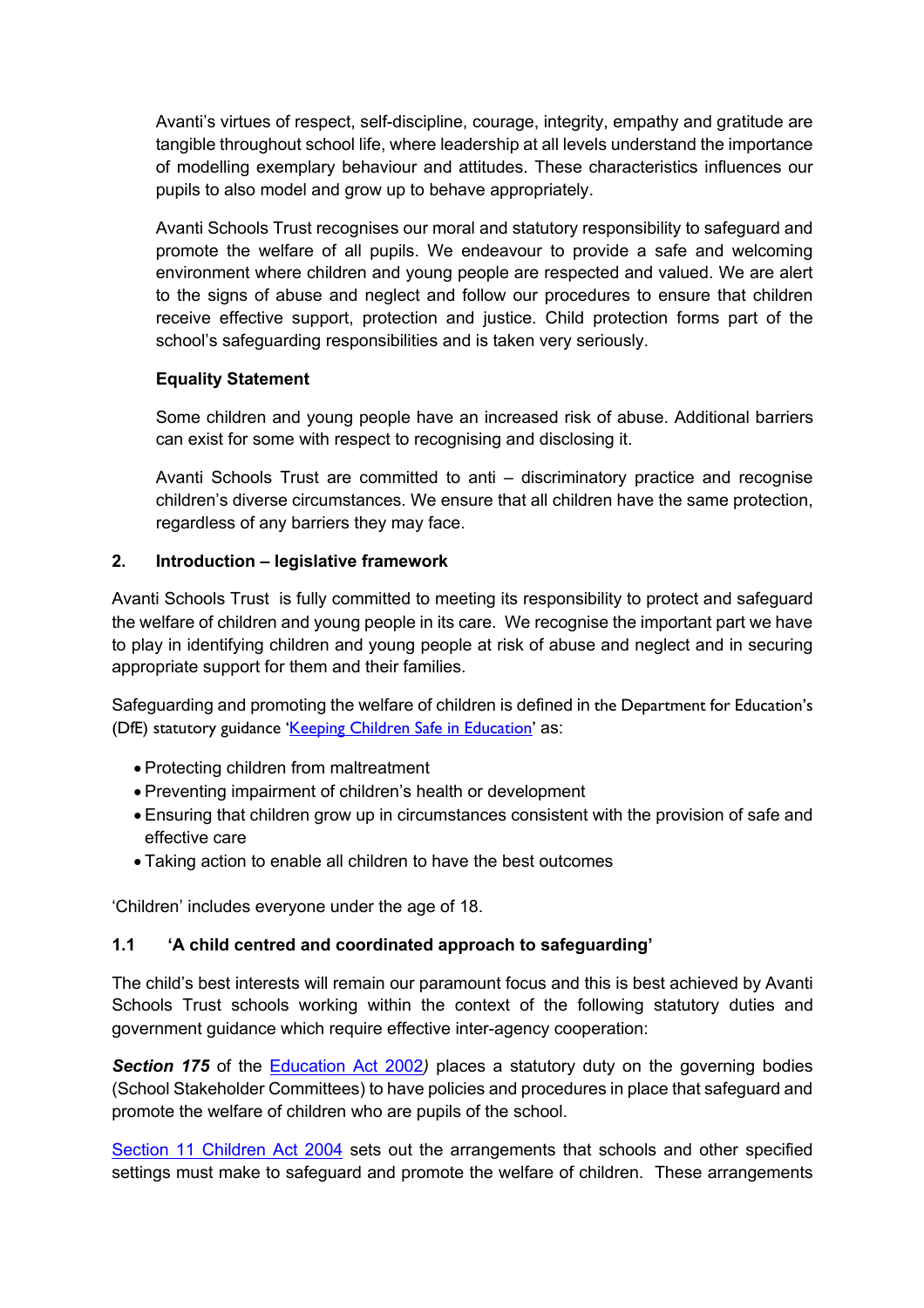are outlined within our policy and procedure so that all staff, families and the local community are provided with a clear understanding of our school's processes and commitment to safeguard and promote the welfare of children and young people in our care.

Children and Social Work Act 2017 brought about a new partnership arrangement to safeguard children. Each school in the Avanti Schools Trust works closely and collaboratively with their respective local authority in order to promote a 'Think Whole Family' approach to safeguarding. As a relevant agency Avanti Schools Trust is committed to fulfilling its statutory duty to engage with these arrangements.

All staff in Avanti Schools Trust Schools which includes Principals,teachers, nonteaching/support staff, governing bodies (SSC's) , proprietors and management committees should read part 1 of statutory guidance Keeping Children Safe in Education (DfE September 2021) (KCSIE), which sets out the legal duties you must follow to safeguard and promote the welfare of children and young people under the age of 18 in our schools.

KCSIE incorporates a range of related responsibilities for schools and statutory duties introduced to protect children and young people, including Female Genital Mutilation and Radicalisation.

Our policy and procedure is written in accordance with KCSIE and similarly should be read by all staff. Our policy and procedure also reflects government advice What to do if you're worried a child is being abused – Advice for practitioners

It is also expected that all staff are made aware of related internal school policies including: The Pupil Behaviour policy and The Staff Behaviour Policy (code of conduct).

# **3. Avanti Schools Trust Safeguarding Mission Statement**

All staff at Avanti Schools Trust schools understand that safeguarding children is everyone's responsibility.

We will:

- provide a caring, positive, safe and stimulating environment that promotes the social, physical and moral development of the individual child
- always act in the best interests of the child, taking their wishes and feelings into account
- ensure that all staff and volunteers are recruited using robust 'Safer Recruitment' processes (Avanti Schools Trust Safer Recruitment Procedures)
- aim to identify concerns early and prevent concerns from escalating. This includes identifying emerging problems, liaising with the Designated Safeguarding Lead (DSL), sharing information with other professionals to support early identification and assessment and, in some cases, providing the lead professional in undertaking an early help assessment
- establish and maintain an environment where children feel respected, safe, and are encouraged to talk and be listened to when they have a worry or concern
- require any member of staff who has a concern about a child's welfare to follow the referral process set out in this document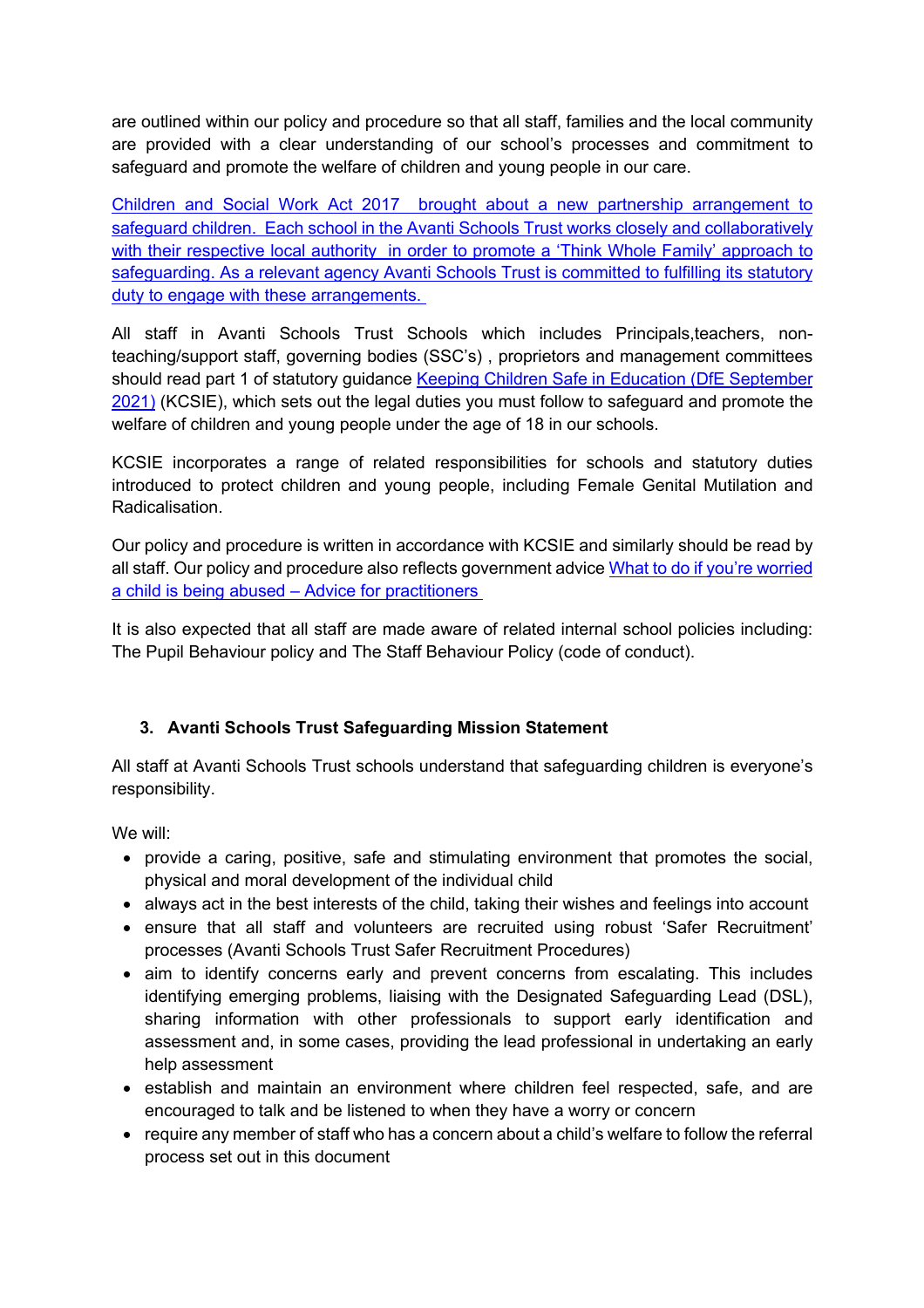- where there is a safeguarding concern, take the child's wishes and feelings into account at all stages of the process of intervention
- ensure that children who have been abused or neglected will be supported in line with a child protection plan
- work with parents/carers to build a supportive relationship and be clear about our Safeguarding and Child Protection Procedures and in particular, when we may need to refer concerns to other agencies
- include opportunities across the curriculum, including PSHE and IT for children to be taught about safeguarding and to develop the skills they need to recognise danger and know where to seek help
- maintain an attitude of "it could happen here" where safeguarding is concerned

# **3.1 Why is this important to schools in the Avanti Schools Trust**

It is important for children to receive the right help at the right time to address risks and prevent issues escalating. Research and serious case review have repeatedly shown the dangers of failing to take effective action. Examples of poor practice include:

- failing to act on and refer the early signs of abuse and neglect;
- poor record keeping:
- failing to listen to the views of the child;
- failing to re-assess concerns when situations do not improve;
- not sharing information or sharing information too slowly; and
- a lack of challenge to those who appear not to be taking action

## **3.2 Contextual Safeguarding**

We recognise that some safeguarding incidents or behaviours are associated with wider environmental factors which relate to children and young peoples' neighbourhoods and/or online communications. Contextual Safeguarding expands the objectives of child protection systems in recognition that young people are vulnerable to abuse in a range of social contexts.

## **4. Responsibilities**

## Governance & Accountability in relation to Safeguarding

The Board of Directors is the legal Governing Body of every Avanti school and has ultimate accountability and legal responsibility for all Avanti Schools, including statutory responsibilities of governors and accountability for the quality of educational provision and school effectiveness. The Board has appointed School Stakeholder Committees ( SSCs) for each Avanti School. SSCs provide perspectives from various stakeholder groups ( staff, parents and wider community) on a day to day functioning of the school in order to support the school's work. Currently, in the South West Hub schools a temporary committee called a Governance Board is in operation. Governing Boards, School Stakeholder Committee and proprietors should ensure that the Trust and each school designates an appropriate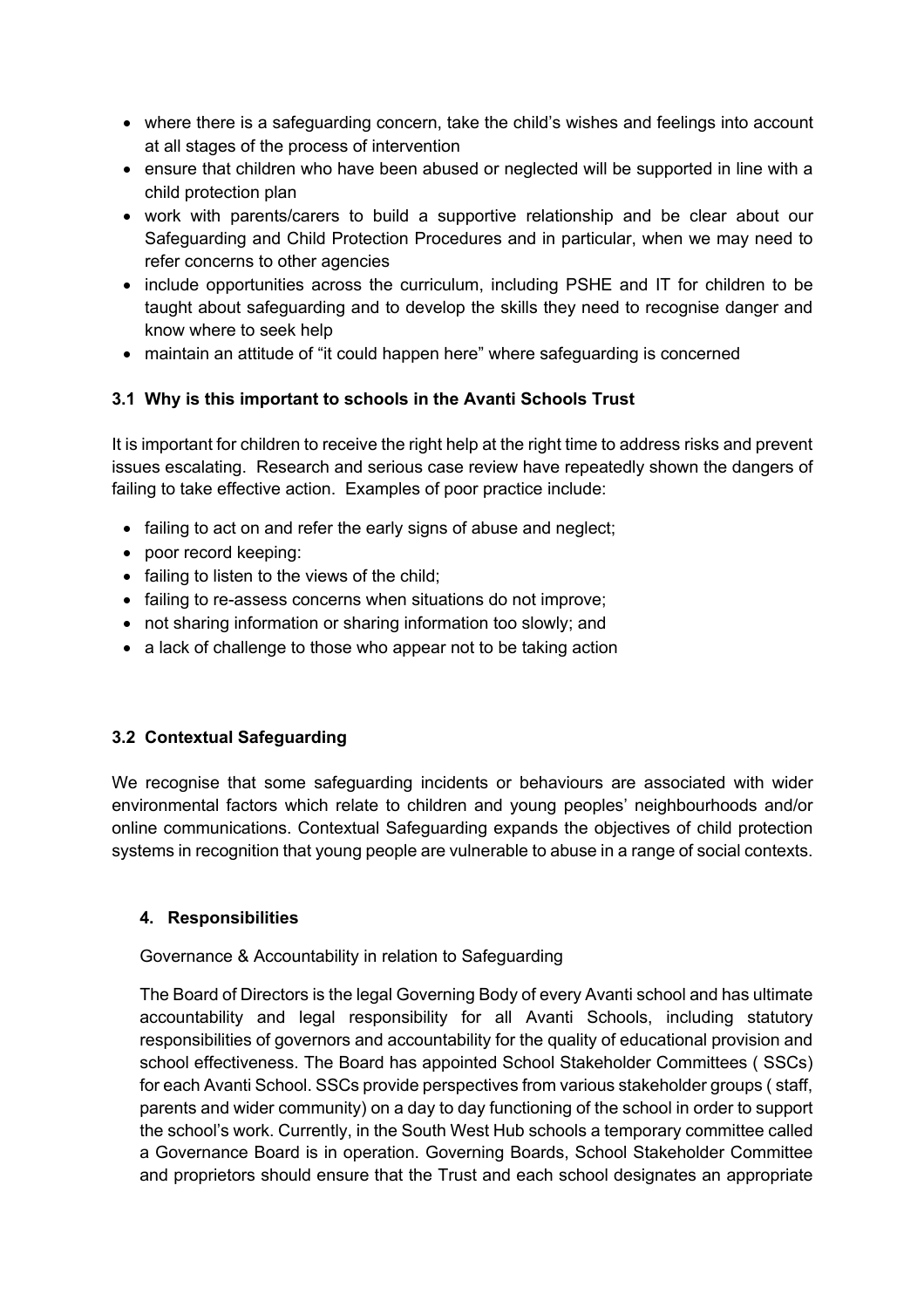senior member of staff to take lead responsibility for child protection. This person should have the status and authority within the school to carry out the duties of the post including committing resources and, where appropriate, supporting or directing other staff. They must also have regard to this guidance to ensure that the policies, procedures and training in their schools or colleges are effective and comply with the law at all times (Dfe KCSIE 2021).

Senior MAT officers (Education Director and MAT Lead for SEND and Safeguarding act as the DSL for the central team. A designated member of the Board of Trustees provides strategic oversight of all Child Protection and Safeguarding procedures.They provide strategic support and will delegate to the Principal and Designated Safeguarding Lead in each school to ensure that this policy is followed. Training on these responsibilities is provided by the Avanti School Trust and respective approved Local Children Local Safeguarding Children Board LSCB annually.

Any serious issues in any of the schools within the Avanti Schools Trust (allegations against a staff member, serious H&S concern or incident) should be shared with the Education Director and the MAT Lead for SEND and Safeguarding.

The MAT Lead for SEND and Safeguarding will provide strategic and operational support for all school DSLs and will coordinate and when appropriate lead a planned programme of training and development.

Online safeguarding training is also implemented during the course of the year to support updates. Each school has it's own Designated Safeguarding Lead and at least one Deputy Designated Safeguarding Lead. They will hold network meetings each term. Minutes will be disseminated to the Director of Education and Primary Head of School Improvement. Safeguarding information is provided to support our schools, via Trust briefings and meeting

## **4.1 Governing Body (or SSC)**

It is the responsibility of each school's Governing Body (SSC) to ensure that their school complies with its legislative duties and has regard to Government Guidance **Keeping Children Safe in Education 2021** to ensure that their school's policies, procedures and training are effective and comply with the law.

This responsibility includes understanding the local criteria for action and assessment and supplying information as requested by the three safeguarding partners (Local Authority, Police and Clinical Commissioning Group)

## **4.2 Each Governing Body (SSC) will:**

- designate a lead SSC member for child protection and safeguarding who will oversee the school's policy and practice and champion safeguarding issues
- nominate a member of the governing body (usually the Chair) to be responsible in the event of an allegation of abuse made against the Principal
- ensure that the school has a DSL within the senior management team
- ensure that policies and procedures are in place, which are compliant with government guidance and the appropriate local Safeguarding Partnership Arrangements for each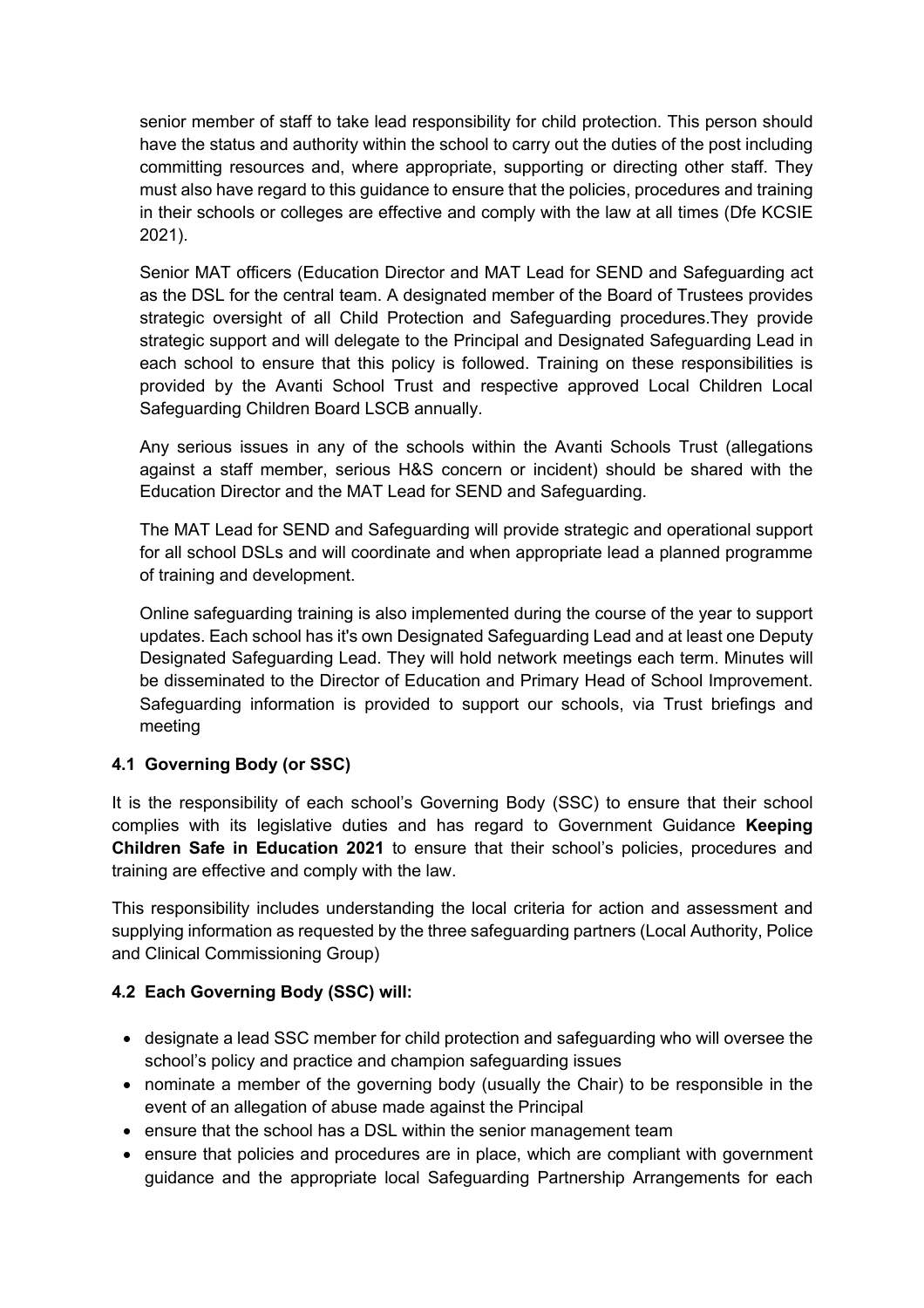school. These should be reviewed annually and staff should be encouraged to contribute to their development. These should be made available publicly via the website or other means.

- ensure that all staff and volunteers access appropriate levels of child protection and safeguarding induction and training, including online safety. In addition, all staff should receive regular safeguarding and child protection updates (e.g. via email, e-bulletins, staff meetings) as required, and at least annually, to provide them with relevant skills and knowledge to safeguard children effectively.
- liaise closely with the DSL and receive regular reports in to monitor procedures and practice and ensure compliance
- ensure that staff understand the process and principles for sharing information, including the Data Protection Act 2018 and GDPR.
- ensure that **safe recruitment procedures** are in place and are applied for all staff and volunteers to ensure suitability to work with children, including the requirement for at least one person conducting an interview to have completed safer recruitment training. **See safer recruitment guidance – Avanti Schools Trust.**
- ensure that **Allegations Management procedures** are in place and embedded across the school
- ensure that other related procedures are in place and embedded such the Staff Code of Conduct, Safe Practice, Staff/Pupil Relationships; Acceptable use of Technologies.
- ensure that appropriate responses to children who go missing from education, particularly repeat occasions, are in place to help identify the risk of abuse and neglect, including sexual abuse or exploitation and to help prevent the risks of their going missing in future
- ensure that other related procedures e.g. FGM; Anti-bullying; Peer on Peer abuse (including sexual violence and sexual harassment); Preventing Radicalisation; Trafficking; and Modern-Day Slavery; are in place and embedded.
- ensure any deficiencies in safeguarding arrangements are remedied without delay
- ensure that staff are equipped to respond to the needs of vulnerable children including those with disabilities and those who are Looked After by the Local Authority
- ensure that the curriculum supports children in recognising and responding to risks, including on-line safety.

Our SSC's will take a proportionate risk-based approach to the level of information provided to temporary staff and volunteers on induction.

## **4.3 Designated Safeguarding Lead (DSL)**

Each school within the Avanti Schools Trust will appoint a DSL who is a member of the senior management team and takes lead responsibility for safeguarding and child protection. This is explicit in the role-holder's job description (See Annex A for government's role description). The Deputy DSLs are trained to the same standard as the DSL.

Note: Whilst the activities of a DSL can be delegated to appropriately trained deputy DSLs, the ultimate lead responsibility for safeguarding and child protection remains with the DSL.This responsibility should not be delegated.

During term time each DSL or Deputy DSL will always be available (during school hours) for staff to discuss any safeguarding concerns. Each school will ensure appropriate cover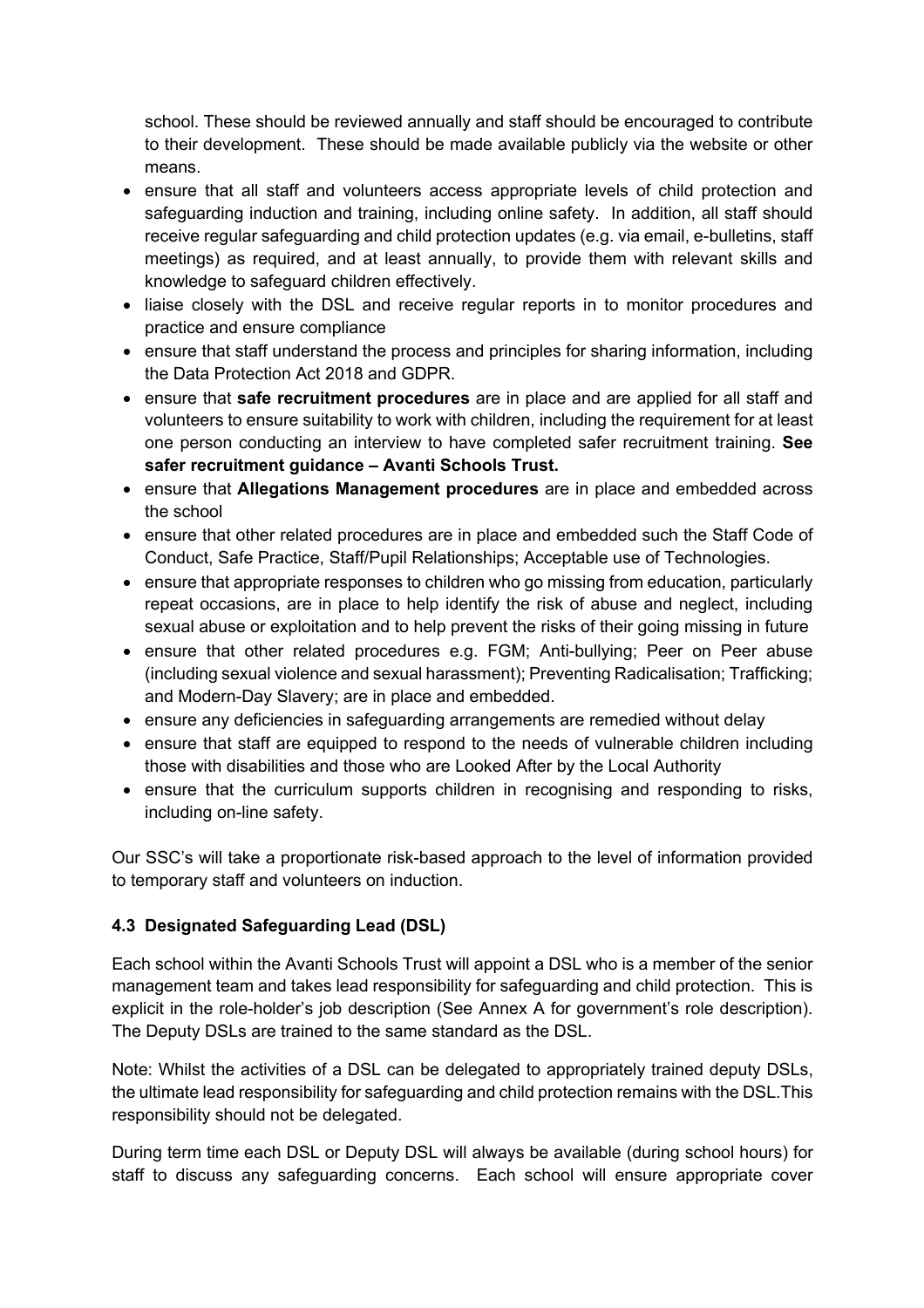arrangements for any out of hours/ out of term activities.

The DSL and deputy will liaise with the three safeguarding partners (Local Authority, Police and Clinical Commissioning Group) and work with other agencies in line with Working Together to Safeguard Children 2018

#### **4.4 The DSL's will:**

- Undergo training to provide them with the knowledge and skills required to carry out the role. Training should be updated every two years with regular updates (at least annually) on developments in between, e.g. via e-bulletins, Forums for DSLs, and reading time, to keep up with any developments relevant to their role.
- Act as focal point for staff concerns and liaise with the Local Authority and other agencies in accordance with Working Together to Safeguard Children 2018;
- Refer all cases of suspected abuse to local children's Social Care via the Multi-agency Safeguarding Hub (MASH)
- Refer all cases to the police where a crime has been committed

For the full Role Description for the DSL see **Appendix A** 

#### **4.5 What staff should look out for:**

Any child may benefit from early help, but all staff should be particularly alert to the potential need for early help for a child who:

- is disabled and has specific additional needs
- has special educational needs (whether or not they have a statutory Education, health and Care Plan)
- is a voung carer
- is showing signs of being drawn in to anti-social or criminal behaviour, including gang involvement and association with organised crime groups
- is frequently missing/goes missing from care or from home
- is at risk of modern slavery, trafficking or exploitation
- is at risk of being radicalised or exploited
- is in a family circumstance presenting challenges for the child, such as drug and alcohol misuse, adult mental health issues and domestic abuse
- is misusing drugs or alcohol themselves
- has returned home to their family from care
- is a privately fostered child

# **4.6 Thresholds for Intervention**

The DSL will decide upon the most appropriate course of action and whether the concerns should be referred to Children's Social Care. If it is decided to make a referral to Children's Social Care parents will be informed, unless to do so would place the child at further risk or undermine the collection of evidence e.g. obtaining forensic evidence. All concerns, discussion and decisions will be recorded in writing.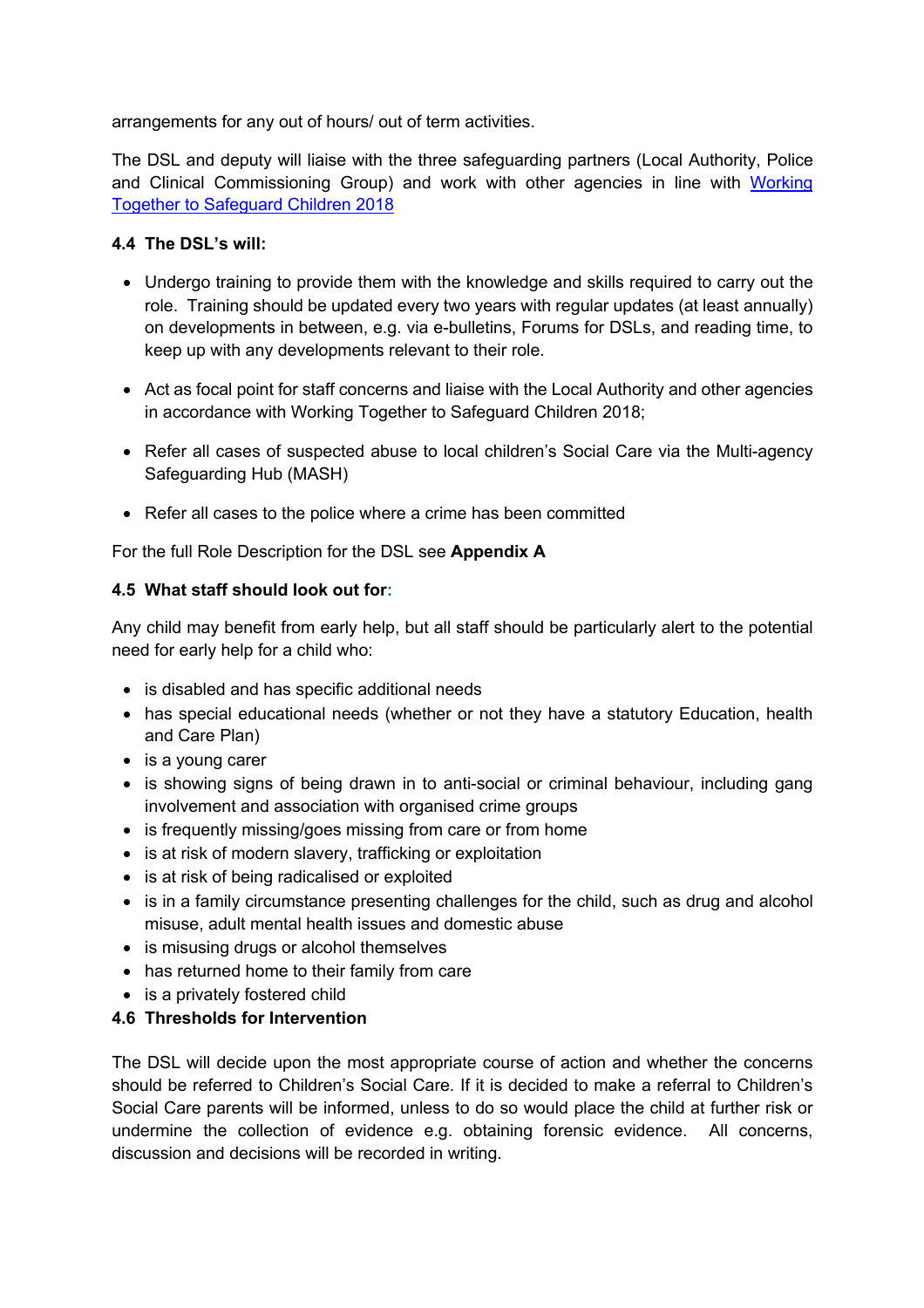The DSL will provide guidance on the appropriate action. Options will include:

- Managing any support for the child internally via the school/college's own pastoral support processes;
- An early help assessment; or
- A referral for statutory services e.g. the child might be in need, is in need or suffering or likely to suffer harm
- **4.7 Early Help -** All staff play an important role in safeguarding and promoting the welfare of children and should be prepared to identify children who may benefit from early help. Early help means providing support as soon as a problem emerges at any point in a child's life. This may be done for example, by immediately speaking with the DSL, or their deputies, regarding any concerns or emerging issues, sharing information with other professionals to support early identification and assessment etc. Taking these steps may prevent concerns from escalating.

If early help is appropriate, the DSL will generally lead on liaising with other agencies and setting up an inter-agency assessment as appropriate. Staff may be required to support other agencies and professionals in an early help assessment, in some cases acting as the lead practitioner. Any such cases should be kept under constant review and consideration given to a referral to Children's Social Care for assessment for statutory services if the child's situation does not appear to be improving or is getting worse.

- **4.8 Children in Need –** A child in need is defined under the Children Act 1989 as a child who is unlikely to achieve or maintain a reasonable level of health or development, or whose health and development is likely to be significantly or further impaired, without the provision of services; or a child who is disabled. The Local Authority is required to provide series for children in need for the purposes of safeguarding and promoting their welfare. Children in need may be assessed under section 17 of the Children Act 1989.
- **4.9 Children suffering or likely to suffer significant harm -** Local authorities, with the help of other organisations as appropriate, have a duty to make enquiries under section 47 of the Children Act 1989 if they have reasonable cause to suspect that a child is suffering, or is likely to suffer, significant harm. Such enquiries enable them to decide whether they should take any action to safeguard and promote the child's welfare and must be initiated where there are concerns about maltreatment, including all forms of abuse and neglect, female genital mutilation or other so-called honour based violence, and extra-familial threats like radicalisation and sexual exploitation.
- **4.10 All pupils identified as children in need or children at risk** will be provided with the appropriate levels of pastoral support led by a DSL in conjunction with Heads of Year and form tutors.

#### **5. School/ College Procedures**

#### **5.1. General**

It is the responsibility of every member of staff, governing body and volunteer at all Avanti Schools Trust Schools to know, understand and follow our Child Protection and Safeguarding Policy and Procedure. They should also read Part 1 of KCSIE. Where safeguarding is a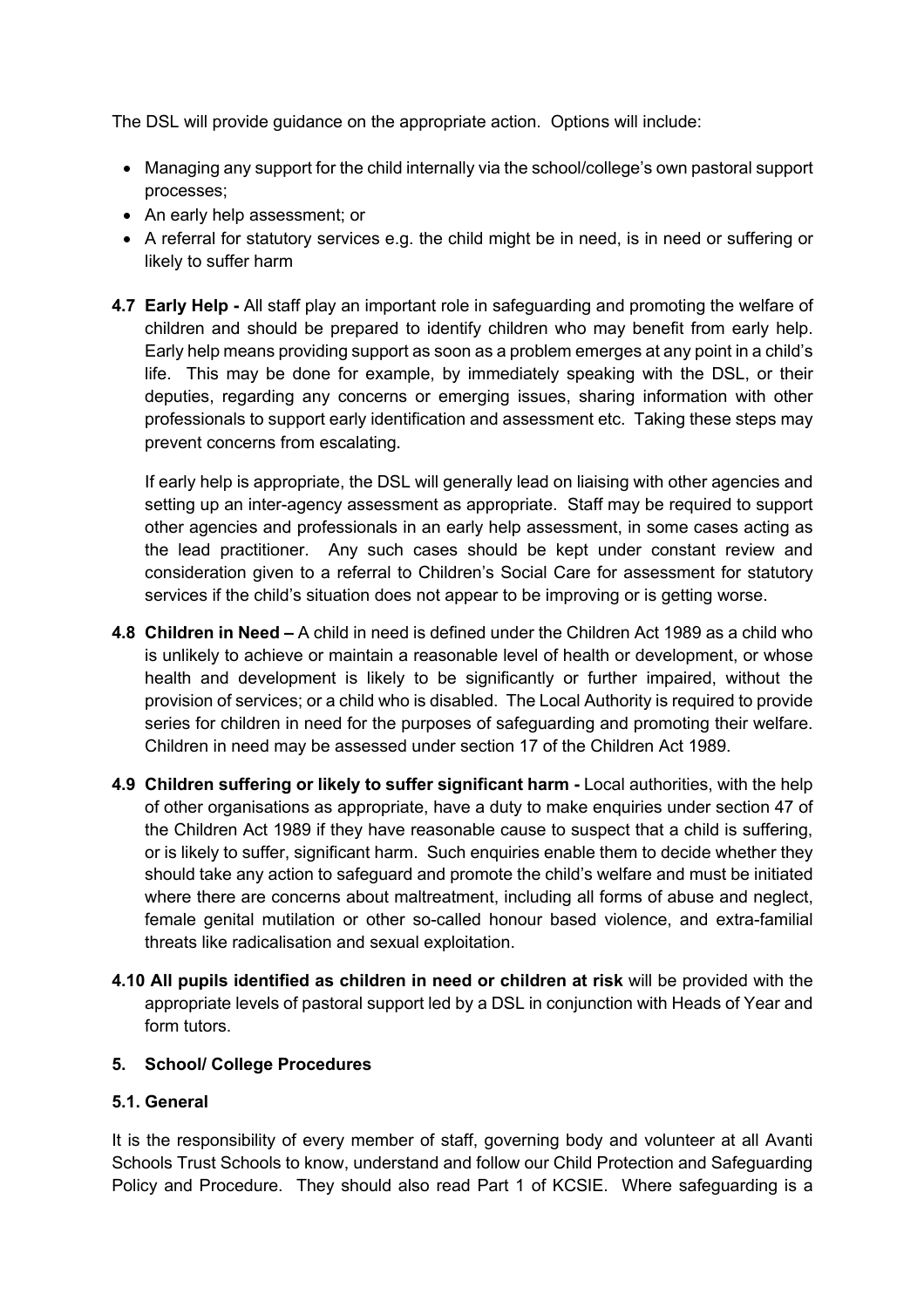concern, all staff and volunteers etc. should maintain an attitude of '**it could happen here'** and know what to look for.

If any member of staff or volunteer is concerned about a child s/he must inform the DSL or one of the deputy DSLs immediately. They must record information regarding the concerns on the same day. The written record / or electronic record via CPOMS must be a clear, precise, factual account of the observations or what has been said. (See Appendix for recording template if not CPOMS )

Where this a child protection concern, allegation, or disclosure, the DSL will make an immediate call to Children's Social Care to alert or to consult with them. The Multi Agency Referral Form will be sent by the DSL or deputy DSL.

If in exceptional circumstances the DSL (or deputy) is not available, this should not delay appropriate action being taken. Staff should consider speaking to a member of the senior leadership team and/or take advice from Children's Social Care. In these circumstances, any action taken should be shared with the DSL as soon as is practically possible.

If a member of staff disagrees about the level of concern and feels that a child has not been protected, then any member of staff can make a direct referral to Children's Social Care.

Within one working day of a referral being made, Children's Social Care should acknowledge receipt to the referrer and make a decision about the next steps and the type of response that is required. The referrer should follow up if this information is not forthcoming.

If social workers decide to carry out a statutory assessment, staff should do everything they can to support that assessment (supported by the DSL as required).

If, after a referral, the child's situation does not appear to be improving, the referrer should consider following the their local Safeguarding Board guidance on Multi Agency Resolution of Professional Disagreements to ensure that their concerns are addressed and, most importantly, that the child's situation improves.

## **5.2 When concerned about a child**

All staff and volunteers in Avanti School Trust should be aware that the main categories of abuse include, Physical, Emotional, Sexual Abuse and Neglect (see Appendix 3). Training should equip staff to help identify the indicators of harm. For example, if in an abusive relationship a child may:

- appear frightened of a parent or others in the household e.g. siblings;
- appear frightened of someone outside of the home, including a peer. This includes within the school setting;
- act in a way that is inappropriate to her/his age and development (full account needs to be taken of different patterns of development and cultural backgrounds):
- display insufficient sense of boundaries or lack stranger awareness;
- appear wary of adults and display a 'frozen watchfulness' or appear noticeably withdrawn.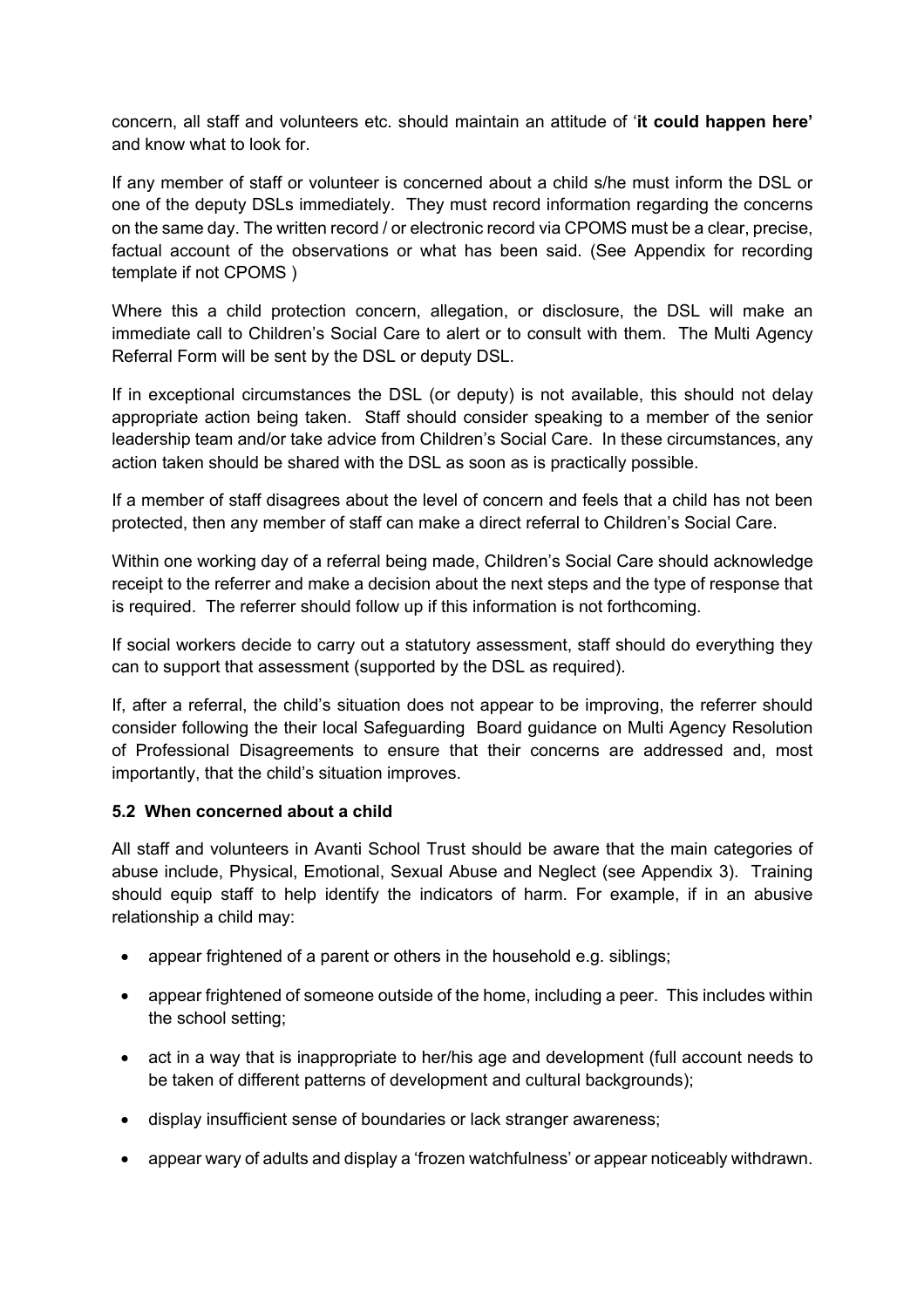# **5.3 Dealing with a disclosure**

If a child discloses that he or she has been abused or neglected, the member of staff or volunteer should:

• listen to what is being said without displaying shock or disbelief, allowing the child to talk freely and at their own pace;

- take what the child says seriously:
- listen and only ask questions when it is necessary to obtain clarification;
- ask only open questions such as How did that happen? What was happening at the time? Anything else you want to tell me?
- not ask leading questions which may be considered as suggesting what might have happened, or who has perpetrated the abuse, as this can later be interpreted as putting ideas into the child's mind;
- reassure the child, but do not make promises, particularly about maintaining confidentiality - it might be necessary to refer to other agencies. It is better to say that you might have to tell someone who will ensure the correct action is taken;
- reassure the child that they were right to tell someone:
- remain objective and not prejudge an alleged perpetrator;
- make a written record as soon as possible, using the child's language when relaying what they said (do not include the personal opinion of the note taker);
- pass the information to the DSL **without delay**;

# **5.4 Confidentiality and Communicating with Parents**

All staff in schools within the Avanti Schools Trust have a responsibility to share relevant information in response to child protection concerns or Children in Need with other specified professionals, particularly investigative agencies i.e. Children's Social Care and the Police.

If a child confides in you and requests that the information is kept secret, it is important to tell the child in a sensitive manner and appropriate to their development that you cannot promise complete confidentiality. Explain what you will do next and that information will only be shared with those who need to know in order to help.

Staff/volunteers who receive sensitive information about children and their families should therefore only share information with appropriate professionals.

Parents should be made aware of our Child Protection and Safeguarding Policy and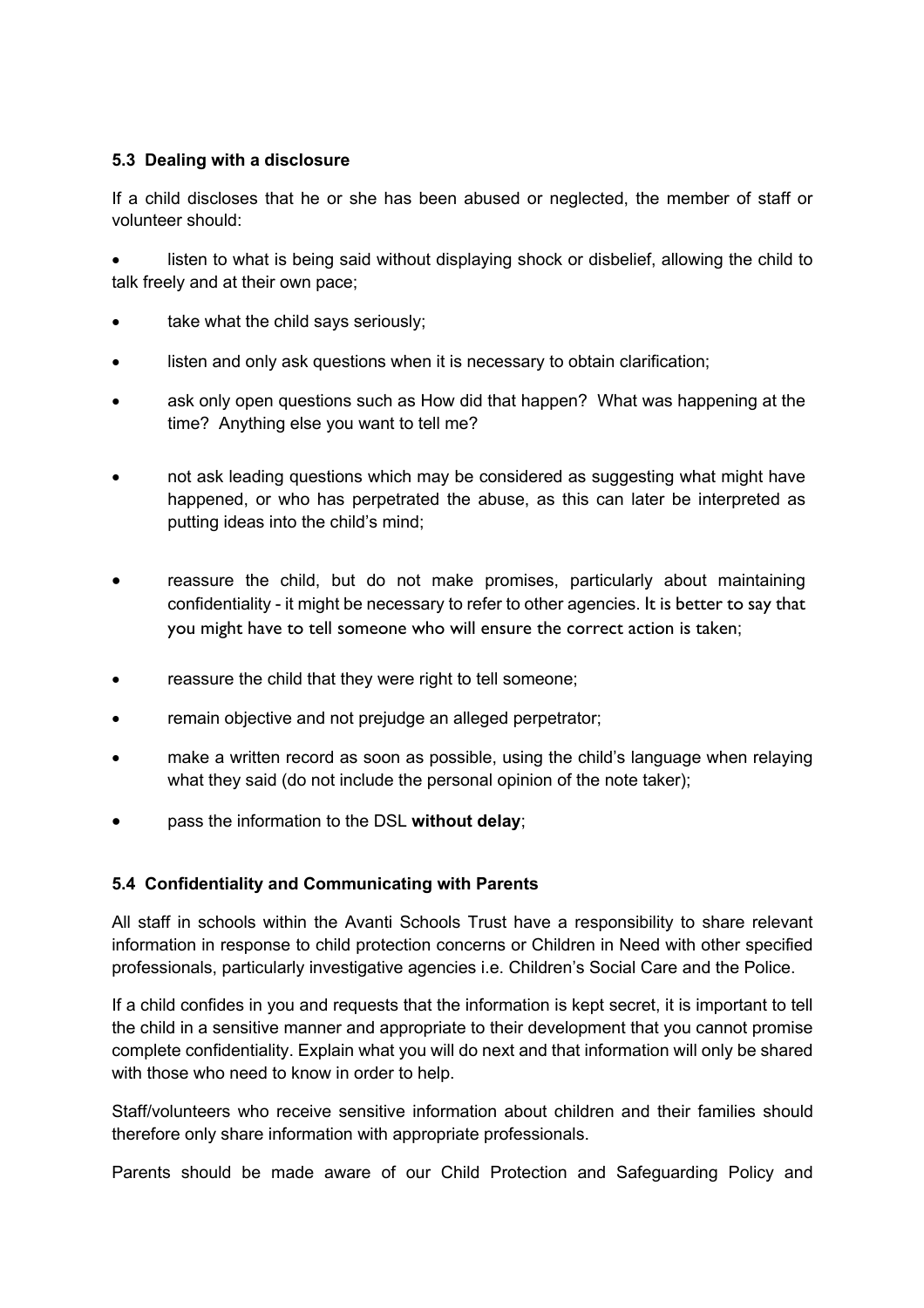Procedure and its availability on both the Avanti Schools Trust website as well as on each individual school's website.

Parents should be informed prior to referrals being made to other agencies, unless to do so might place the child at further risk or cause evidence to be removed or destroyed. The DSL will ensure that our school's information sharing arrangements comply with government guidance (see section 6 Information Sharing).

Any written communications containing sensitive information must only be sent to other professionals on a need to know basis, using secure mail processes e.g. secure email.

## **5.5 Record Keeping**

When a child protection concern has been identified, reported or disclosed, the member of staff receiving this information should:

- make brief notes as soon as possible. Use the school Record of Concern Sheet wherever possible or log this a new action onto CPOMS; all relevant additional information is to be scanned/attached to CPOMS (if required)
- not destroy any original notes these are sometimes required by a court;
- record the date, time, place and any noticeable non-verbal behaviour and the words used by the child;
- draw a diagram to indicate the position of any visible injuries (i.e. do not undress the child beyond outer clothing that would normally be removed at school). This can also be logged onto CPOMS on the body mapping tool.
- record statements and observations rather than interpretations or assumptions;
- make a record of all concerns, discussions and decisions made, and the reasons for those decisions. If in doubt about recording requirements, staff should discuss with the DSL.
- sign and date your notes/or this will be automatically logged onto CPOMS

All notes and records must be given to the DSL promptly/ or logged onto CPOMS and flagged to the Safeguarding team.

The DSL will ensure that all safeguarding records are managed in accordance with the Education (Pupil Information - England) Regulation 2005.

#### **5.6 Transfer of files/records**

When a child leaves one of our schools, the DSL will ensure that their child protection file, if they have one, is transferred securely to the new school or college within 5 days (as stated in Keeping Children Safe in Education 2021) and ensure that the relevant member of staff in the new establishment is made aware. For further Guidance see Guidance on the Transfer of a Child Protection or Safeguarding File to another education setting - July 2017

#### **6. Information Sharing**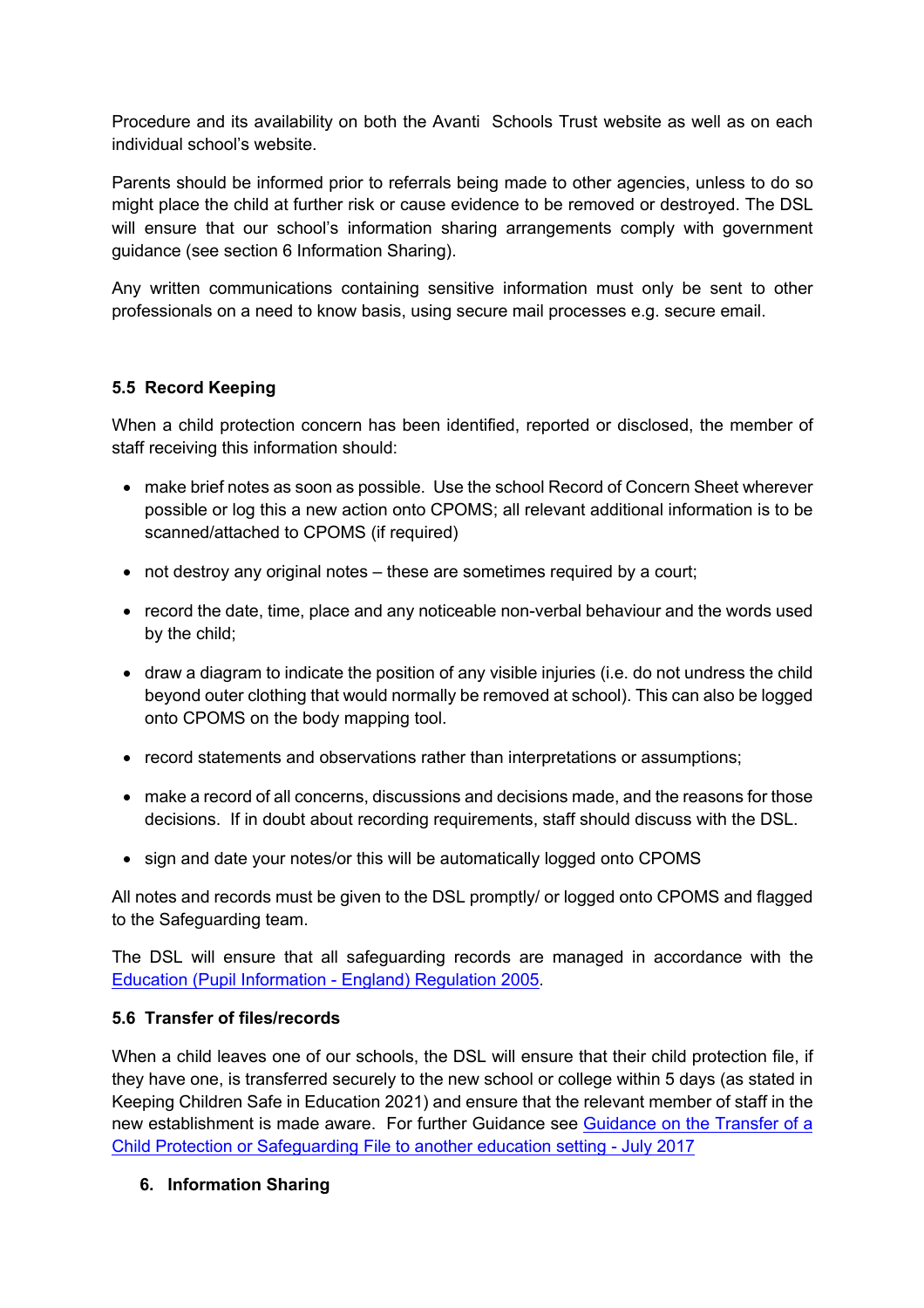Information sharing is vital in identifying and tackling all forms of abuse and neglect. The Data Protection Act 2018 and the General Data Protection Regulation (GDPR) do not prevent or limit the sharing of information for the purposes of keeping children safe. Fears about sharing information **must not** be allowed to stand in the way of the need to promote the welfare and protect the safety of children.

Further advice can be found on the Information Commissioner's Website and in particular the ICO Guide to Data Protection which includes guidance on the GDPR.

The DfE has also published Information Sharing Advice for Safeguarding Practitioners And Data protection: a toolkit for schools

This document includes the seven golden rules to information sharing:

- 1. Remember that the General Data Protection Regulation (GDPR), Data Protection Act 2018 and human rights law are not barriers to justified information sharing but provide a framework to ensure that personal information about living individuals is shared appropriately.
- 2. Be open and honest with the individual (and/or their family where appropriate) from the outset about why, what, how and with whom information will, or could be shared, and seek their agreement, unless it is unsafe or inappropriate to do so.
- 3. Seek advice from other practitioners, or your information governance lead, if you are in any doubt about sharing the information concerned, without disclosing the identity of the individual where possible.
- 4. Where possible, share information with consent, and where possible, respect the wishes of those who do not consent to having their information shared. Under the GDPR and Data Protection Act 2018 you may share information without consent if, in your judgement, there is a lawful basis to do so, such as where safety may be at risk. You will need to base your judgement on the facts of the case. When you are sharing or requesting personal information from someone, be clear of the basis upon which you are doing so. Where there is a lawful basis to share information e.g. S47 or S17 enquiries it is good practice to inform parents that the information will be shared.
- 5. Consider safety and well-being: base your information sharing decisions on considerations of the safety and well-being of the individual and others who may be affected by their actions.
- 6. Necessary, proportionate, relevant, adequate, accurate, timely and secure: ensure that the information you share is necessary for the purpose for which you are sharing it, is shared only with those individuals who need to have it, is accurate and up-to-date, is shared in a timely fashion, and is shared securely (see principles).
- 7. Keep a record of your decision and the reasons for it whether it is to share information or not. If you decide to share, then record what you have shared, with whom and for what purpose.

All staff should be proactive in sharing information as early as possible to help identify, assess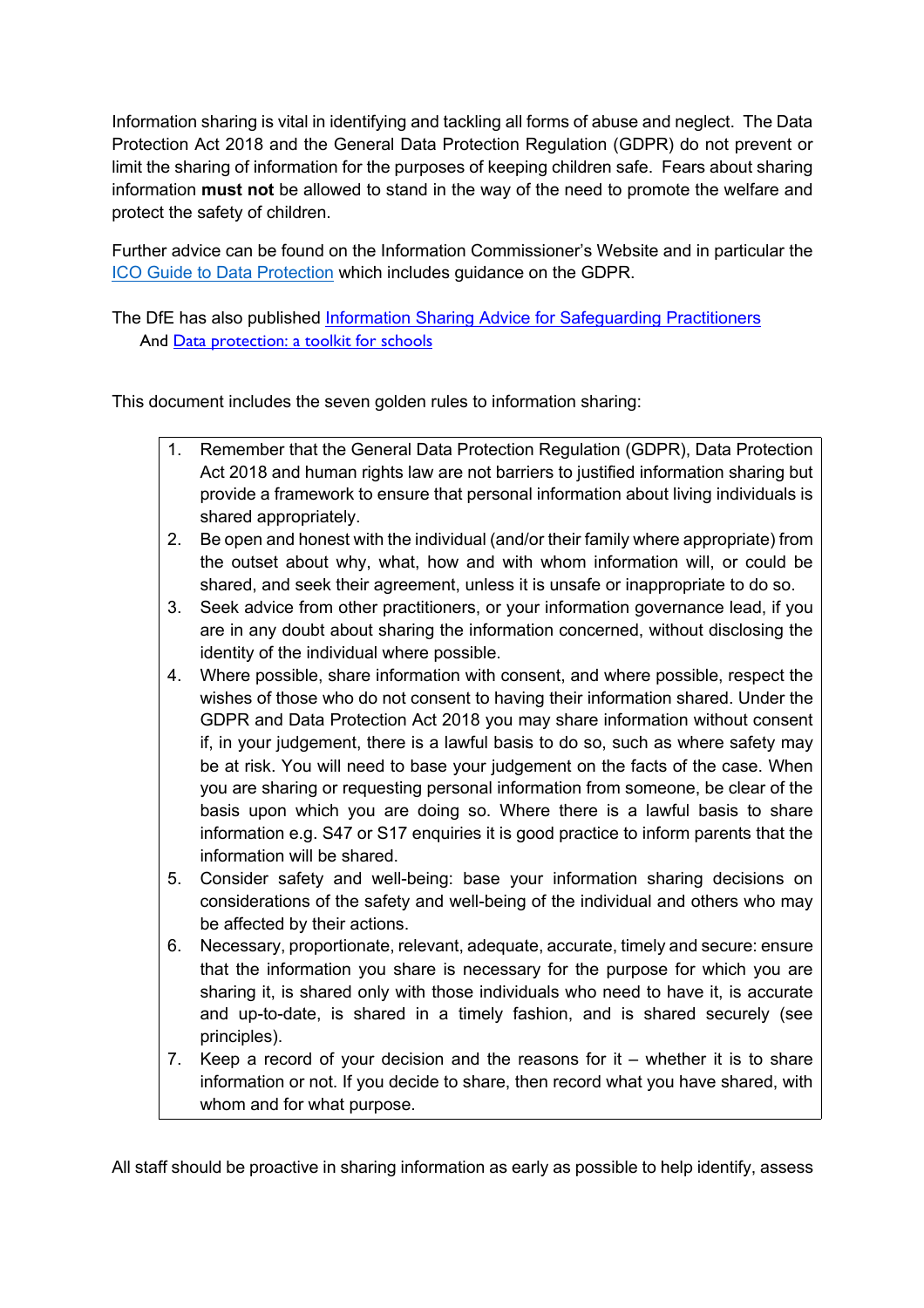and respond to risks or concerns about the safety and welfare of children, whether this is when problems are first emerging, or where a child is already known to Children's Social Care.

#### **7 Safer Workforce**

**7.1 Safer Recruitment – Avanti Schools Trust** has a separate Safer Recruitment Policy which specifies how all staff and volunteers must be recruited, following robust recruitment and selection process, including DBS and thorough reference checks

The aims of the Safer Recruitment policy are to help appoint the most suitable people to work with our pupils and to deter, reject or identify people who might harm pupils or are otherwise unsuitable to work or volunteer in our schools.

## **7.2 Safer working practice**

All school staff and volunteers should take care not to place themselves in a vulnerable position with a child. Avanti Schools Trust School's Code of Conduct and Guidance for Safer Working Practice forms part of our School's compulsory training for all staff and volunteers. Click here for further Guidance for safer working practice for those working with children and young people in education settings (May 2019).

#### **7.3 Managing allegations against staff and volunteers –**

Any allegation against a member of staff (including supply staff) or volunteer, as described below, must be reported to the school's Principal without delay.

This part of the guidance relates to members of staff, supply staff and volunteers who are currently working in any school or college regardless of whether the school or college is where the alleged abuse took place. Allegations against a teacher who is no longer teaching should be referred to the police. Historical allegations of abuse should also be referred to the police.

Where an allegation is made against the Principal, the matter must be reported immediately to their particular Chair of SSC, or the Vice-Chair in his/her absence, without notifying the Principal first.

Where a member of staff or volunteer may have:

- behaved in a way that has harmed a child, or may have harmed a child;
- possibly committed a criminal offence against or related to a child; or
- behaved towards a child or children in a way that indicates he or she may pose a risk of harm to children.
- behaved or may have behaved in a way that indicates that they may not be suitable to work with children.

In addition, we ensure that staff and volunteers are aware that sexual relationships with pupils aged under 18 are unlawful and could result in legal proceedings taken against them under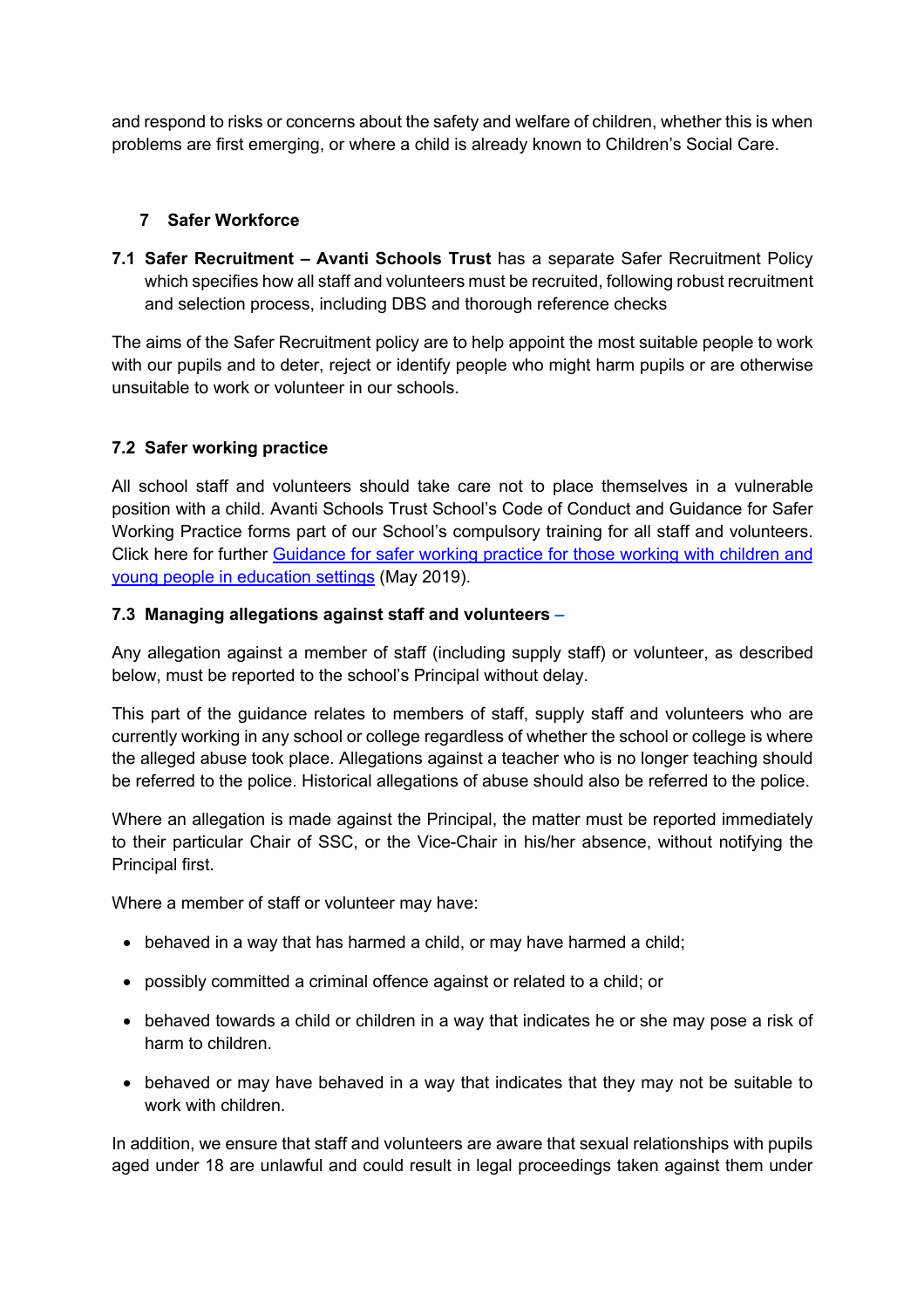the *Sexual Offences Act 2003*.

Each school will also ensure that any member of staff facing an allegation will be provided with support, including a named contact if they are suspended. We will work effectively with the specific LADO to help ensure that the matter is dealt with as quickly, fairly and consistently as possible in the interests of all concerned.

The person to whom an allegation is first reported should take the matter seriously and keep an open mind. S/he should not investigate or ask leading questions if seeking clarification. Confidentiality should not be promised and information should be shared on a 'need to know' basis only.

An immediate written record of the allegations should be made, including time, date and place where the alleged incident took place, with brief details of what was said to have happened. This record should be signed and immediately passed on to the Principal (or Chair of the SSC if the allegation is made against the Principal).

The Principal or Chair of SSC will not investigate the matter but will consult the LADO via MASH.

Whilst recognising our duty to support staff, the welfare of our pupils remains our paramount consideration.

Our schools will ensure that any disciplinary proceedings against staff relating to child protection matters are concluded in full even when the member of staff is no longer employed at the school. We recognise our legal duty to refer to the Disclosure Barring Service (DBS) and any other relevant professional body details of anyone who has harmed or poses a risk of harm to a child. For further details on the management of allegations against staff, please see Avanti Schools Trust School's Safer Recruitment Policy.

As stated previously any serious issue with regards to allegations against a staff member should be shared promptly with the Education Director and the MAT Lead for SEND and Safeguarding

#### **8. Physical Intervention/ Positive Intervention**

Avanti Schools Trust's policy on physical intervention and positive handling by staff is set out separately. It complies with the DfE's guidance on use of reasonable force. This policy states that staff may only use reasonable force, meaning no more force than is needed to prevent pupils from hurting themselves or others, from damaging property, or from causing disorder. It is always unlawful to use force as a punishment.

Principals and other authorised trained staff can use such force/restraint as is reasonable in the circumstances to conduct a search for the following prohibited items: knives and weapons, alcohol, illegal drugs, stolen items, cigarettes and tobacco, fireworks, pornographic images, mobile phones or any article that has been or is likely to be used to commit an offence, cause personal injury or damage property.

Where the use of force is necessary, plans and reasonable adjustments should be made for disabled children and children with special educational needs.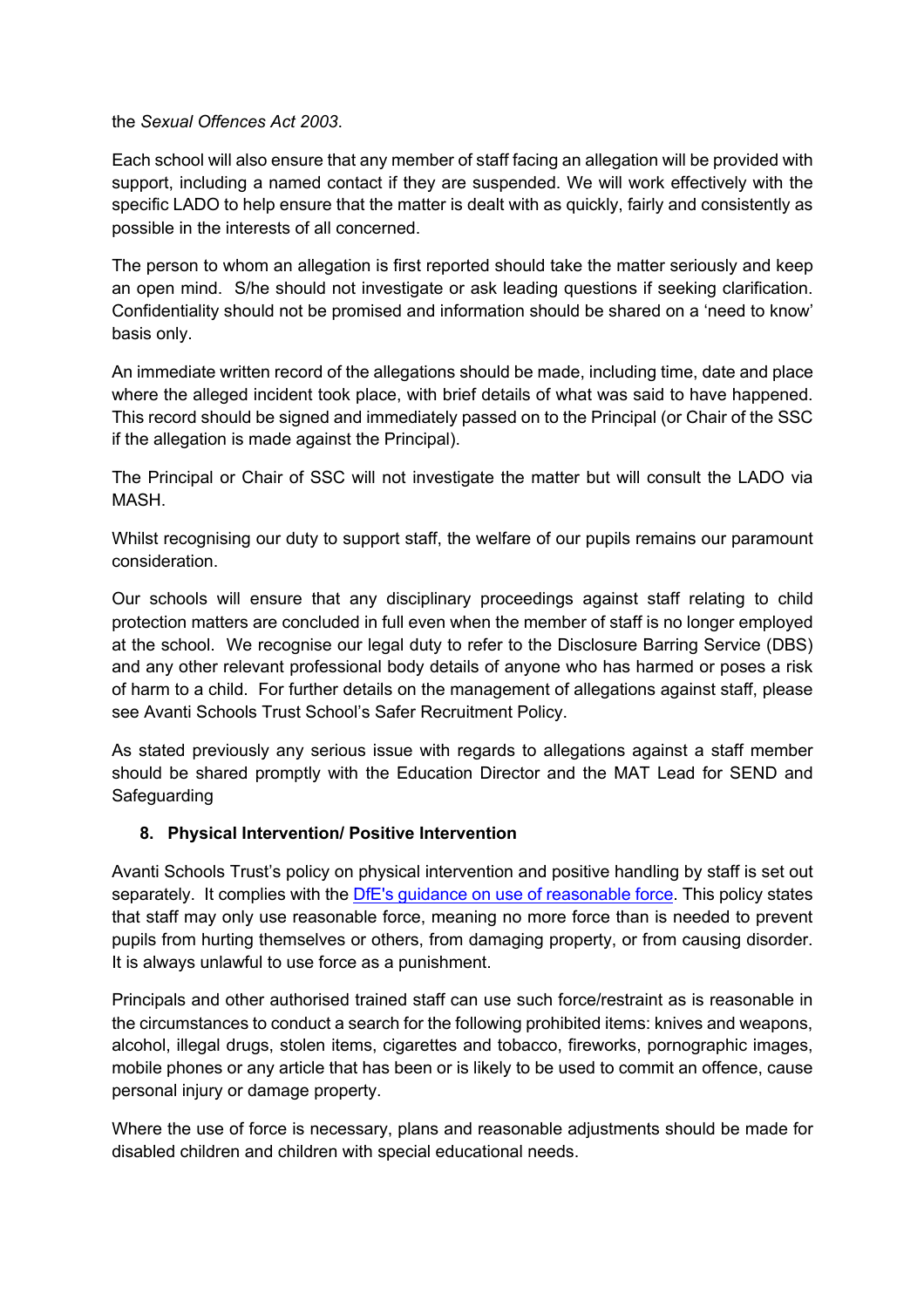Any use of force or restraint must be recorded and signed by a witness. The parent/carer will be informed of the incident.

# **9. Whistleblowing**

All staff and volunteers at our schools should feel able to raise concerns about poor or unsafe practice and potential failures our schools safeguarding regime and know that such concerns will be taken seriously by our senior leadership teams.

All staff and volunteers are to be made aware of their Whistleblowing responsibilities promptly report any concerns in the interests of protecting children and staff from poor practice and or unsuitable behaviour. This includes the requirement to self-disclose any personal information which may impact on their suitability to work in an education setting.

Where internal reporting arrangements are viewed not to have been taken seriously or with sufficient rigour:

any member of staff can raise concerns externally if the matter is not resolved by the Principal or Chair of SSC e.g. via the Local Authority's Designated Officer for Managing Allegations; the relevant local Safeguarding Childrens Board or the Government's Whistle-blowing report line: **0800 028 0285 or help@nspcc.org.uk**

# **10. Supporting Vulnerable Children**

We recognise that without appropriate intervention and support, abuse or witnessing violence may have an adverse impact on children which may last into adulthood.

Our schools will support pupils through:

- curricular opportunities to encourage self-esteem and self-motivation;
- an ethos that actively promotes a positive, supportive and safe environment and values the whole community;
- liaison with other agencies which support the pupil such as Social Care and Child and Adolescent Mental Health Services (CAMHS);
- the Behaviour policy which will support vulnerable pupils in the school. Our staff will agree a consistent approach that focuses on the behaviour of the child but does not damage the pupil's sense of worth.

## **10.1 Looked After Children.**

The most common reason for children becoming looked after is as a result of abuse and/or neglect. We will ensure that our staff have the skills, knowledge and understanding necessary to keep looked after children safe, including children who were previously looked after.

In particular, we will ensure that appropriate staff have the information they need in relation to a child's looked after legal status (whether they are looked after under voluntary arrangements with consent of parents or on an interim or full care order) and contact arrangements with birth parents or those with parental responsibility. Our staff will obtain information about the child's care arrangements and the levels of authority delegated to the carer by the authority looking after him/her. The Designated Teacher for Children Looked After (CLA) will obtain details of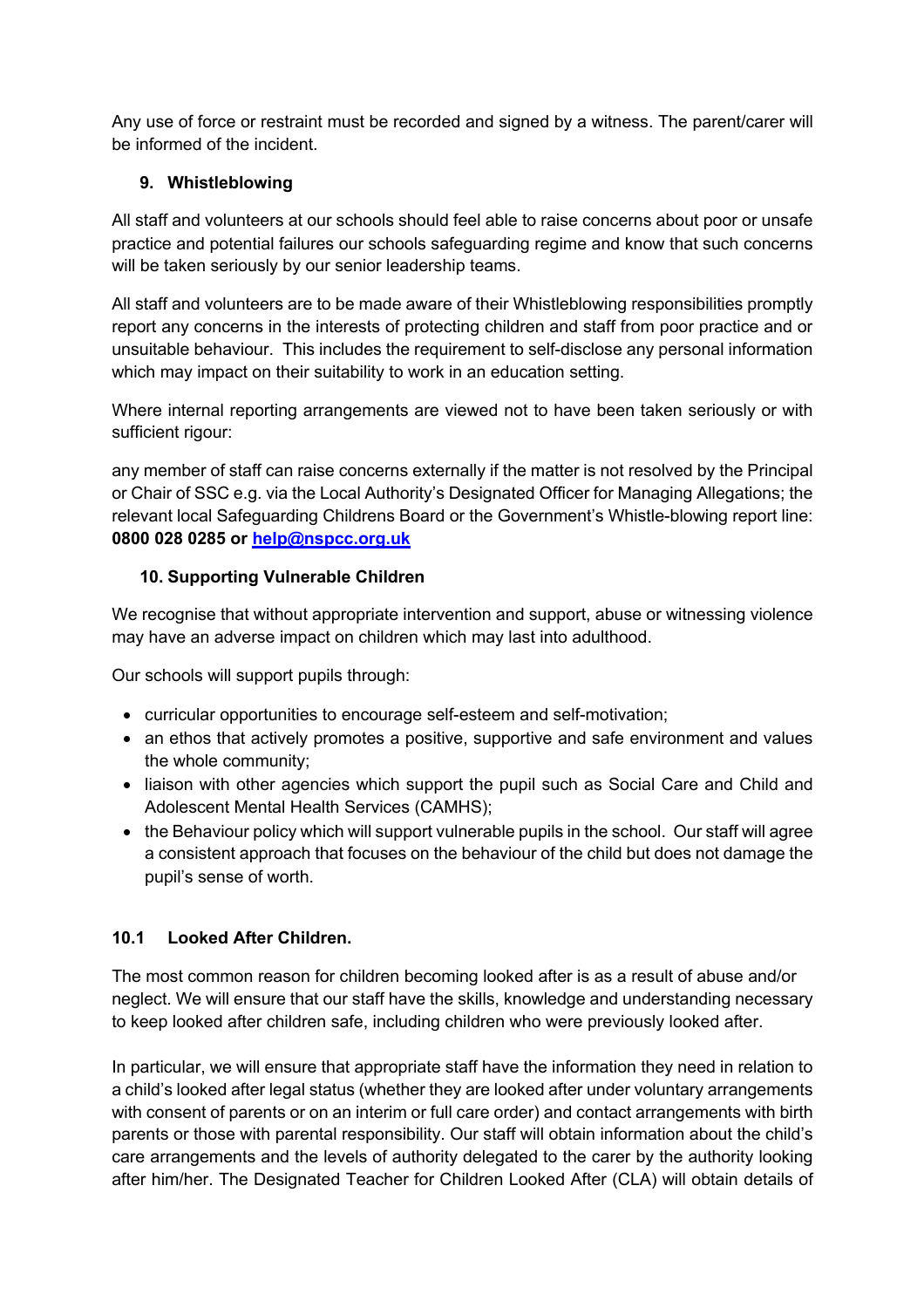the child's social worker and the name of the virtual school head in the authority that looks after the child.

The Designated Teacher for CLA will work with the virtual school head and the Personal Adviser to promote the educational achievement and welfare of existing and previously Looked After Children. Each school will ensure there is a specific named individual in each school for CLA pupils. For further information see Role and Responsibilities of the Designated Teacher and Promoting the Education of Looked After Children.

#### **Children potentially at greater risk of harm**

(KCSIE Paragraphs 159-164) Keeping Children safe in Education 2021 Children who need a social worker (Child in Need and Child Protection Plans) Children may need a social worker due to safeguarding or welfare needs. Local authorities should share the fact a child has a social worker, and the DSL will hold and use this information so that decisions can be made in the best interests of the child's safety, welfare and educational outcomes.

There are clear powers to share this information under existing duties on both local authorities and schools to safeguard and promote the welfare of children.

Schools have an important role to play in supporting the mental health and wellbeing of pupils. It is important to be aware that 'A child's experiences of adversity and trauma can leave them vulnerable to further harm, as well as educationally disadvantaged in facing barriers to attendance, learning, behaviour, and mental health'.

#### **Relationships and Sex Education**

The Relationships Education, Relationships, Sex & Health Education (England) Regulations 2019 states that as of the summer term 2021 pupils receiving primary education must be taught Relationships Education, and pupils receiving secondary education must be taught Relationships and Sex Education.

The DfE guidance gives schools freedom to deliver the content set out in the guidance in the context of a broad and balanced curriculum.

Education for a connected world framework from the UK Council for Internet Safety supports the development of the curriculum and is of particular relevance to RSHE education and Computing. It is designed, however, to be usable across the curriculum and beyond (covering early years through to age 18) and to be central to a whole school or college approach to safeguarding and online safety.

#### **11. Online Safety**

In accordance with the KCSIE 2021 Avanti Schools Trust acknowledge their role in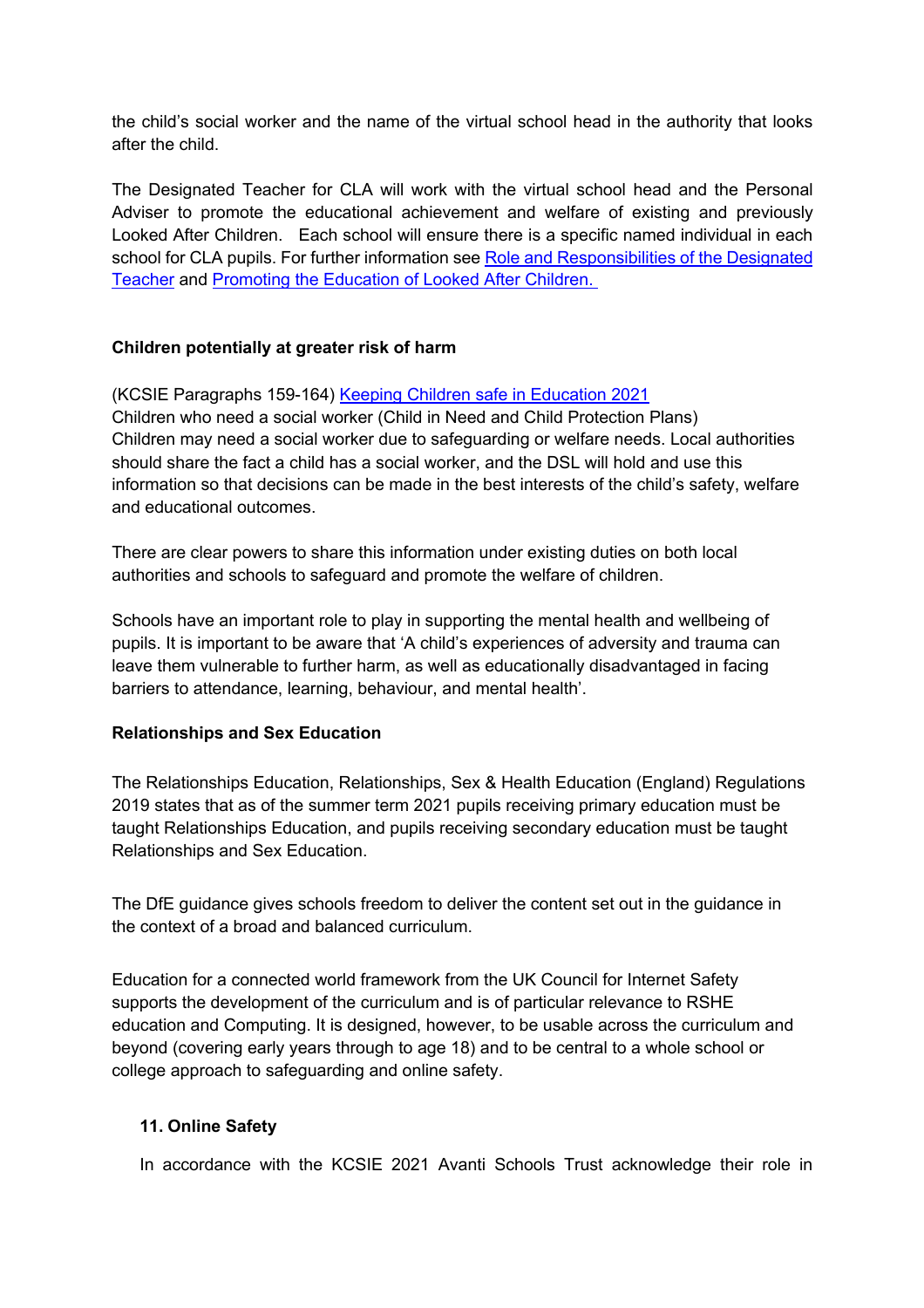providing an 'effectve whole school and college approach to online safety' and to their empowerment 'to protect and educate pupils, students, and staff in their use of technology and establishes mechanisms to identify, intervene in and escalate any concerns where appropriate' .The use of technology has become a significant component of many safeguarding issues; Child sexual exploitation; radicalisation; sexual predation: technology often provides the platform that facilitates harm. An effective approach to online safety empowers a school to protect and educate the whole school community in their use of technology and establishes mechanisms to identify, intervene in, and escalate any incident where appropriate. The Avanti Schools Trust is committed to ensure that 'online safety is a running and interrelated theme' and is reflected in all relevant policies as well as in consideration when planning the curriculum, teacher training, the role and responsibilities of the DSL and any parental engagement'.

Education at home. Where children are being asked to learn online at home the department has provided advice to support schools and colleges do so safely: safeguarding-in-schools-colleges and-other-providers and safeguarding-and-remoteeducation

Additional information to support governing bodies and proprietors keep their children safe online (including when they are online at home) is provided in KCSIE Annex C.

The Online Safety Policy is set out in a separate document. We ensure that we have effective mechanisms to identify, intervene in, and escalate any incident where appropriate. Online safety is included in our curriculum at all levels and information is also provided to parents**/carers. Online Safety is classified into four areas of risk:**

- 1) **Content** being exposed to illegal, inappropriate or harmful content
- 2) **Contact** being subjected to harmful online interaction with other users
- 3) **Conduct** –personal online behaviour that increases the likelihood of, or causes, harm
- 4) **Commerce** –risks such as online gambling, inappropriate advertising, phishing and/or financial scams.

All staff are made aware of the policy on Online Safety which sets our expectations relating to:

- creating a safer online environment including training requirements, filters and monitoring;
- giving everyone the skills, knowledge and understanding to help children and young people stay safe on-line;
- inspiring safe and responsible use and behaviour;
- safe use of mobile phones both within school and on school trips/outings:
- safe use of camera equipment, including camera phones; and
- what steps to take if you have concerns and where to go for further help

Staff must read the Online Safety policy in conjunction with our Code of Conduct in relation to personal online behaviour.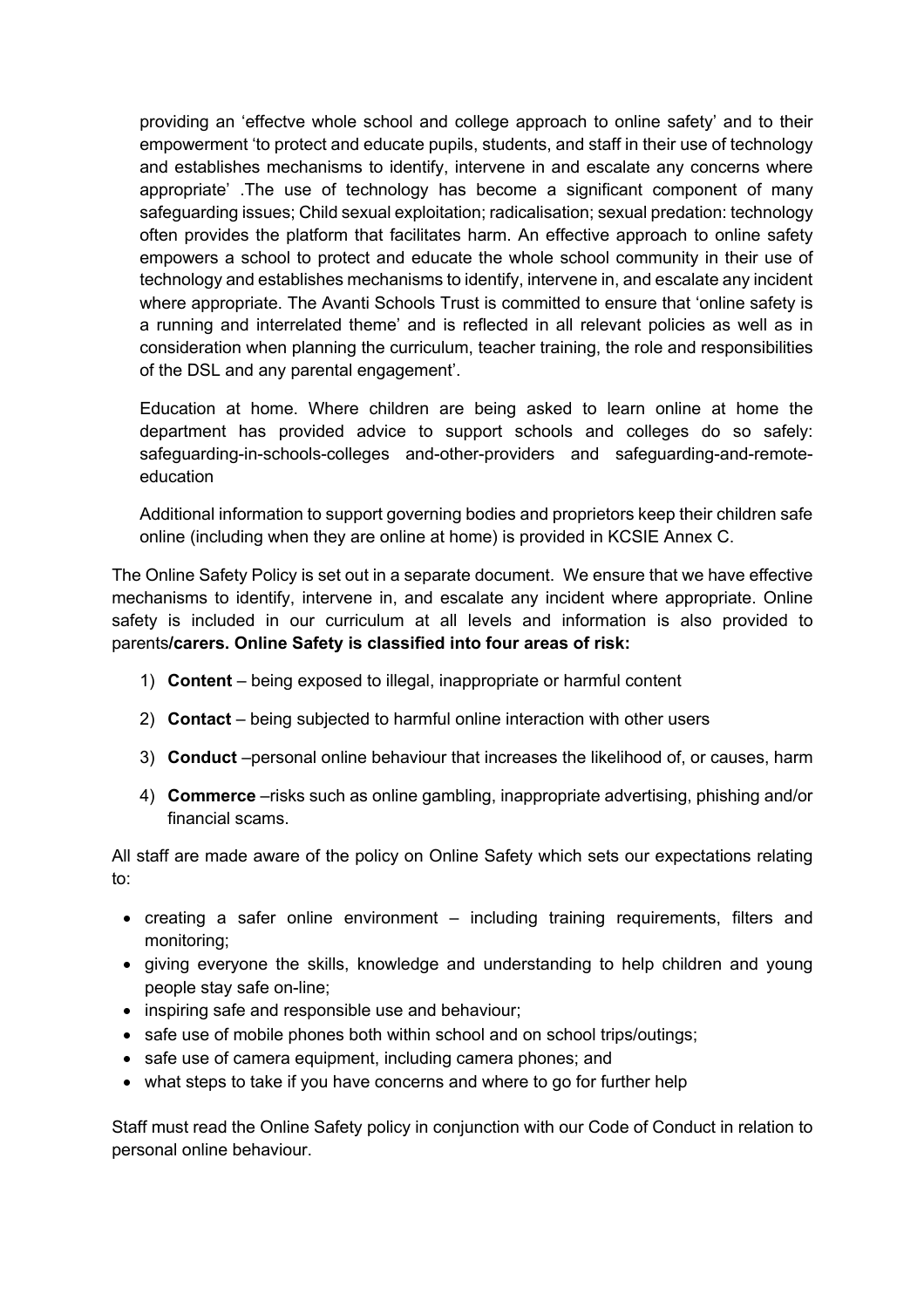# **12. Peer on Peer Abuse**

# **12.1 Bullying**

The Avanti Schools Trust's policy on the prevention and management of bullying is set out in a separate document and is reviewed annually by the Board and is then localised and reviewed by each SSC. This policy includes reference to all prejudice related bullying. We acknowledge that to allow or condone bullying may lead to considerations under child protection procedures.

We recognise that children can also be vulnerable to physical, sexual and emotional bullying and abuse by their peers or they may be the perpetrator of such behaviour. We will always address such abuse seriously, involving partner agencies where required. We will remain alert to the possibility that a child or young person who has harmed another may well also be a victim. Staff should not dismiss some abusive sexual behaviour as 'normal' between young people and should not develop high thresholds before taking action. Equally, abuse issues can sometimes be gender specific e.g. girls being sexually touched/assaulted and boys being subject to initiation/hazing type violence.

# **12.2 Child on child sexual violence and sexual harassment**

Avanti Schools Trust recognise that sexual violence and sexual harassment can occur between children of any age and sex**.** It may occur online and offline and can be complex.

Sexual violence refers to sexual offences under the Sexual Offences Act 2003 as described below:

Rape: A person (A) commits an offence of rape if: he intentionally penetrates the vagina, anus or mouth of another person (B) with his penis, B does not consent to the penetration and A does not reasonably believe that B consents.

Assault by Penetration: A person (A) commits an offence if: s/he intentionally penetrates the vagina or anus of another person (B) with a part of her/his body or anything else, the penetration is sexual, B does not consent to the penetration and A does not reasonably believe that B consents.

Sexual Assault: A person (A) commits an offence of sexual assault if: s/he intentionally touches another person (B), the touching is sexual, B does not consent to the touching and A does not reasonably believe that B consents.

Sexual harassment means 'unwanted conduct of a sexual nature' that can occur online and offline. In referencing sexual harassment, it is in the context of child on child sexual harassment. Sexual harassment is likely to: violate a child's dignity, and/or make them feel intimidated, degraded or humiliated and/or create a hostile, offensive or sexualised environment.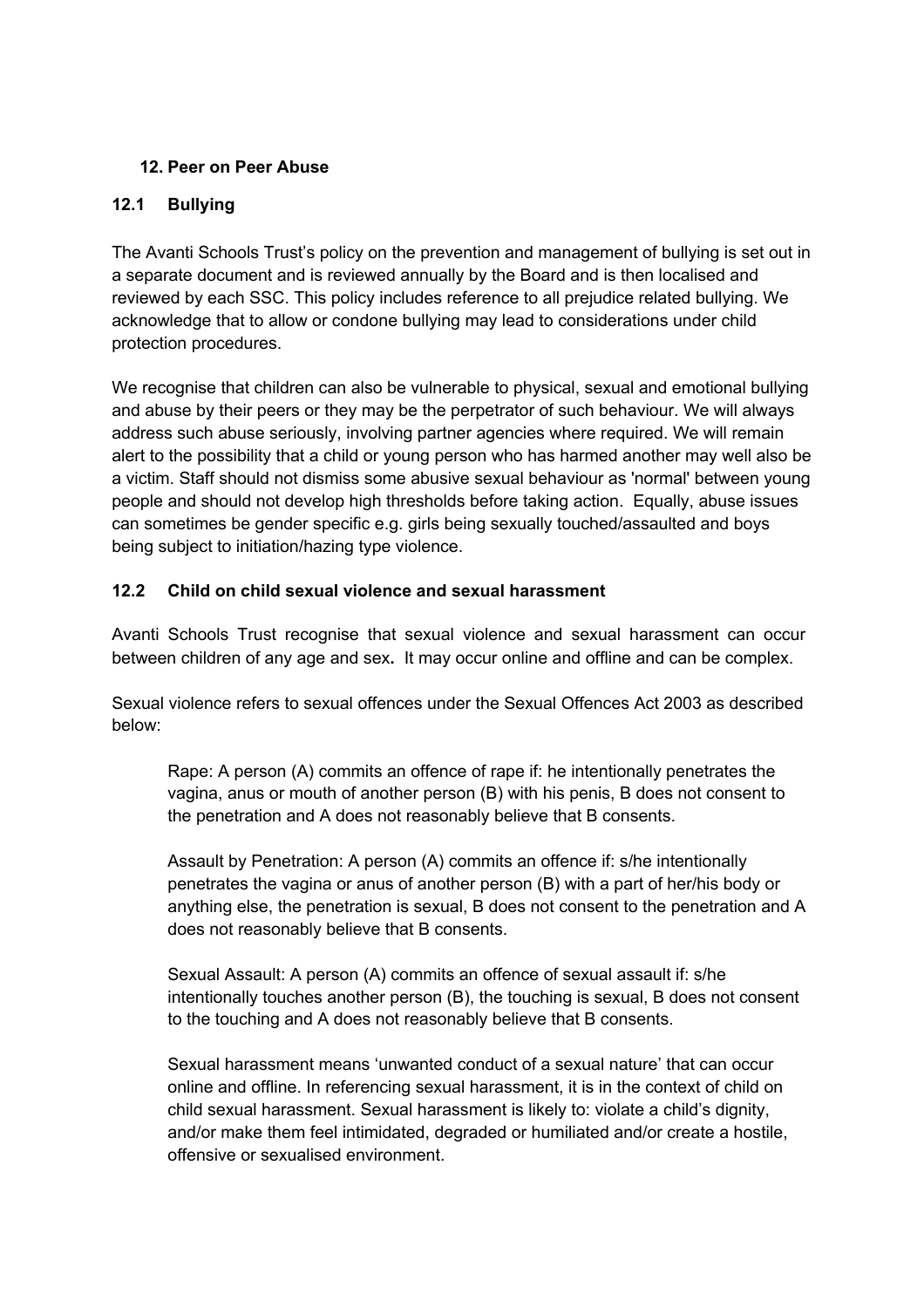We also recognise the criminal offence of 'Upskirting' (where someone takes a picture under a person's clothing (not necessarily a skirt) without their permission and or knowledge, with the intention of viewing their genitals or buttocks (with or without underwear) to obtain sexual gratification, or cause the victim humiliation, distress or alarm. Anyone of any gender can be a victim.

We will ensure that all such matters are taken seriously, and that appropriate action is taken to address the issue, including the provision of support. Sexual violence or sexual harassment will not be passed off as 'banter' or just 'part of growing up'.

In response to such a report our schools will act in accordance with Part 5 of KCSIE (2021):

- that systems are in place and are well promoted, easily understood and easily accessible for children to confidently report abuse, knowing that their concerns will be treated seriously.
- reassure the victim that they will be taken seriously, and they will be supported and kept safe;
- respond in line with our safeguarding procedures outlined in section 5 of this document;
- where a concern includes an online element, follow DfE guidance: Searching, screening and confiscation at school and UKCCIS advice Sexting in schools and colleges. Adults should not view sexual or forward illegal images of children. (KCSIE 2021 section 444) Wherever possible responses to incidents should be based on what DSLs have been told about the content of the imagery. See Guidance on Suspected Indecent Imagery for Staff.
- staff should only share the report with those people who are necessary to progress it.
- It is important that the victim understands the next steps and who the report will be passed to
- To recognise that a child is likely to disclose to someone they trust and that this could be **anyone** in a school. All staff are trained to manage a report. However if possible, managing reports with two members of staff present (preferably one of them being the DSL or a Deputy).

Where there has been a report of sexual violence, the DSL will make and record an immediate risk and needs assessment.

Where there has been a report of sexual harassment, the DSL will consider the need for a risk assessment on a case-by-case basis.

The risk and needs assessment will consider and keep under review:

- the victim, especially their protection and support;
- whether there have been other victims
- the alleged perpetrator(s); and
- all the other children (and, if appropriate, adult pupils and staff) at the schools, especially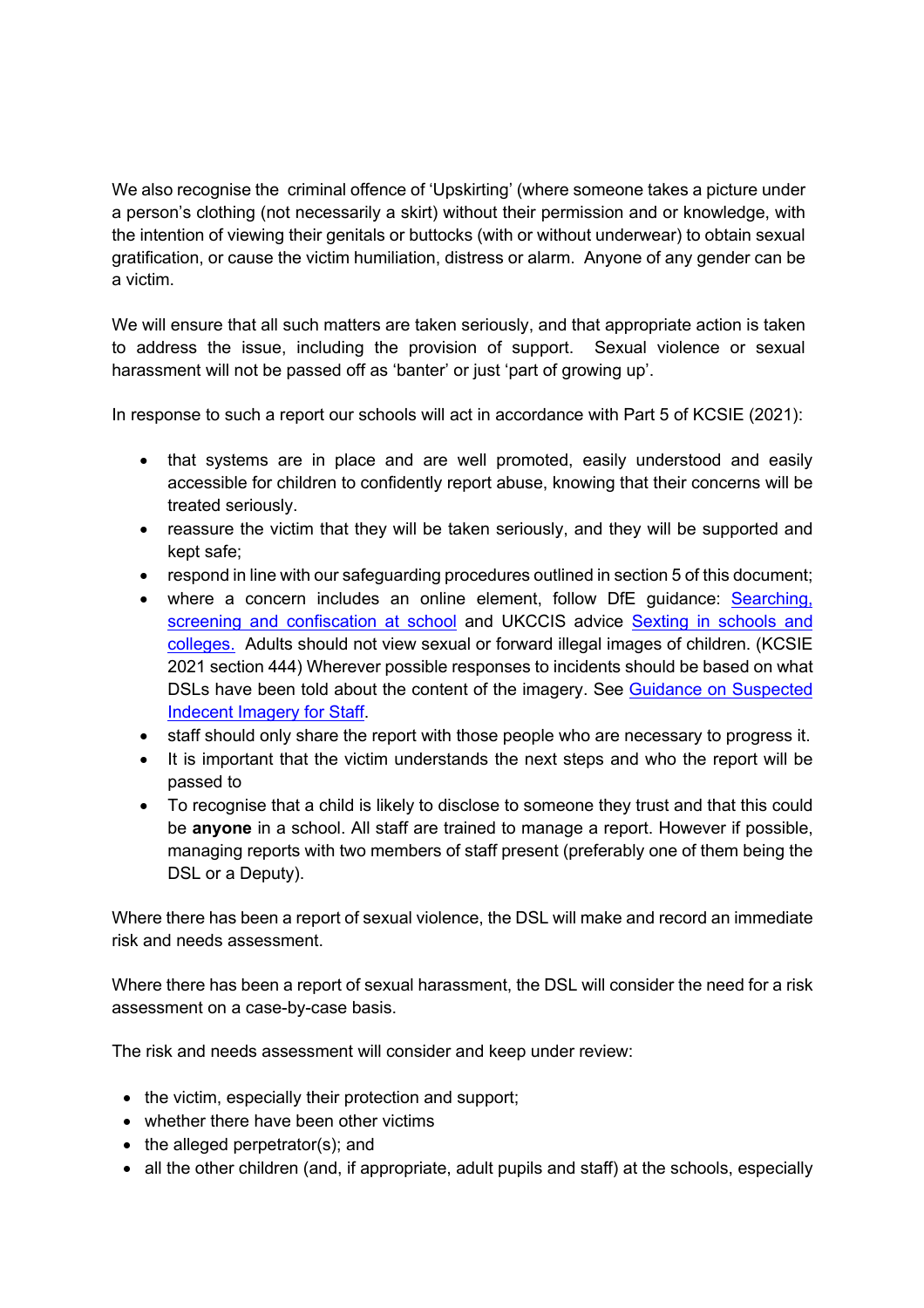#### any actions that are appropriate to protect them

Our DSL's will engage with children's social care, the police and specialist services as required. Any risk assessments undertaken by the other agencies/services will be used to inform our school/college's own risk assessment and approach to supporting and protecting their pupils and updating their risk assessment.

Important considerations:

- **'it could happen here'** all schools are aware and will respond appropriate to all reports and concerns about sexual violence and/or sexual harassment both online and off line including those which have happened outside school.
- the wishes of the victim in terms of how they want to proceed. Victims should be given as much control as is reasonably possible;
- the nature of the alleged incident(s), including whether a crime may have been committed and consideration of harmful sexual behaviour;
- the ages and developmental stages of the children involved;
- any power imbalance between the children e.g. age differential, disability or learning difficulty
- if the alleged incident is a one-off or a sustained pattern of abuse;
- any ongoing risks to the victim, other children, adult pupils or staff; and
- other related, contextual issues e.g. in the community/local environment
- if both the alleged perpetrator and victim are still attending the same school/college, how best to keep them at a reasonable distance apart (including on transport).(KCSIE 2021 section 448 for further information)

## **12.3 Management of sexual violence/harassment cases**

Where appropriate, the management of such cases will be agreed with in consultation with children's social care and/or the police or other specialist service. There are four possible routes – **all** underpinned by the principle that such behaviour is **never acceptable and will not be tolerated:**

**Manage internally** - In some case of sexual harassment, e.g. one-off incidents, it might be appropriate to handle the incident internally, perhaps through utilising our behaviour and bullying policies and by providing pastoral support.

**Early Help** – Providing early help can be particularly useful to address non-violent harmful sexual behaviour and may prevent escalation of sexual violence.

**Referrals to children's social care** – Where a child has been harmed, is at risk of harm, or is in immediate danger, we will make a referral to children's social care, who will determine whether any of the children involved are in need of protection or other services. Referring to children's social care should not delay our schools from taking immediate action to protect the victim and other children. However, we will ensure that any such actions do not jeopardise a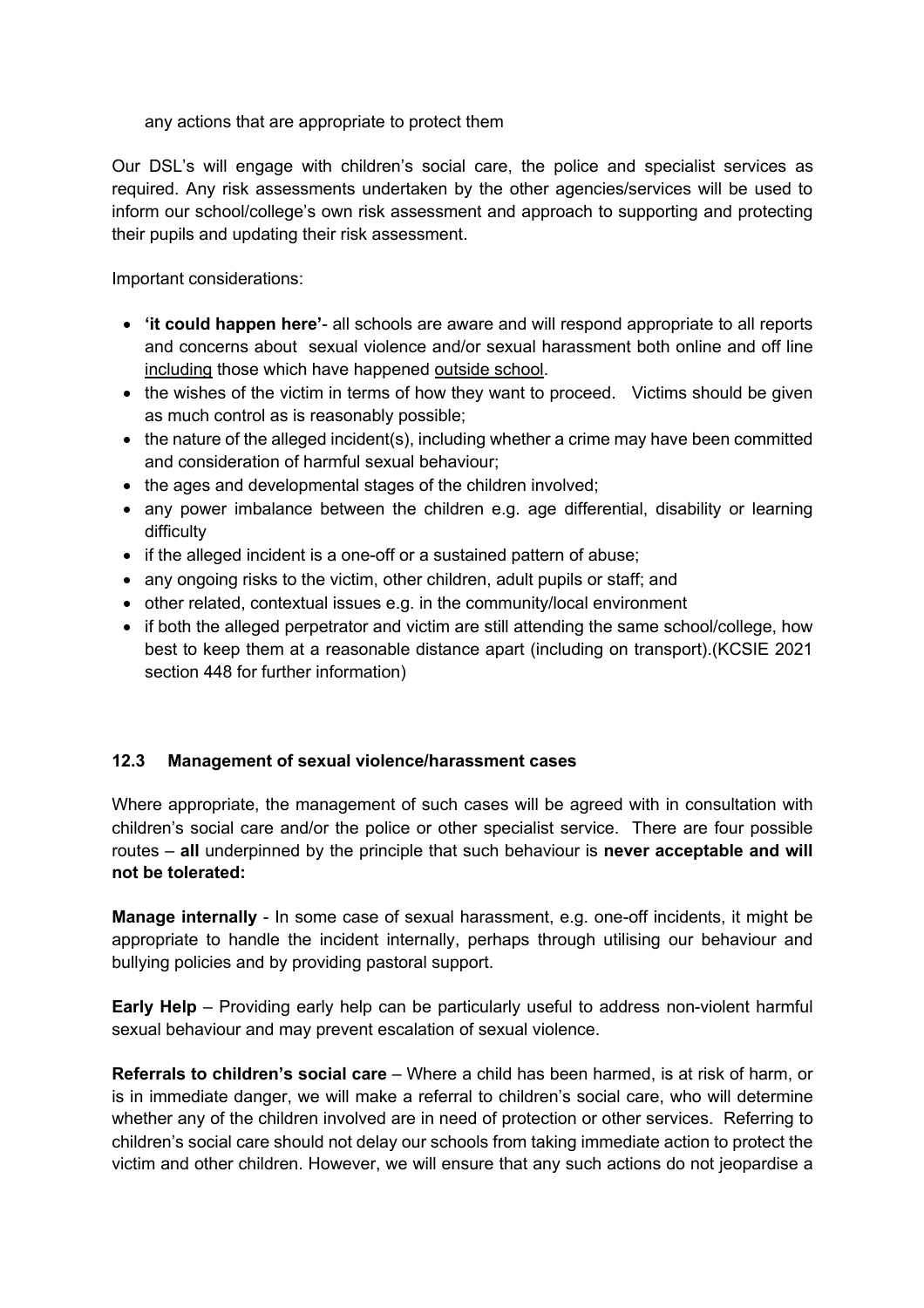statutory investigation.

**Reporting to the Police –** Any report to the police will generally be in parallel with a referral to children's social care. Where a report of rape, assault by penetration or sexual assault is made, the matter should be passed on to the police. If the alleged perpetrator is under ten (below the age of criminal responsibility), the principle of reporting to the police remains. The police will take a welfare approach, rather than a criminal justice approach.

The school/college will consult the police and agree what information can be disclosed to staff and others and in particular to the alleged perpetrator and their parents/carers. They should also discuss the best way to protect the victim and their anonymity.

#### *With all routes outlined above, it is vital that all concerns, decisions and reasons for decisions are recorded (written or electronic***).**

**Bail conditions –**The term 'Released Under Investigation' (RUI) will apply where circumstances do not warrant the application of bail to either re-attend on a particular date or to include conditions preventing activity or in some cases ensuring compliance with an administrative process.

In all cases, our schools will work with children's social care and the police to manage any implications and to safeguard children. An important consideration will be to ensure that the victim can continue in their normal routine, including continuing to receive a suitable education.

Throughout any criminal process taking place, the police will help and support our schools as much as they can – within the constraints of any legal restrictions.

**The end of the criminal process –** if a child is convicted or cautioned for a sexual offence and remains in school/college, expectations regarding their future behaviour and any restrictions must be made clear.

**Safeguarding and supporting the victim –** victims may not disclose the whole picture immediately. They should be asked if they would find it helpful to have a designated trusted adult to talk to about their needs and have choice about who this is. In response to any stress they may experience, flexible or alternative arrangements for their education may need to be considered. We will do everything we reasonably can to protect the victim from bullying and harassment to ensure that they continue to receive a suitable education.

**Safeguarding and supporting the alleged perpetrator –** Any child will likely experience stress as a result of being subject of allegations and any associated negative reactions by their peers. We will respond proportionately, recognising that the alleged perpetrator may have unmet needs as well as potentially posing a risk of harm to other children. These behaviours may be a symptom of either their own abuse or exposure to abusive practices and or materials. We will seek advice as appropriate from children's social care, specialist sexual violence services and the police.

If the alleged perpetrator moves to another educational provision, our DSL's will ensure that relevant staff at the new provision are made aware of any ongoing support needs and any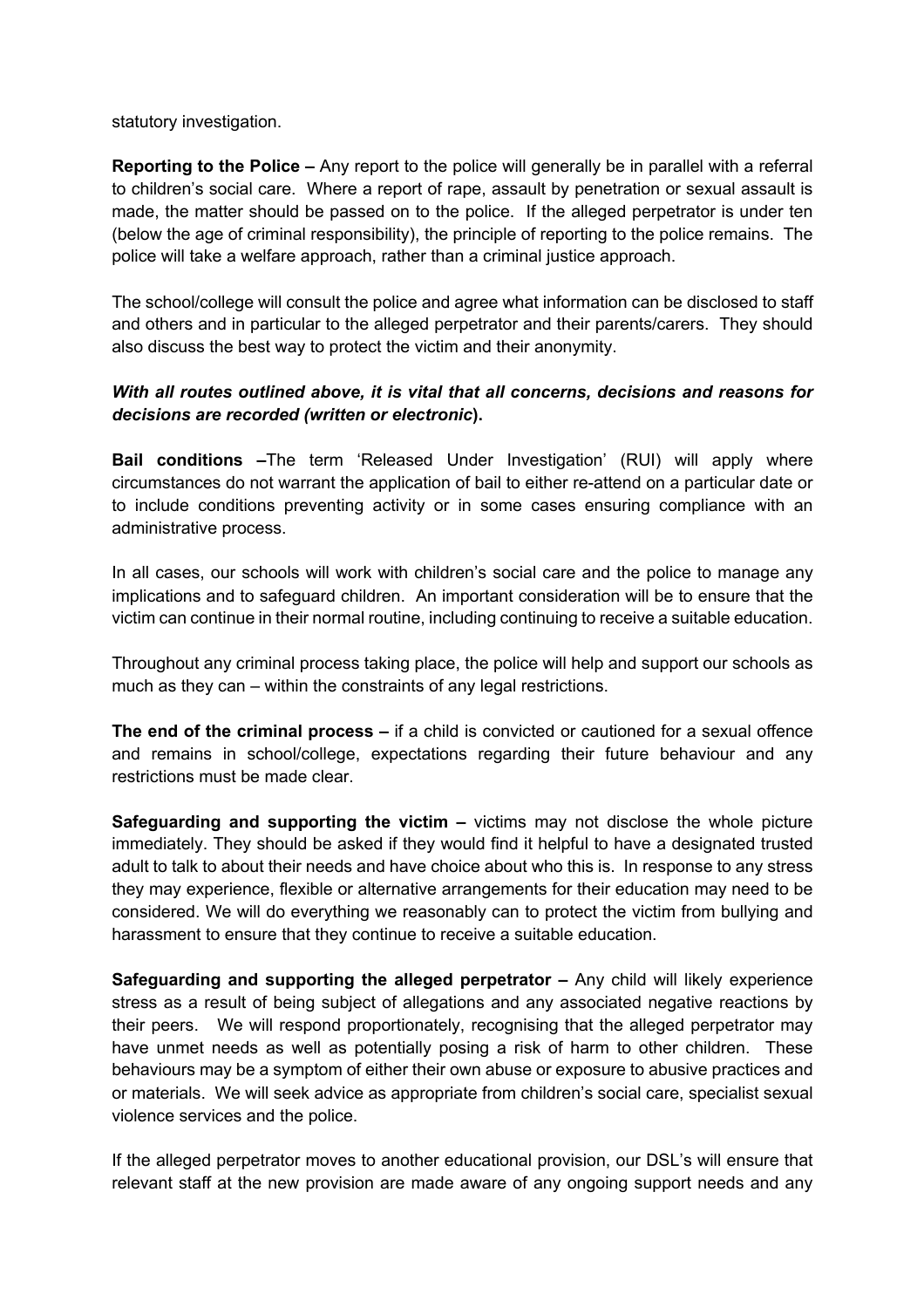potential risks to other children and the staff.

**Unsubstantiated, unfounded, false or malicious reports** – all concerns, discussions and decisions made, and the reasons for those decisions should be recorded in writing. Records should be reviewed so that potential patterns of concerning, problematic or inappropriate behaviour can be identified and addressed. If a report is found to be unfounded, or false the DSL should consider whether this is a cry fo help or that the child could have been abused and in such circumstances a referral to Childrens Services may be appropriate. If a report is shown to have been deliberately invented or malicious the schools will consider if any disciplinary action is appropriate in accordance to their behaviour policy.

# **13. Safeguarding Children in Specific Circumstances**

## **13.1 Children and the court system**

Guidance is available for when children are required to give evidence in **criminal courts** 5- 11 year olds and 12-17 year olds.

Making arrangements for children via the **family courts** following separation can be stressful and entrench conflict in families. The Ministry of Justice has launched useful online guidance Get help with child arrangements (also known as contact, access or custody).

## **13.2 Children with Disabilities or Special Educational Needs**

Our schools are committed to ensure that children with special educational needs and/or disabilities have exactly the same human rights to be safe from abuse and neglect, to be protected from harm and achieve the same outcomes as non-disabled children. We recognise that disabled children do however require additional action because they can experience greater vulnerability as a result of negative attitudes and because they may have additional needs relating to physical, sensory, cognitive and/or communication impairments.

This understanding is incorporated into our staff training, so that we all remain vigilant to identifying the additional vulnerabilities for these children in our care and provide the appropriate level and type of pastoral support.

Staff should bear in mind that additional difficulties may exist when recognising abuse and neglect in children with special educational needs and/or disabilities. This can include assumptions that indicators of possible abuse such as behaviour, mood and injury relate to the child's disability without further exploration, that children with special educational needs and/or disabilities can be disproportionally impacted by, for example, bullying without outwardly showing any signs, and there can be communication barriers in overcoming these difficulties.

Due to the different relationship that trusted adults may have with people with disabilities i.e' trust, intimate care, feeding there is a reliance on the integrity of the adult and an assumption that they will treat the client appropriately. This may lead to confusion and vulnerability and the potential for exploitation as some people are predatory and some clients are unquestioningly trusting.

Some people with disabilities have low self-esteem and possibly no or small peer groups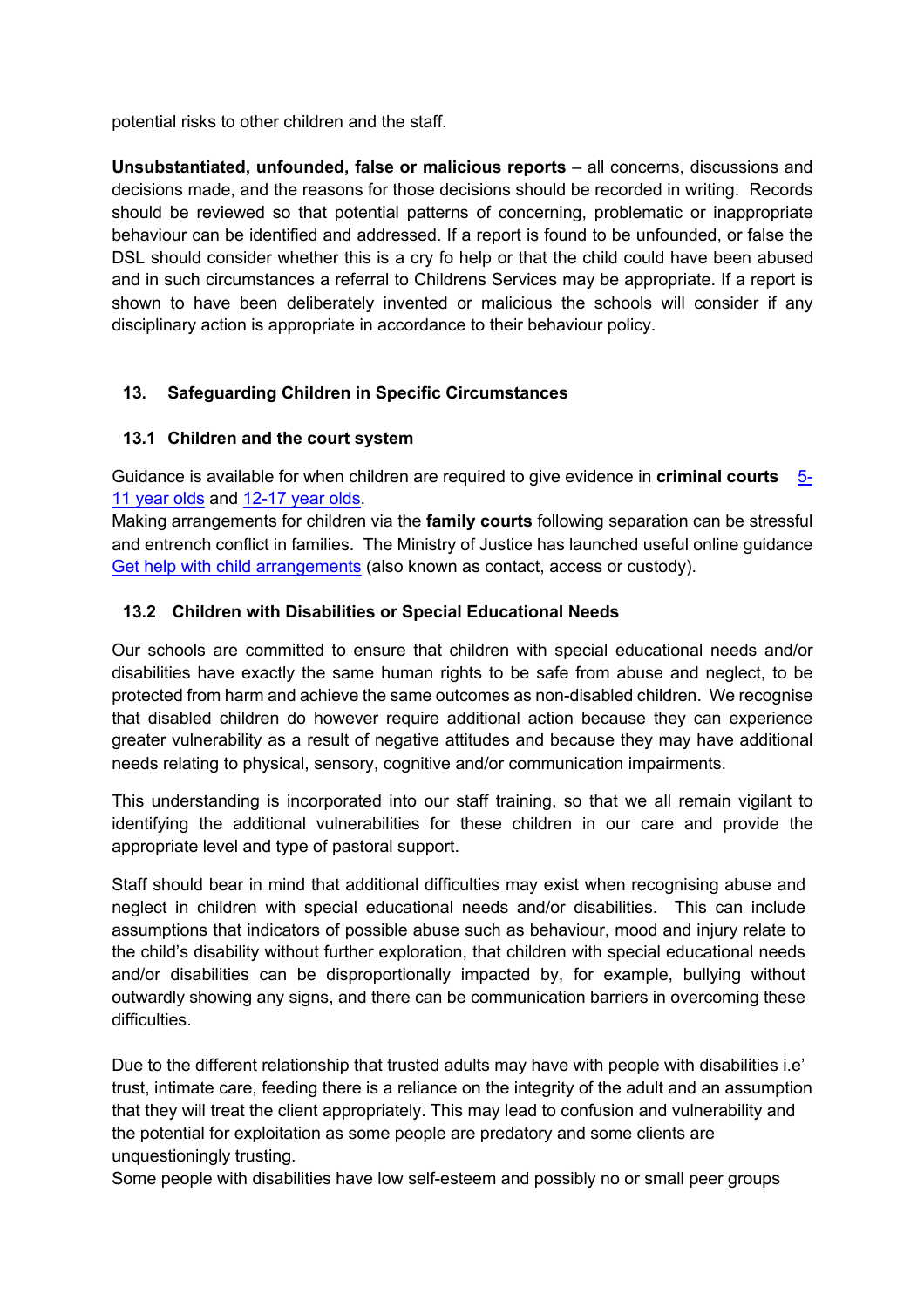they are prone to befriending and grooming or coaxing into situations that may led to exploitation due to their vulnerability and naivety.

People that work with clients with disabilities are often overworked given challenging tasks this can lead to compassion fatigue which in itself can result in the abuse of power and a toxic environment as seen in certain Care homes and children's homes, in the last few years.

# **13.3 Children with a family member in prison**

These children are at risk of poor outcomes including poverty, stigma, isolation and poor mental health. NICCO (National Information Centre on Children of Offenders) provides information to support professionals working with offenders and their children, to help mitigate negative consequence for those children.

**13.4 Child Sexual Exploitation and Child Criminal Exploitation:** are forms of abuse and both occur where an individual or group takes advantage of an imbalance in power to coerce, manipulate or deceive a child or young person under the age of 18 into sexual or criminal activity. In some cases, the abuse will be in exchange for something the victim needs or wants, and/or will be to the financial benefit or increased status of the perpetrator or facilitator.

Child Sexual Exploitation and Child Criminal Exploitation does not always involve physical contact; it can also occur through the use of technology. Like all forms of abuse exploitation:

- can affect any child or young person (male or female) under the age of 18 years, including 16 and 17 year olds who can legally consent to have sex;
- can still be abuse even if the sexual activity appears consensual;
- can include both contact (penetrative and non-penetrative acts) and non-contact sexual activity;
- can take place in person or via technology, or a combination of both;
- can involve force and/or enticement-based methods of compliance and may, or may not, be accompanied by violence or threats of violence;
- may occur without the child or young person's immediate knowledge (e.g. through others copying videos or images they have created and posting on social media);
- can be perpetrated by individuals or groups, males or females, and children or adults. The abuse can be a one-off occurrence or a series of incidents over time, and range from opportunistic to complex organised abuse; and
- is typified by some form of power imbalance in favour of those perpetrating the abuse.

Whilst age may be the most obvious, this power imbalance can also be due to a range of other factors including gender, sexual identity, cognitive ability, physical strength, status, and access to economic or other resources.

Some of the following signs may be indicators of Child Criminal Exploitation:

• children who appear with unexplained gifts or new possessions;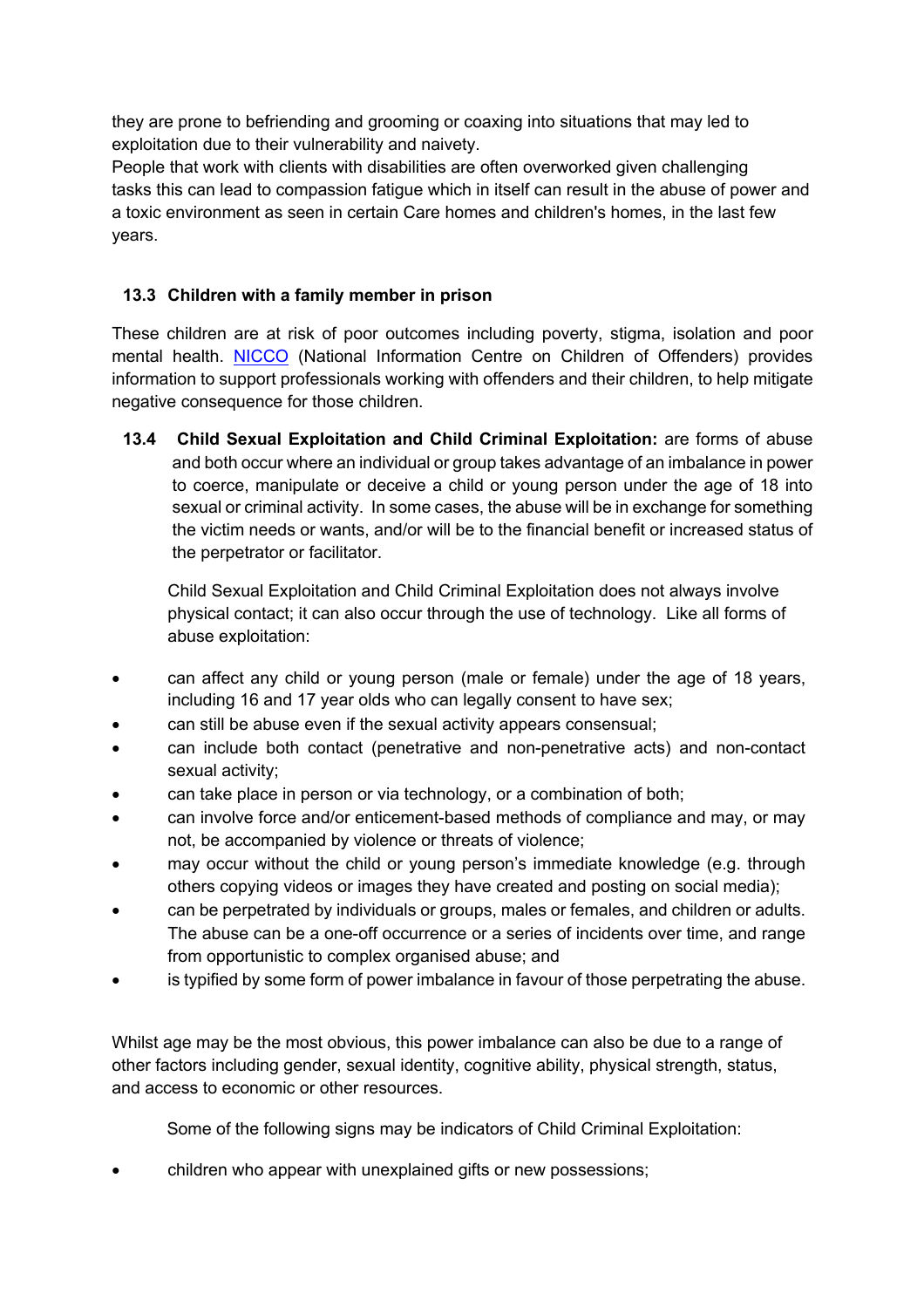- children who associate with other young people involved in exploitation;
- children who suffer from changes in emotional well-being;
- children who misuse drugs and alcohol;
- children who go missing for periods of time or regularly come home late; and
- children who regularly miss school or education or do not take part in education.

The above Child Criminal Exploitation indicators can also be indicators of Child Sexual Exploitation, as can:

- children who have older boyfriends or girlfriends;
- children who suffer from sexually transmitted infections or become pregnant;

Our school will support the multi-agency activity to combat these crimes and help to divert and support any young pupils affected by CSE and CCE. Each school will follow their local Safeguarding Children's Board protocol for identifying and managing cases of CSE and/or CCE and promote the use of the their Safeguard Identification Tool (if they provide one). Also see section 'Child on Child Sexual Violence and Sexual Harassment.

## **13.5 Gangs and youth violence**

Schools are increasingly recognised as places where early warning signs can be spotted that younger children may be at risk of getting involved in gangs or youth violence. Crucial preventive work can be done at this stage to prevent negative behaviour from escalating and becoming entrenched. We recognise that even low levels of youth violence can have a disproportionate impact on a pupil or the wider school/community environment. We will therefore, support children in developing safeguarding skills to prevent involvement in risky behaviours, and where serious concerns arise we will work collaboratively with our partner agencies to help prevent escalation of harm.

For further information refer to government guidance advice to schools on gangs and youth violence and Preventing serious violence: a multi-agency approach.

Support for young people affected by gang association can be obtained via each local authority for example: London gang exit

## **13.6 County Lines**

This is a geographically widespread form of criminal activity involving drug networks or gangs that groom and exploit children and young people to carry drugs and money from urban areas to suburban and rural or seaside areas. Missing episodes can be an important identifying factor, where the victim may have been trafficked for these purposes. In close working relationship with our local MASH a referral to the National Referral Mechanism will be considered for any such concerns.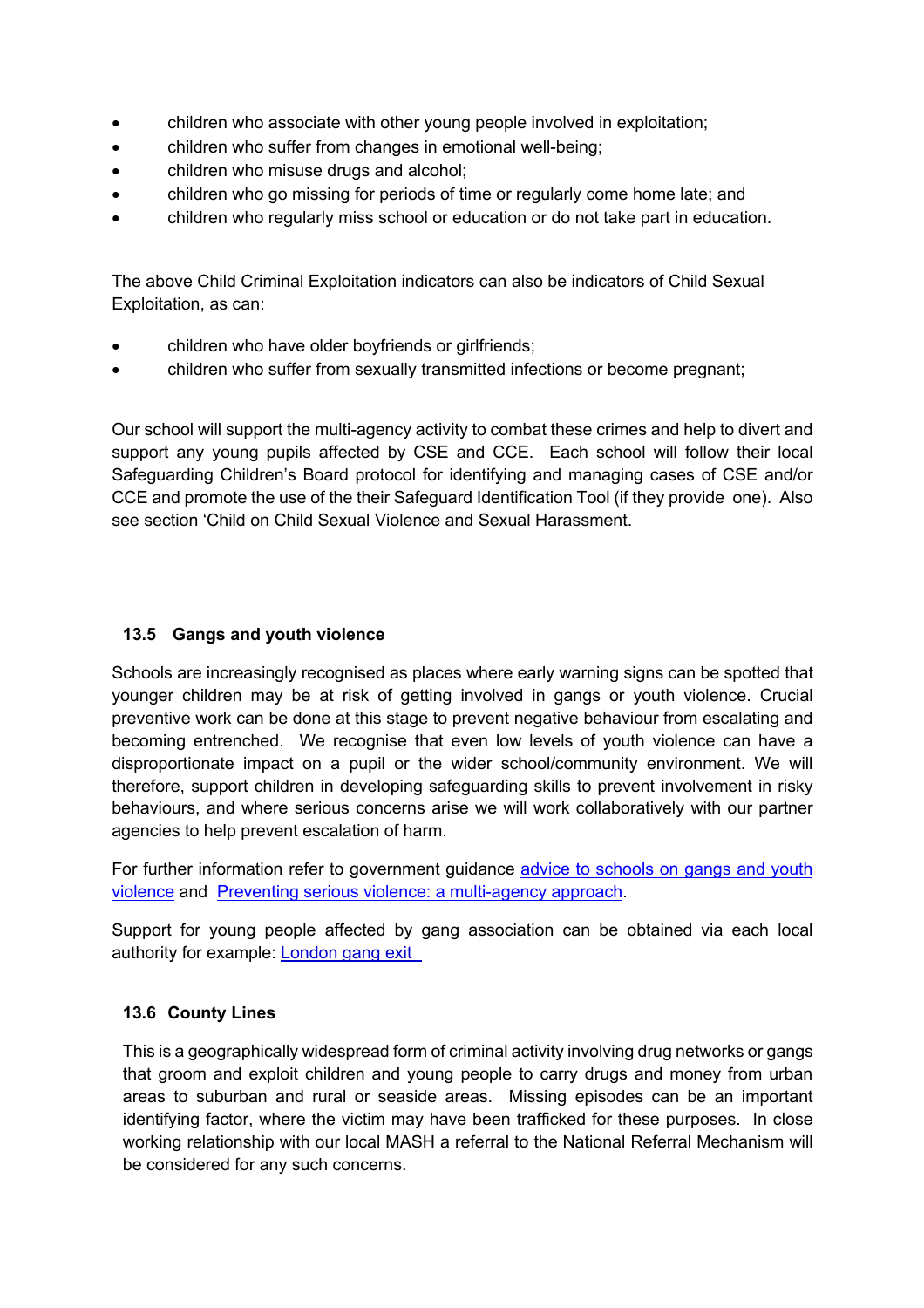Further advice can be obtained from Home Office guidance Criminal exploitation of children and vulnerable adults - county lines

# **13.7 Domestic Abuse**

The cross-government definition of domestic violence and abuse is: any incident or pattern of incidents of controlling, coercive, threatening behaviour, violence or abuse between those aged 16 or over who are, or have been, intimate partners or family members regardless of gender or sexuality. The abuse can encompass, but is not limited to: psychological; physical; sexual; financial; and emotional. All children can witness and be adversely affected by domestic abuse in the context of their home life where domestic abuse occurs between family members. Exposure to domestic abuse and/or violence can have a serious, long lasting emotional and psychological impact on children. In some cases, a child may blame themselves for the abuse or may have had to leave the family home as a result.

# **Operation Encompass**

Operation Encompass operates in the majority of police forces across England. It helps police and schools work together to provide emotional and practical help to children. The system ensures that when police are called to an incident of domestic abuse, where there are children in the household who have experienced the domestic incident, the police will inform the key adult (usually the designated safeguarding lead) in school before the child or children arrive at school the following day. This ensures that the school has up to date relevant information about the child's circumstances and can enable support to be given to the child according to their needs. Police forces not signed up to operation encompass will have their own arrangements in place.

National Domestic Abuse Helpline Refuge runs the National Domestic Abuse Helpline, which can be called free of charge and in confidence, 24 hours a day on 0808 2000 247. Its website provides guidance and support for potential victims, as well as those who are worried about friends and loved ones. It also has a form through which a safe time from the team for a call can be booked.

Additional advice on identifying children who are affected by domestic abuse and how they can be helped is available at:

- NSPCC- UK domestic-abuse Signs Symptoms Effects
- Refuge what is domestic violence/effects of domestic violence on children
- Safelives: young people and domestic abuse.

The Domestic Abuse Bill 2020 sought to improve awareness and understanding of coercive control offence and review effectiveness of offence. The Bill also recognises the devastating impact that domestic abuse can have on children exposed to it in their own home. Part 1 of the Bill provides that a child who sees or hears, or experiences the effects of, domestic abuse and is related to the person being abused or the perpetrator is also to be regarded as a victim of domestic abuse. This will help to ensure that locally commissioned services consider and address the needs of children affected by domestic abuse.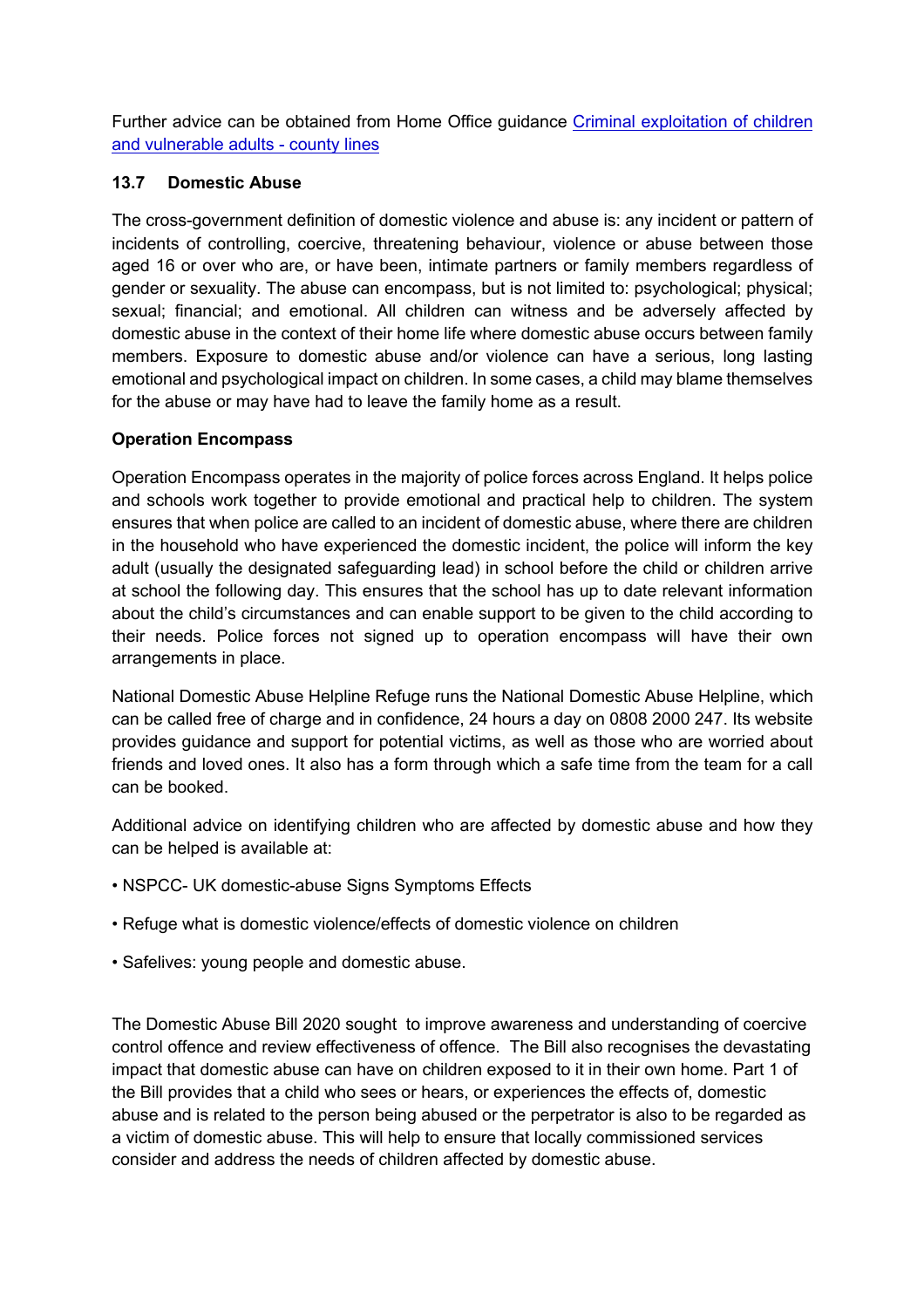Our schools recognise the immediate and long-term impact of domestic abuse on a child's development and emotional wellbeing. All staff will remain vigilant to identifying the signs so that early help and protective action can be instigated where appropriate. We endeavour to provide the child with a safe and caring environment at school to help mitigate the impact of home-life stresses.

Any notifications received from the police/MASH of domestic abuse incidents, will be promptly reviewed by the DSL. This will enable the school to respond appropriately to the impact on the child/young person and to share any additional information with MASH to assist in the overall identification and assessment of risk

# **13.8 So-called 'honour-based' abuse (HBA)**

So-called 'honour-based' abuse (HBA) encompasses incidents or crimes which have been committed to protect or defend the honour of the family and/or the community, including female genital mutilation (FGM), forced marriage, and practices such as breast ironing. Abuse committed in the context of preserving "honour" often involves a wider network of family or community pressure and can include multiple perpetrators. It is important to be aware of this dynamic and additional risk factors when deciding what form of safeguarding action to take. All forms of HBA are abuse (regardless of the motivation) and should be handled and escalated as such. Professionals in all agencies, and individuals and groups in relevant communities, need to be alert to the possibility of a child being at risk of HBA, or already having suffered HBA.

# **13.9 Female Genital Mutilation (FGM)**

FGM comprises all non- medical procedures involving partial or total removal of the external female genitalia or other injury to the female genital organs. It is illegal in the UK and a form of child abuse with long-lasting harmful consequences.

# *All procedures involving partial or total removal of the external female genitalia or other injury to the female genital organs for non-medical reasons - WHO*

Each school recognises that whilst there is not necessarily an intention to harm a girl through FGM, the practice has serious short and long- term medical and psychological implications. We are committed to work with families, partner agencies to promote understanding and safeguard pupils who may be at risk of this practice.

We aim to work sensitively with community groups where this may be a cultural belief and practice, however we will act to safeguard and promote our pupils welfare where required and will fulfil our duties under the *Female Genital Mutilation Act 2003* (as inserted by section 74 of the *Serious Crime Act 2015*). This places a statutory duty upon teachers to personally report to the police cases where they discover that an act of FGM appears to have been carried out on a girl under 18.

Where it is suspected that a girl is at risk of FGM being undertaken then child protection procedures must be followed.

Further information can be found in: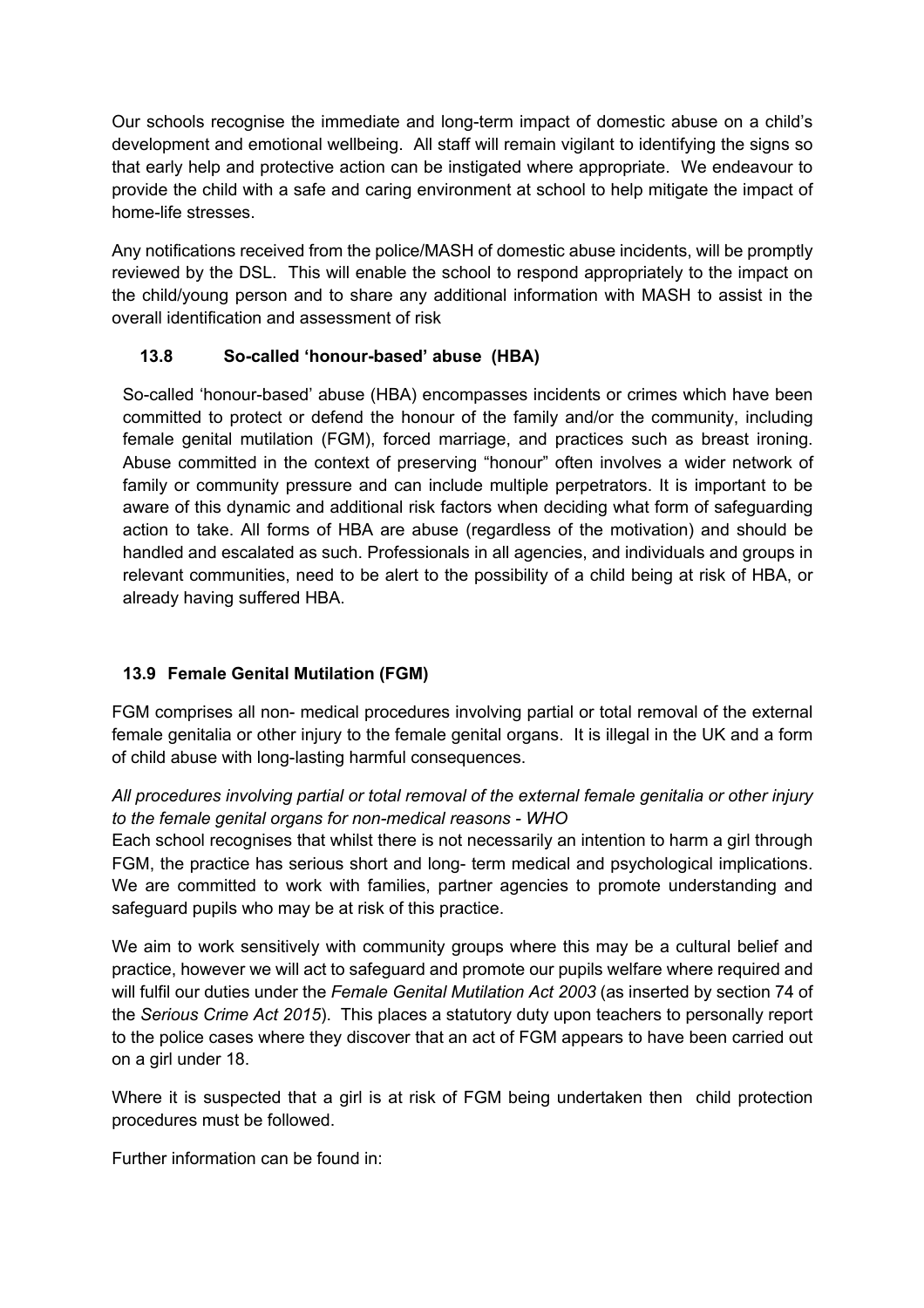Multi-agency statutory guidance on female genital mutilation and

Mandatory reporting of female genital mutilation - procedural information

#### **13.10 Forced Marriage**

#### **WHAT IS THE DIFFERENCE BETWEEN AN ARRANGED AND FORCED MARRIAGE?**

*Arranged marriage:* Both participants give their full consent and enter the marriage willingly.

*Forced marriage:* One or both participants enter the marriage without giving their consent. They go through with the wedding under duress from their families.

Forcing someone into marriage is a criminal offence in the UK.

A forced marriage is one entered into without the full and free consent of one or both parties and where violence, threats or any other form of coercion is used to cause a person to enter into a marriage. A lack of consent can be where a person does not consent or where they cannot consent e.g. if they have learning disabilities. There can also be links to so-called 'honour based' abuse. The Forced Marriage Unit can be contacted for advice or information on 020 7008 0151 or email: fmu@fco.gov.ukOur school recognises that it has an important role in safeguarding children from forced marriage by educating pupils about the law and their rights and in identifying signs of risk. Further information can be found in Government Guidance on Forced Marriage.

#### **13.11 Homelessness**

Our staff will alert the DSL of families becoming or at risk of becoming homeless, so that the DSL can refer to housing services at the earliest opportunity. Indicators for the risk of homelessness can include debt, rent arrears, domestic abuse and anti-social behaviour, as well as the family being asked to leave a property. Duties introduced under The Homelessness Reduction Act 2017 shift focus to early intervention. For further information refer to Homeless Reduction Act Factsheets.

#### **13.12 Homestay - Children staying with host families**

Pupils may as part of their learning experience, stay for short periods with a host family (homestay) e.g. as part of a foreign exchange visit or sports tour. We will ensure the suitability of the adults in their respective families who will be responsible for the visiting child during the stay. See Avanti Schools Trust **Safer Recruitment Policy** for further details on our specific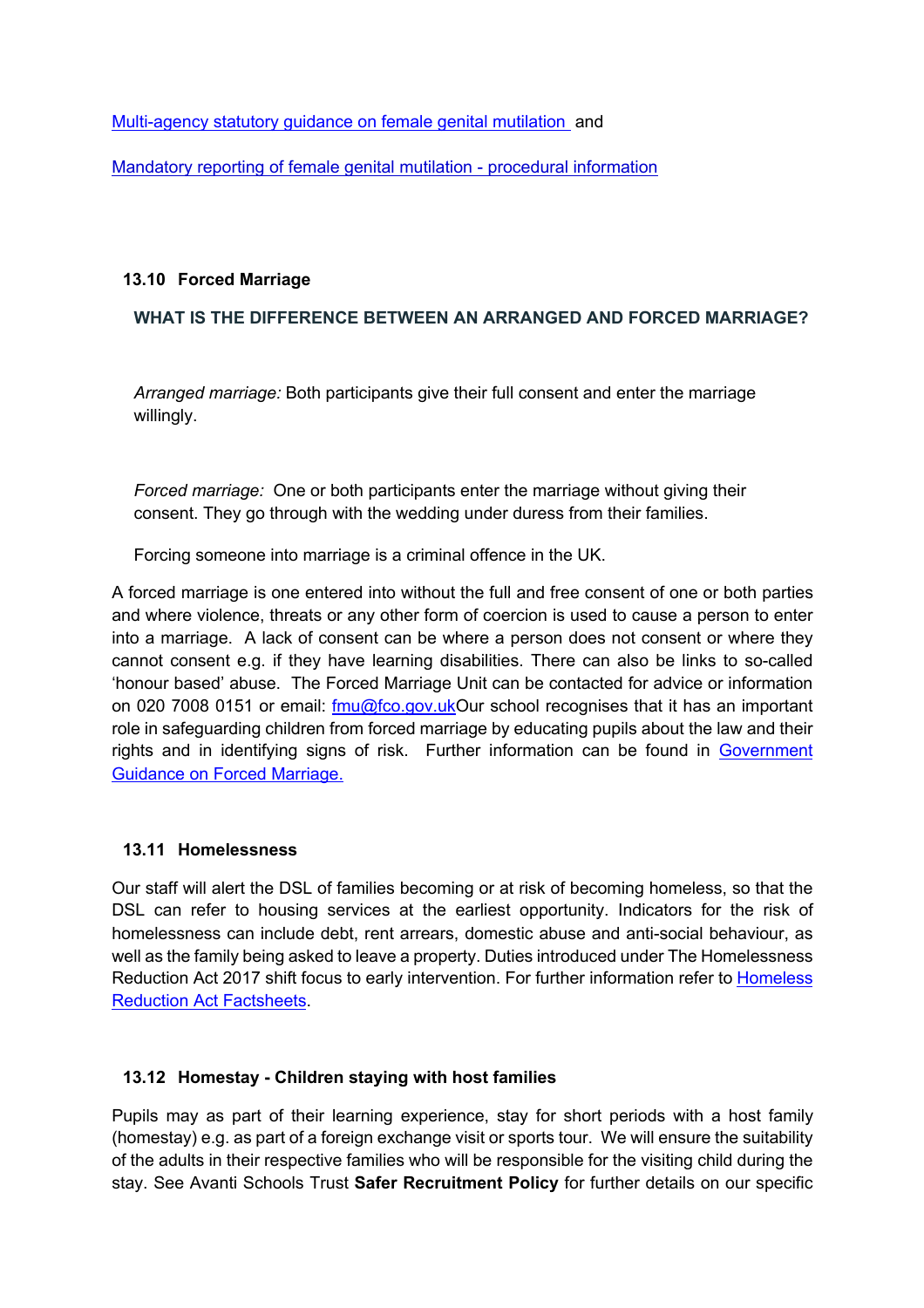duties.

# **13.13 Missing Education or Missing from Home and Care**

A child going missing from education, particularly repeatedly, is a potential indicator of abuse or neglect and such children are at risk of being victims of harm, exploitation or radicalisation.

Staff should follow the School's procedures for unauthorised absence and for dealing with children that go missing from education, particularly on repeat occasions, to help identify the risks of abuse and neglect, including sexual exploitation, and to help prevent the risks of their going missing in future. The School's procedures are set out in the Attendance Policy. The Designated Safeguarding Lead will monitor unauthorised absence particularly where children go missing on repeated occasions.

The schools in the Avanti Schools Trust will fulfil their statutory duty in notifying the local authority when removing a pupil's name from the admission's register outside of the normal transition points. They will make reasonable enquiries to establish the whereabouts of the child jointly with the local authority before deleting their name from the register. They will also notify the local authority within five days of adding a pupil's name at a non-standard transition point.

When one of our pupils goes missing from home or care we will contribute to the police and local authority's efforts to identify and locate the child by completing the Grab Pack for a Missing Children. For further guidance see Children missing education

## **13.14 Preventing Radicalisation**

Radicalisation refers to the process by which a person comes to support terrorism and forms of extremism. It can happen in many different ways and settings. Each school and its staff have a duty to have due regard to the need to prevent people from being drawn into terrorism (the Prevent duty). Protecting children from radicalisation: the Prevent Duty provides guidance for schools and childcare providers on preventing children and young people from being drawn into terrorism.

Being drawn into terrorism includes not just violent extremism but also non-violent extremism, which can create an atmosphere conducive to terrorism and can popularise views which terrorists exploit.

The Government's Counter Extremism Strategy defines 'Extremism' as: "the vocal or active opposition to our fundamental values, including, democracy, the rule of law, individual liberty and the mutual respect and tolerance for those of different faiths and beliefs. We also regard calls for the death of members of our armed forces, as extremist."

Each school seeks to promote an understanding of and commitment to fundamental British values such as democracy, the rule of law, individual liberty, tolerance and respect for other people. Pupils are able to discuss sensitive topics, including terrorism and extremist ideas that are part of terrorist ideology, and learn how to challenge these ideas. The Prevent duty is not intended to limit discussion of these issues and each School in the Avanti Schools Trust and its staff should be mindful of their existing duties to forbid political indoctrination and secure a balanced presentation of political issues.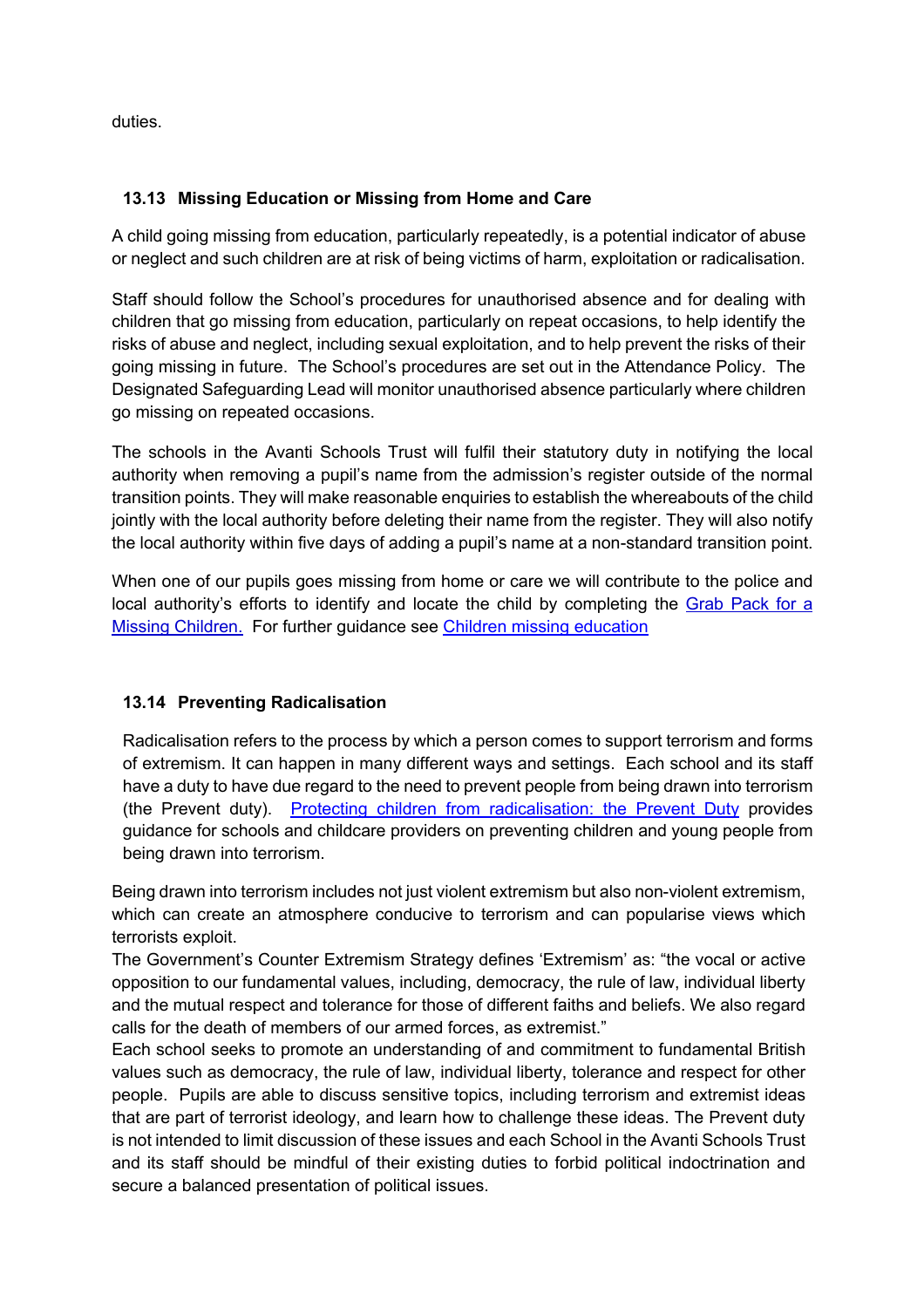As with other safeguarding risks, staff should be alert to changes in children's behaviour which could indicate that they may be in need of help or protection. Staff should use their judgment in identifying children who might be at risk of radicalisation and act proportionately. Staff are encouraged to discuss their concerns with the Designated Safeguarding Lead who can advise on assessing the level of risk to identify the most appropriate referral, which could include making a referral to the Channel programme or Children's Social Care.

Channel is a programme which focuses on providing support at an early stage to people who are identified as being vulnerable to being drawn into terrorism. It provides a mechanism for schools to make referrals if they are concerned that an individual might be vulnerable to radicalisation. It is a voluntary process which allows the individual to withdraw from the programme at any time.

All staff are encouraged to familiarise themselves with the government's website www.educateagainsthate.com. The website is designed to equip school leaders, teachers and parents with the information, tools and resources they need to recognise and address extremism and radicalisation in young people.

The School has a risk assessment process in place for considering and protecting children at risk of radicalisation and extremism. The risk assessment takes into consideration that the internet and use of social media have become major factors in the radicalisation of young people and our school's E-safety policy and curriculum embeds understanding of these particular risks.

Each school will help to identify young people at risk and work with local partnership arrangements including the *Channel Programme* to help support and divert any young people from associated harm: Click here for further guidance Channel Duty Guidance

## **13.15 Private Fostering**

We recognise the importance of identifying children in Private Fostering arrangements so that their needs can be fully assessed by the local authority. In all schools in the Avanti School Trust we will confirm the status of every pupil's care arrangements on admission (or when a pupil's care arrangements change) and notify the local authority of any known or suspected Private Fostering arrangement. We will support any subsequent assessment and remain alert to any additional needs that children placed away from their immediate families might face. See links for information on what constitutes private fostering and details of The Children's Act 1989: private fostering.

#### **13.16 Substance Misuse**

**Pupils:** We recognise the clear role each school has to play in preventing drug misuse as part of our pastoral responsibilities. We will provide age appropriate information on drugs and alcohol and tackle problem behaviour, working with local partners to prevent drug or alcohol misuse. For further guidance refer to **DfE** and ACPO Drug Advice for schools. (ACPO has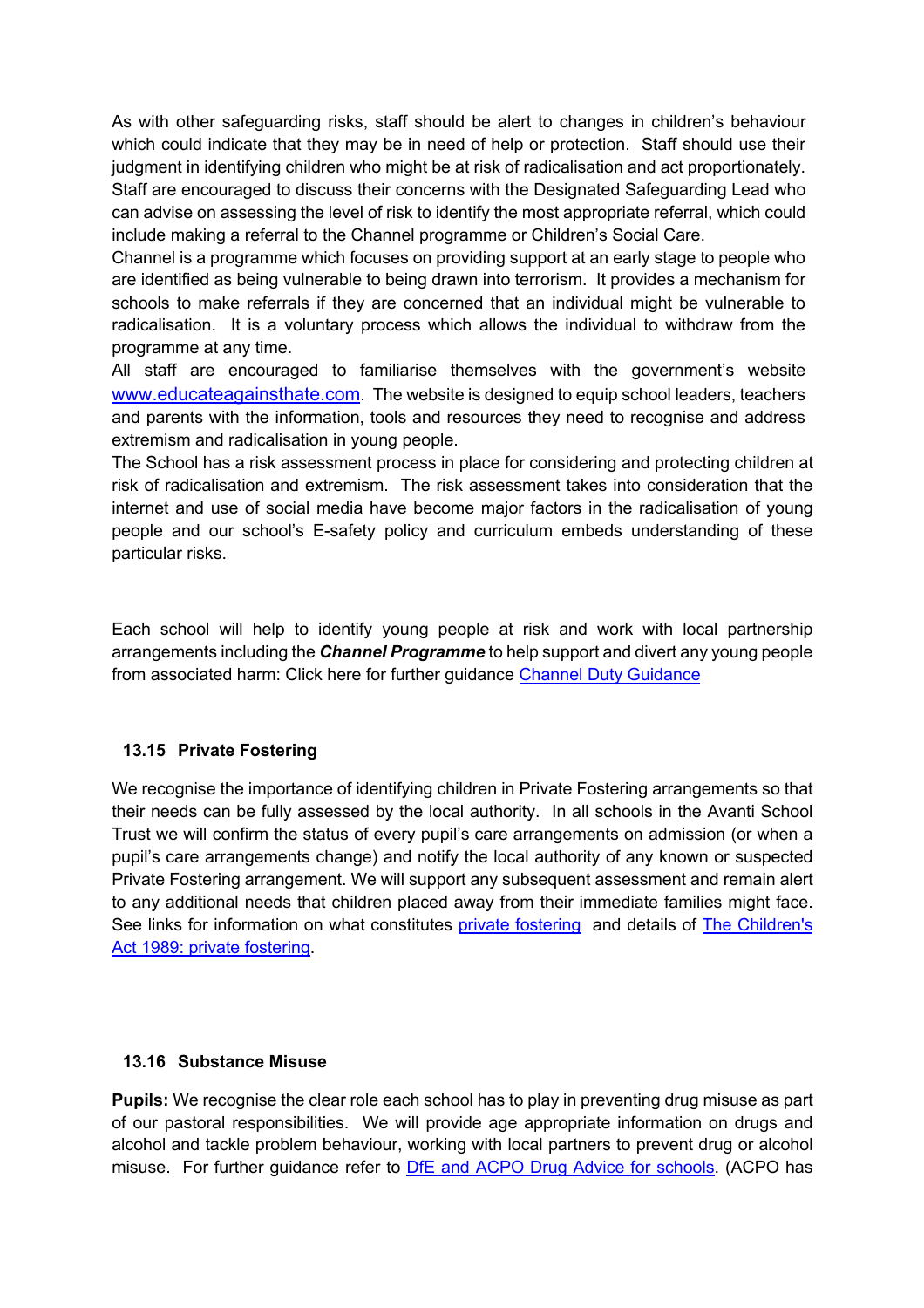changed to the National Police Chiefs' Council).

**Parental Substance Misuse:** Substance misuse (drugs or alcohol) may impact on parental capacity and can significantly exacerbate other concerns such as domestic violence or mental health issues. We will remain vigilant in identifying and supporting pupils and their families facing such issues, and work in collaboration with other agencies where necessary to prevent significant harm.

**Mental Health Pupils:** Each school seeks to promote positive mental health in our pupils and to identify and address those with less severe problems at an early stage and build their resilience. We are also committed to identifying and supporting pupils with more severe needs and to help make appropriate referrals to specialist agencies such as Child and Adolescent Mental Health Services (CAMHS) where necessary.

All staff should be aware that mental health problems can, in some cases, be an indicator that a child has suffered or is at risk of suffering abuse, neglect or exploitation.

Only appropriately trained professionals should attempt to make a diagnosis of a mental health problem. Staff however, are well placed to observe pupils day-to-day and identify those whose behaviour suggests that they may be experiencing a mental health problem or be at risk of developing one.

Where children have suffered abuse and neglect, or other potentially traumatic adverse childhood experiences, this can have a lasting impact throughout childhood, adolescence and into adulthood. It is key that staff are aware of how these children's experiences, can impact on their mental health, behaviour and education.

If staff have a mental health concern about a child that is also a safeguarding concern, they must immediately speak to the DSL or a deputy DSL.

The Department for Education has published advice and guidance on Preventing and Tackling Bullying, and Mental Health and Behaviour in Schools. In addition, Public Health England has produced a range of resources to support secondary school teachers to promote positive health, wellbeing and resilience among young people including its guidance 'Promoting children and young people's emotional health and wellbeing'. Its resources include social media, forming positive relationships, smoking and alcohol.

**Parental Mental Health:** We recognise that some parents with mental health issues may experience difficulties at times with their parenting responsibilities. We are committed to supporting such families and will endeavour to identify those who would benefit from early help from local services and work with them to avoid any adverse impact on their children. For further guidance refer to Parental mental health

#### **13.17 Trafficking and Modern Day Slavery**

All Avanti Trust Schools will remain alert for children trafficked into the country who may be registered at our school for a term or longer, before being moved to another part of the UK or abroad. We will bear in mind that not all children who go missing from education have been victims of trafficking. For example, there may be instances of children from communities that move around – Gypsy, Roma, Traveller or migrant families – who collectively go missing from school. For further government guidance refer to Safeguarding Children who may have been trafficked practice guidance.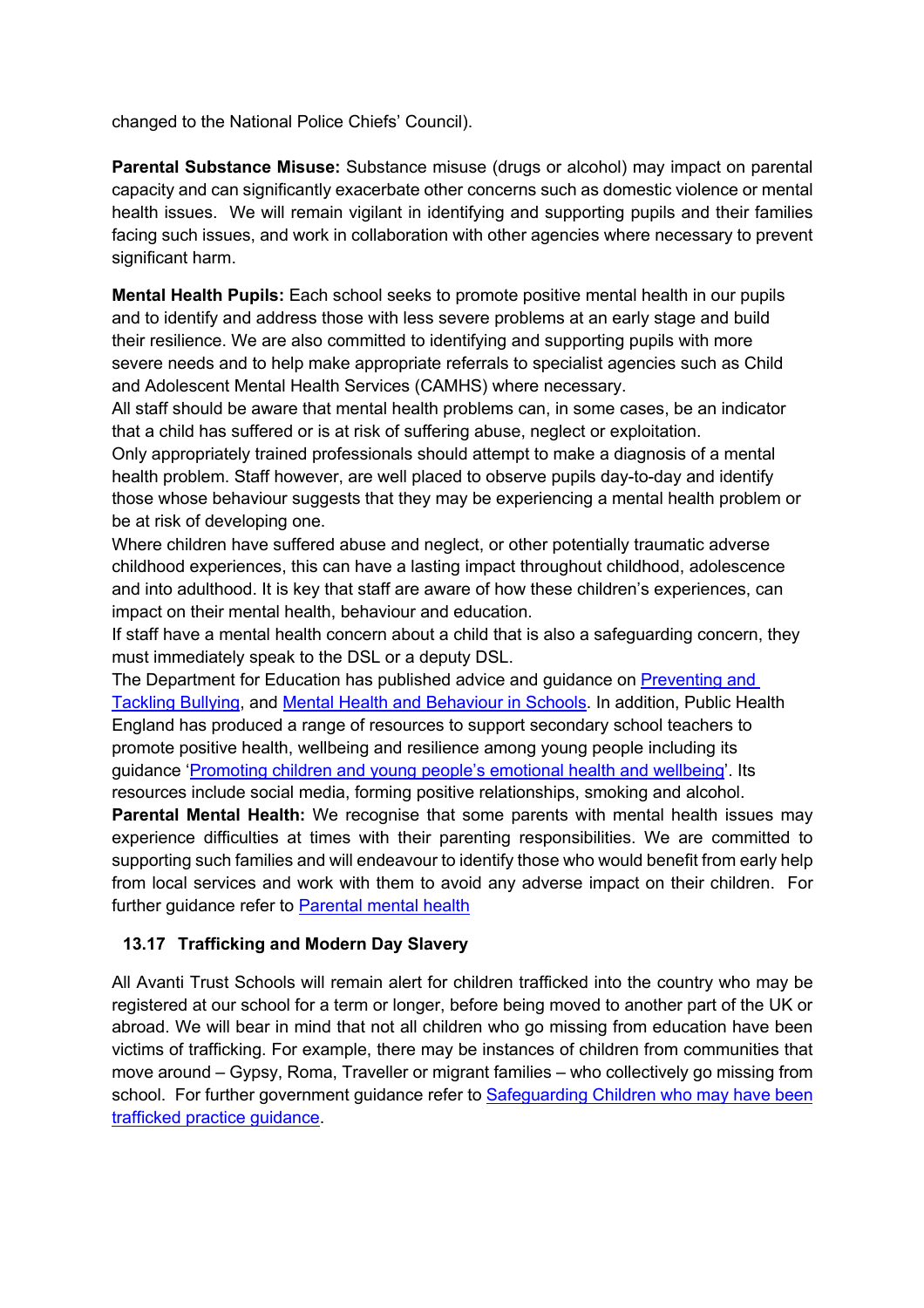#### **13.18 Young carers**

With so many adult responsibilities, young carers often miss out on opportunities that other children and young people have to play and learn. We in Avanti Trust Schools are uniquely placed to identify and respond to concerns and 'triggers' where children and young people may require additional help as carers. We will aim to respond early with our own pastoral support and where appropriate seeking help from local authority support services for young carers.

## **Appendix 1 Role Description for Designated Safeguarding Lead**

SSC's, proprietors and management committees should appoint an appropriate **senior member** of staff, from the school **leadership team**, to the role of designated safeguarding lead.

This person should have the appropriate status and authority within the school to carry out the duties of the post. They should be given the time, funding, training, resources and support to provide advice and support to other staff on child welfare and child protection matters, to take part in strategy discussions, inter-agency meetings, contribute to the assessments of children – and/or to support other staff to do so.

Any deputy should be trained to the same standard as the DSL, but the ultimate lead responsibility for child protection remains with the DSL.

In accordance with Annex C of Keeping Children Safe in Education, the main responsibilities of the DSLs are:

## **Managing referrals**

The Designated Safeguarding Lead is expected to refer cases:

- of suspected abuse to the local authority children's social care as required;
- support staff who make referrals to local authority children's social care;
- refer cases to the Channel programme where there is a radicalisation concern as required;
- support staff who make referrals to the Channel programme;
- To take lead responsibility for promptly making referrals to the police where a crime may have been committed which involves a child. The National Police Chiefs' Council advice 'When to call the police' should assist Designated Safeguarding Leads understand when they should consider calling the police and what to expect when they do.

## **Working with others**

The designated safeguarding lead is expected to:

• To take lead responsibility in early help cases and liaise with other agencies;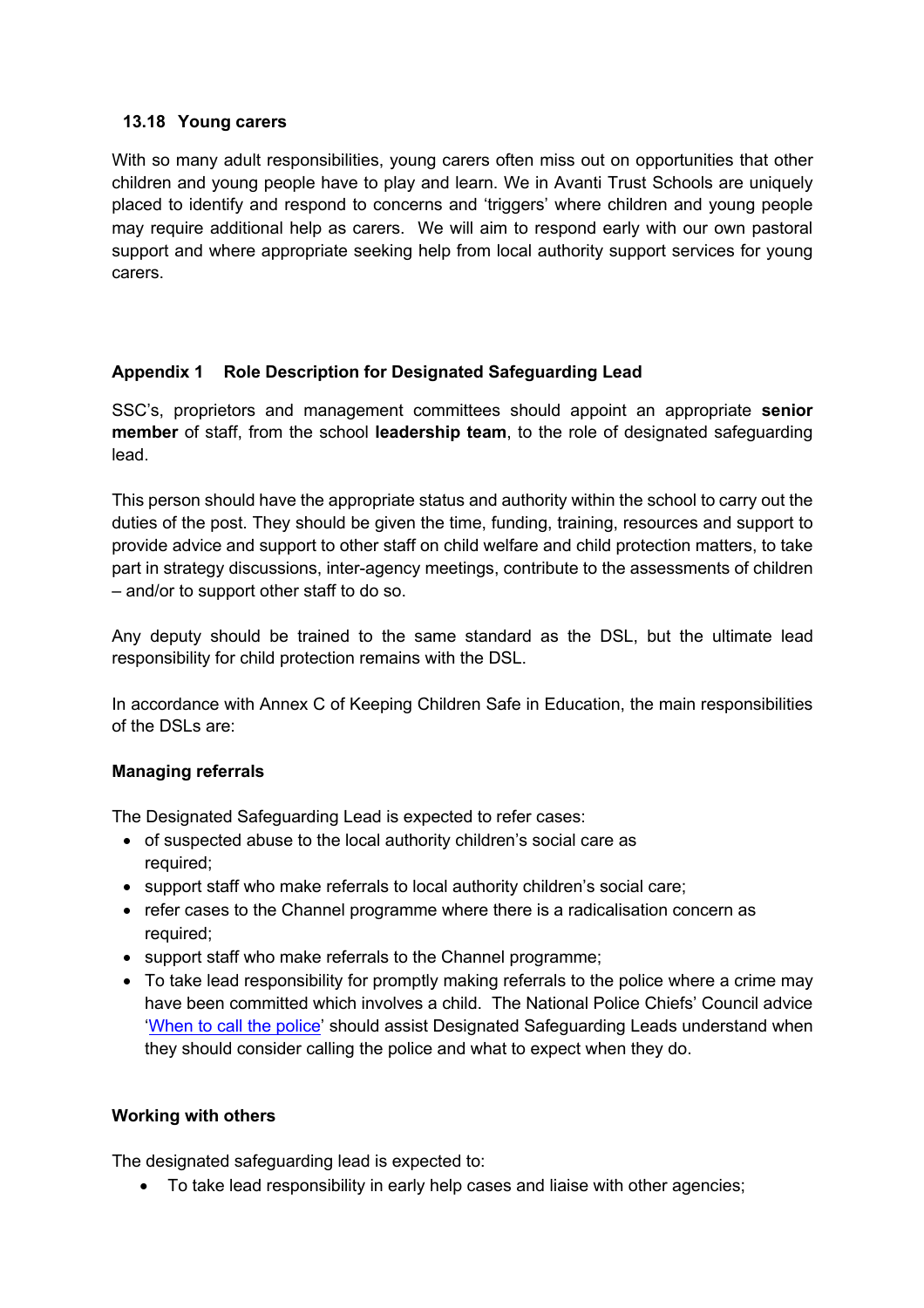- act as a point of contact with the three safeguarding partners (Local Authority, Police and Clinical Commissioning Group (CCG)
	- as required liaise with the case amanger and the LADO for child protection concerns in cases which concern a staff member
- liaise with the Principal to inform him or her of issues especially
- ongoing enquiries under *section 47* of the *Children Act 1989* and police investigations;
- liaise with staff (especially pastoral support staff, school nurses, IT Technicians, and SENDCOs or the named person with oversight for SEN in a college) on matters of safety and safeguarding (including online and digital safety) and when deciding whether to
- make a referral by liaising with relevant agencies.
- Act as a source of support, advice and expertise for staff.

#### **Training**

- To undergo training, at least every two years, to acquire the knowledge and skills required to carry out the role;
- To undertake Prevent awareness training; and
- To ensure knowledge and skills are refreshed at regular intervals, as required, but at least annually to keep abreast of developments relevant to their role so they:
	- o Understand the assessment process for providing early help and intervention;
	- o Have a working knowledge of how local authorities conduct a child protection case conference and a child protection review conference and be able to attend and effectively contribute when required to do so;
	- o Ensure each member of staff has access to and understands this Policy and child protection procedures, and in particular, new and part-time staff;
	- o Are alert to the specific needs of children in need, those with special educational needs and young carers;
	- $\circ$  Understand relevant data protection legislation and regulations, especially the Data Protection Act 2018 and the General Data Protection Regulation;
	- $\circ$  Are able to keep detailed, accurate, secure written records of concerns and referrals;
	- o Understand and support the School with regards to the requirements of the Prevent duty and are able to provide advice and support to staff on protecting children from the risk of radicalisation;
	- o Are able to understand the unique risks associated with online safety and be confident that they have the relevant knowledge and up to date capability required to keep children safe whilst they are online at School;
	- o Can recognise the additional risks that children with Special Educational Needs and/or Disabilities face online, for example, from online bullying, grooming and radicalisation and are confident they have the capability to support children with Special Educational Needs and/or Disabilities to stay safe online;
	- o Obtain access to resources and attend relevant refresher training courses; and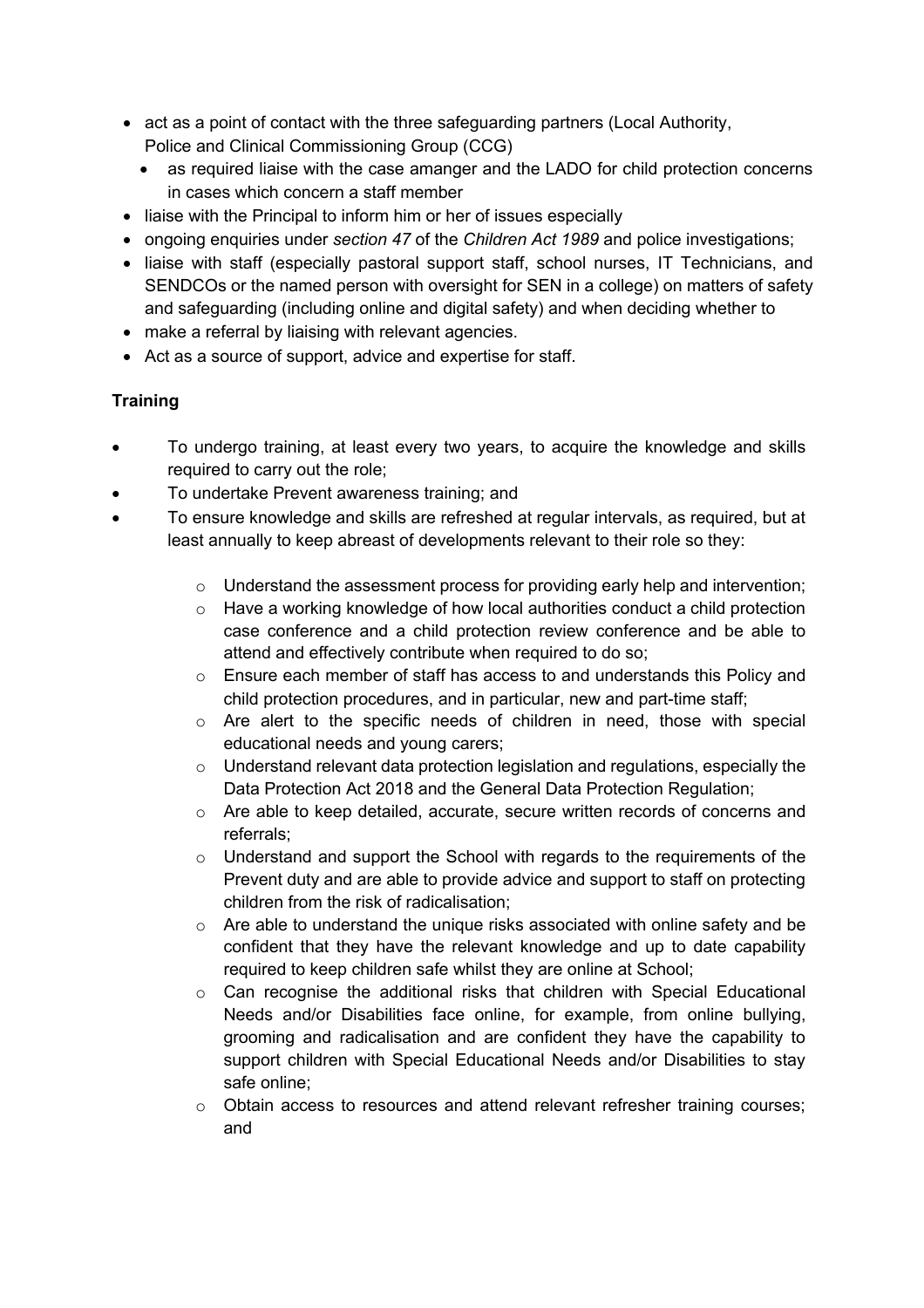$\circ$  Encourage a culture of listening to children and taking account of their wishes and feelings, among all staff, in any measure the School puts in place to protect them.

#### **Raising Awareness**

The designated safeguarding lead should:

- ensure the school's child protection policies are known, understood and used appropriately;
- ensure the school or college's child protection policy is reviewed annually (as a minimum) and the procedures and implementation are updated and reviewed regularly, and work with governing bodies or proprietors regarding this;
- ensure the child protection policy is available publicly and parents are aware of the fact that referrals about suspected abuse or neglect may be made and the role of the school or college in this; and
- link with the safeguarding partner arrangements to make sure staff are aware of training opportunities and the latest local policies on safeguarding.
	- To help promote educational outcomes by sharing the information about the welfare, safeguarding and child protection issues that children, including children with a social worker, are experiencing, or have experienced, with teachers and Senior Leadership Team;

#### **Transfer of child protection files**

When a child transfers to another school or college, the DSL should inform the receiving school within **five school days** that a child protection/ safeguarding file exists. The receiving school should routinely ask the previous school if a child protection/safeguarding file exists, for all transfers. The original child protection/ safeguarding file must be passed on either by hand or sent recorded delivery, separate from the child's main school file, within five school days from notification. If CPOMS is used then the file transfer should be organised during thid time period.Care must be taken to ensure confidentiality is maintained and the transfer process is as safe as possible. Parents should not be used as couriers for such files. Guidance on the Transfer of a Child Protection or Safeguarding File to another education setting - July 2017 .

#### **Availability**

During term time the DSL or deputy should always be available (during school hours) for staff to discuss any safeguarding concerns. Whilst generally speaking the DSL or deputy would be expected to be available in person, it is a matter for individual schools, working with the DSL to define what "available" means and whether in exceptional circumstances availability via phone and or Skype or other such media is acceptable.

It is a matter for individual schools and the DSL to arrange adequate and appropriate cover arrangements for any out of hours/our of term activities.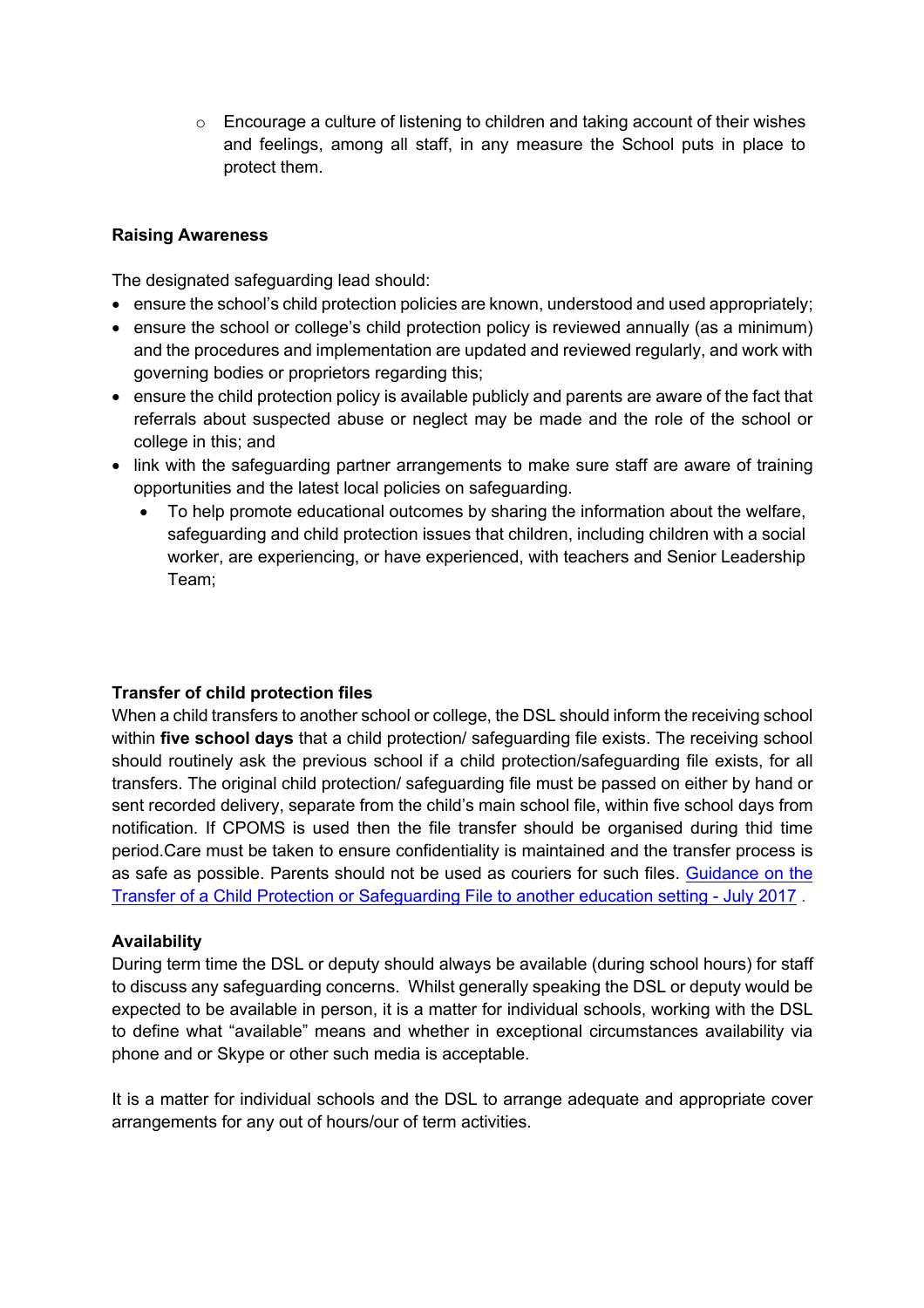# **Appendix 2 Record of Concern (where required if cannot access CPOMS)**

| Child's Name:                         |                                                 |                                  |                                             |
|---------------------------------------|-------------------------------------------------|----------------------------------|---------------------------------------------|
| Child's DOB:                          |                                                 |                                  |                                             |
| Gender:                               | Ethnic Origin:                                  | Disability Y/N:                  | Religion:                                   |
|                                       |                                                 |                                  |                                             |
| Date and time of concern:             |                                                 |                                  |                                             |
| Your account of the concern:          |                                                 |                                  |                                             |
|                                       | (what was said, observed, reported and by whom) |                                  |                                             |
|                                       |                                                 |                                  |                                             |
|                                       |                                                 |                                  |                                             |
|                                       |                                                 |                                  |                                             |
| <b>Additional Information:</b>        |                                                 |                                  |                                             |
|                                       | (your opinion, context of concern/disclosure)   |                                  |                                             |
|                                       |                                                 |                                  |                                             |
|                                       |                                                 |                                  |                                             |
|                                       |                                                 |                                  |                                             |
|                                       |                                                 |                                  |                                             |
| Your response:                        |                                                 |                                  |                                             |
|                                       | (what did you do/say following the concern)     |                                  |                                             |
|                                       |                                                 |                                  |                                             |
|                                       |                                                 |                                  |                                             |
| Your name:                            |                                                 | Your signature:                  |                                             |
|                                       |                                                 |                                  |                                             |
|                                       |                                                 |                                  |                                             |
| Your position in school:              |                                                 | Date and time of this recording: |                                             |
|                                       |                                                 |                                  |                                             |
|                                       |                                                 |                                  |                                             |
| Action and response of DSP/Principal: |                                                 |                                  |                                             |
|                                       |                                                 |                                  |                                             |
|                                       |                                                 |                                  |                                             |
|                                       |                                                 |                                  |                                             |
| Feedback given                        | member of staff<br>to                           |                                  | Information shared with any other staff? If |
| reporting concern:                    |                                                 |                                  | so, what information was shared and what    |
|                                       |                                                 | was the rationale for this?      |                                             |
|                                       |                                                 |                                  |                                             |
|                                       |                                                 |                                  |                                             |
|                                       |                                                 |                                  |                                             |
|                                       |                                                 |                                  |                                             |
|                                       |                                                 | Date:                            |                                             |
|                                       |                                                 |                                  |                                             |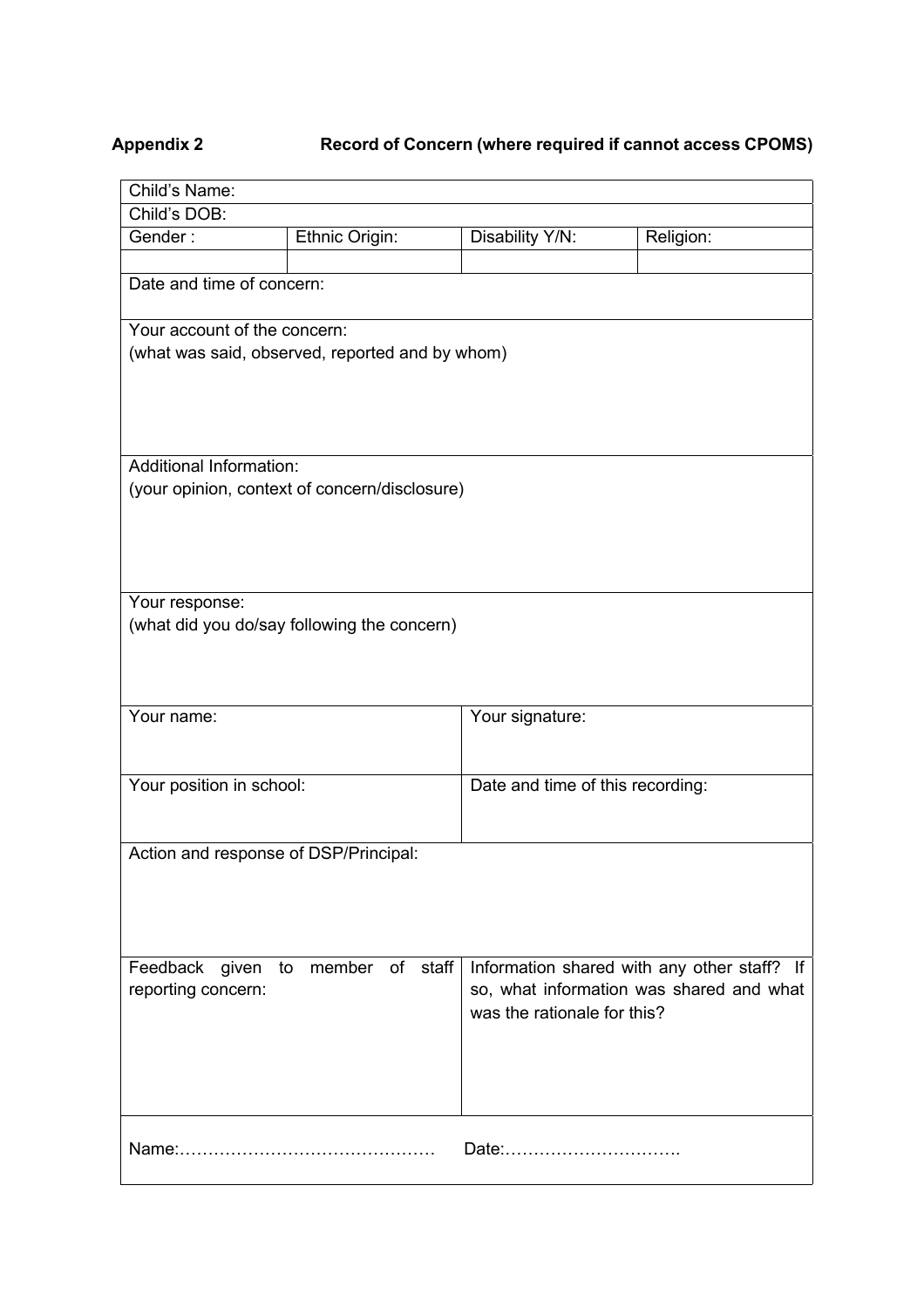|              | Child clearly identified                                                                                   |
|--------------|------------------------------------------------------------------------------------------------------------|
| $\checkmark$ | Name, designation and signature of the person completing the record populated?                             |
| ✓            | Date and time of any incidents or when a concern was observed?                                             |
| ✓            | Date and time of written record?                                                                           |
| $\checkmark$ | Distinguish between fact, opinion and hearsay                                                              |
| ✓            | Concern described in sufficient detail, i.e. no further clarification necessary?                           |
| $\checkmark$ | Child's own words used? (Swear words, insults, or intimate vocabulary should be<br>written down verbatim.) |
| $\checkmark$ | Record free of jargon?                                                                                     |
| ✓            | Written in a professional manner without stereotyping or discrimination?                                   |
| $\checkmark$ | The record includes an attached completed body map (if relevant) to show any<br>visible injuries           |

# **Checklist for DSL (to be printed on back of record of concern form)**

# **BODY MAPS: (If cannot access and record on CPOMS)**



Body Chart 1.pdf

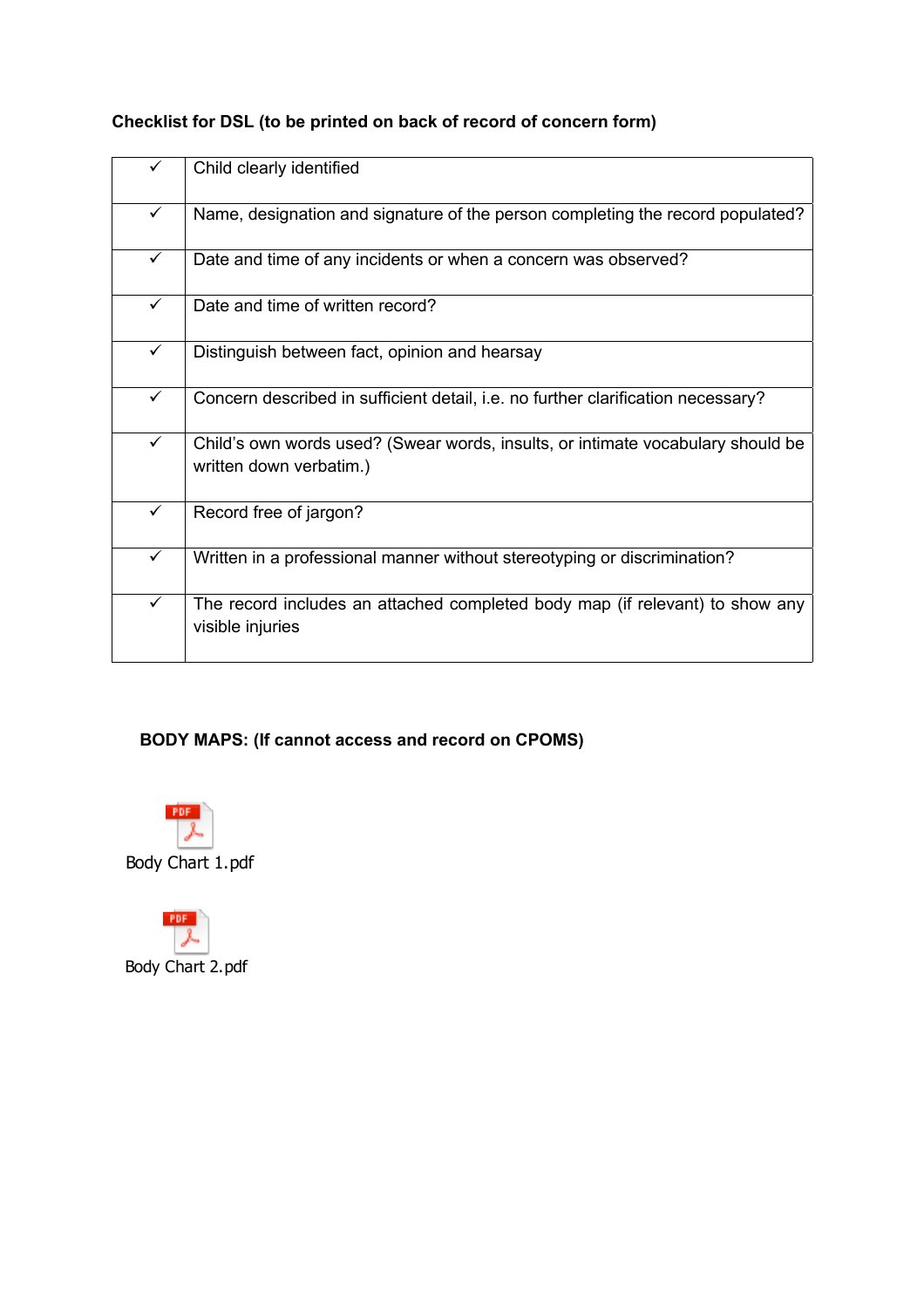#### **Appendix 3 Types of abuse and neglect**

All staff should be aware that firstly; abuse, neglect and safeguarding issues are rarely standalone events that can be covered by one definition and, in most cases, multiple issues will overlap with one another. Secondly, harmful behaviours such as substance abuse, sexting and truanting can put children in danger, and thirdly; that safeguarding incidents and/or behaviours can be associated with factors outside the School and/or can occur between children outside of these environments.

All staff, but especially the DSLs and their deputies should consider whether children are at risk of abuse or exploitation in situations outside their families. Extra-familial harms take a variety of different forms and children can be vulnerable to multiple harms including but not limited to sexual exploitation, criminal exploitation, and serious youth violence.

Keeping Children Safe in Education defines types of abuse and neglect as follows:

**Abuse**: a form of maltreatment of a child. Somebody may abuse or neglect a child by inflicting harm or by failing to act to prevent harm. Children may be abused in a family or in an institutional or community setting by those known to them or, more rarely, by others (e.g. via the internet). They may be abused by an adult or adults or by another child or children.

**Physical abuse**: a form of abuse which may involve hitting, shaking, throwing, poisoning, burning or scalding, drowning, suffocating or otherwise causing physical harm to a child. Physical harm may also be caused when a parent or carer fabricates the symptoms of, or deliberately induces, illness in a child.

**Emotional abuse**: the persistent emotional maltreatment of a child such as to cause severe and adverse effects on the child's emotional development. It may involve conveying to a child that they are worthless or unloved, inadequate, or valued only insofar as they meet the needs of another person. It may include not giving the child opportunities to express their views, deliberately silencing them or 'making fun' of what they say or how they communicate. It may feature age or developmentally inappropriate expectations being imposed on children. These may include interactions that are beyond a child's developmental capability as well as overprotection and limitation of exploration and learning, or preventing the child participating in normal social interaction. It may involve seeing or hearing the ill-treatment of another. It may involve serious bullying (including cyberbullying), causing children frequently to feel frightened or in danger, or the exploitation or corruption of children. Some level of emotional abuse is involved in all types of maltreatment of a child, although it may occur alone.

**Sexual abuse**: involves forcing or enticing a child or young person to take part in sexual activities, not necessarily involving a high level of violence, whether or not the child is aware of what is happening. The activities may involve physical contact, including assault by penetration (for example rape or oral sex) or non-penetrative acts such as masturbation, kissing, rubbing and touching outside of clothing. They may also include non-contact activities, such as involving children in looking at, or in the production of, sexual images, watching sexual activities, encouraging children to behave in sexually inappropriate ways, or grooming a child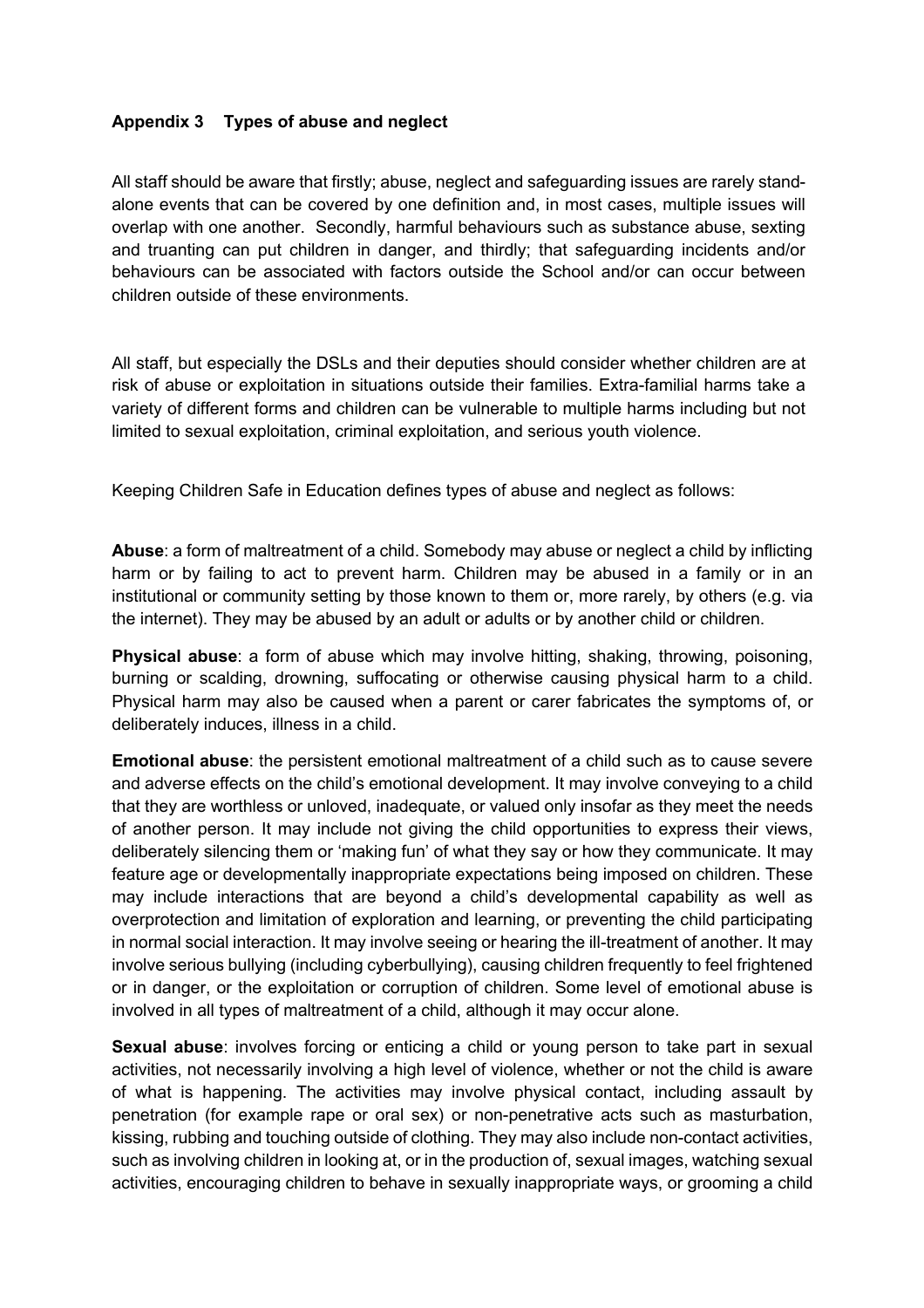in preparation for abuse (including via the internet). Sexual abuse is not solely perpetrated by adult males. Women can also commit acts of sexual abuse, as can other children. The sexual abuse of children by other children is a specific safeguarding issue in education

**Neglect**: the persistent failure to meet a child's basic physical and/or psychological needs, likely to result in the serious impairment of the child's health or development. Neglect may occur during pregnancy as a result of maternal substance abuse. Once a child is born, neglect may involve a parent or carer failing to: provide adequate food, clothing and shelter (including exclusion from home or abandonment); protect a child from physical and emotional harm or danger; ensure adequate supervision (including the use of inadequate care-givers); or ensure access to appropriate medical care or treatment. It may also include neglect of, or unresponsiveness to, a child's basic emotional needs.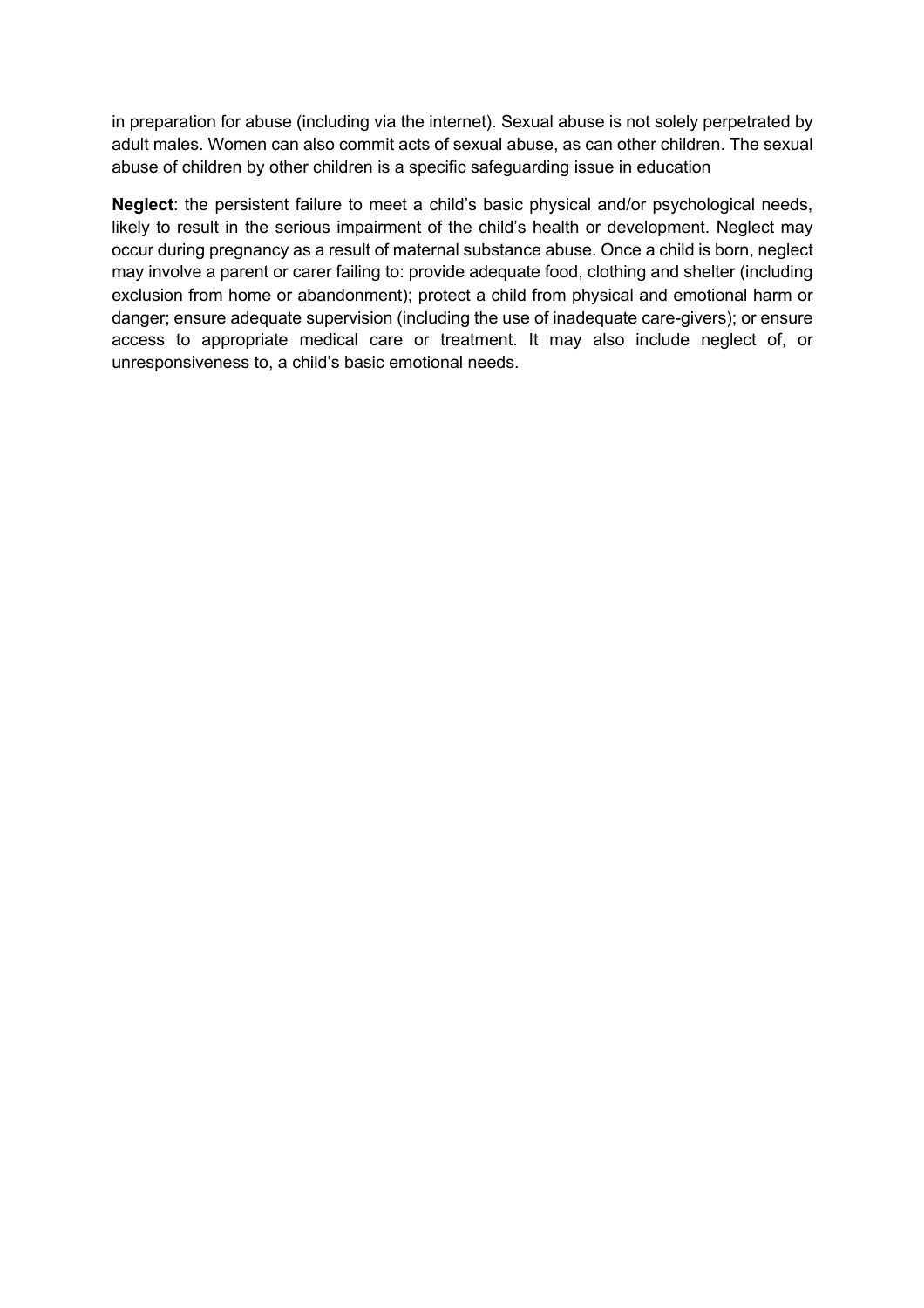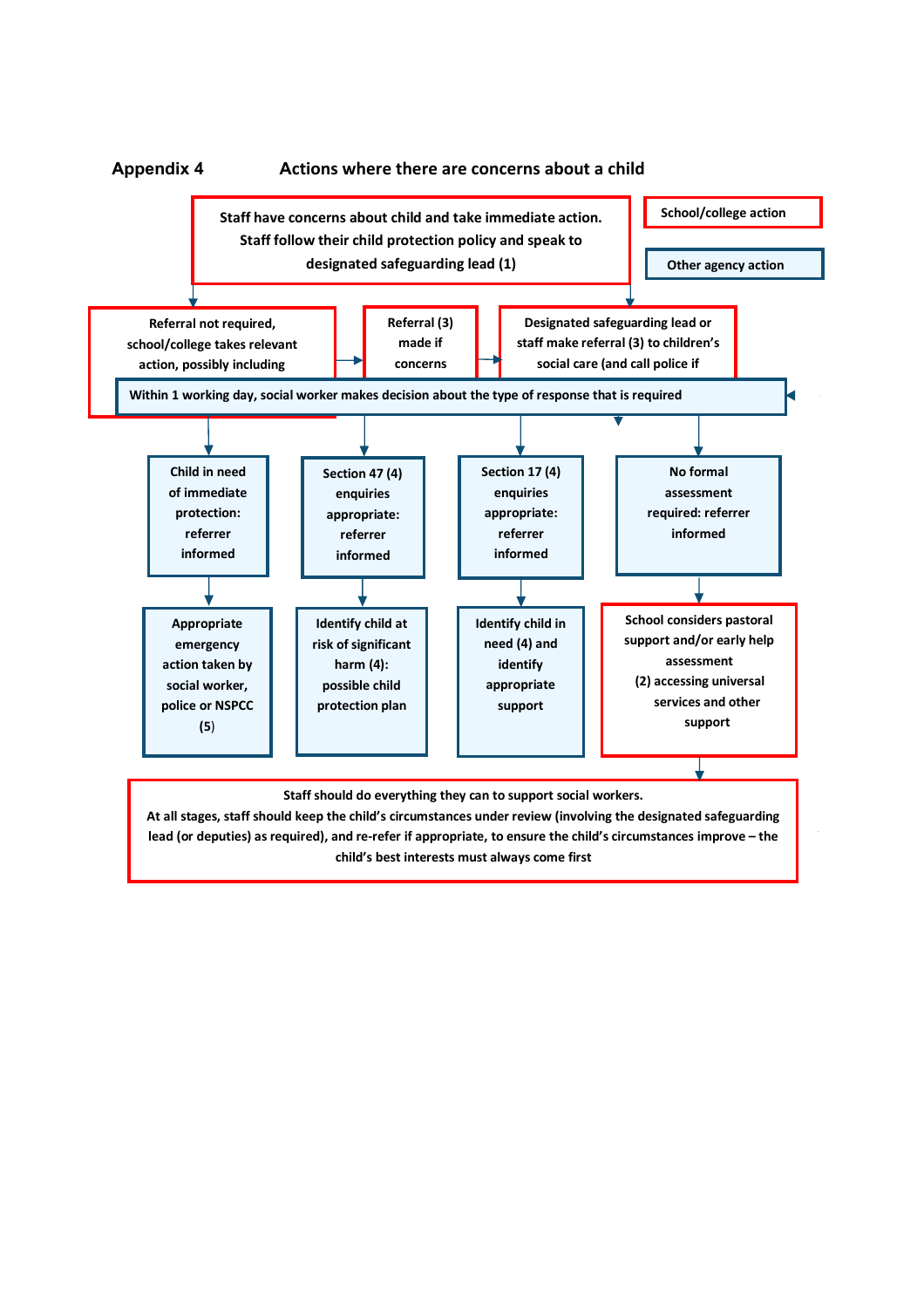#### **Appendix 5**

**Managing Allegations Against a member of staff**

**1) Allegations that may meet the Harms threshold (each school must has an understanding of their LA arrangements for managing allegations and also refer to KCSIE 2021 Section 4)**

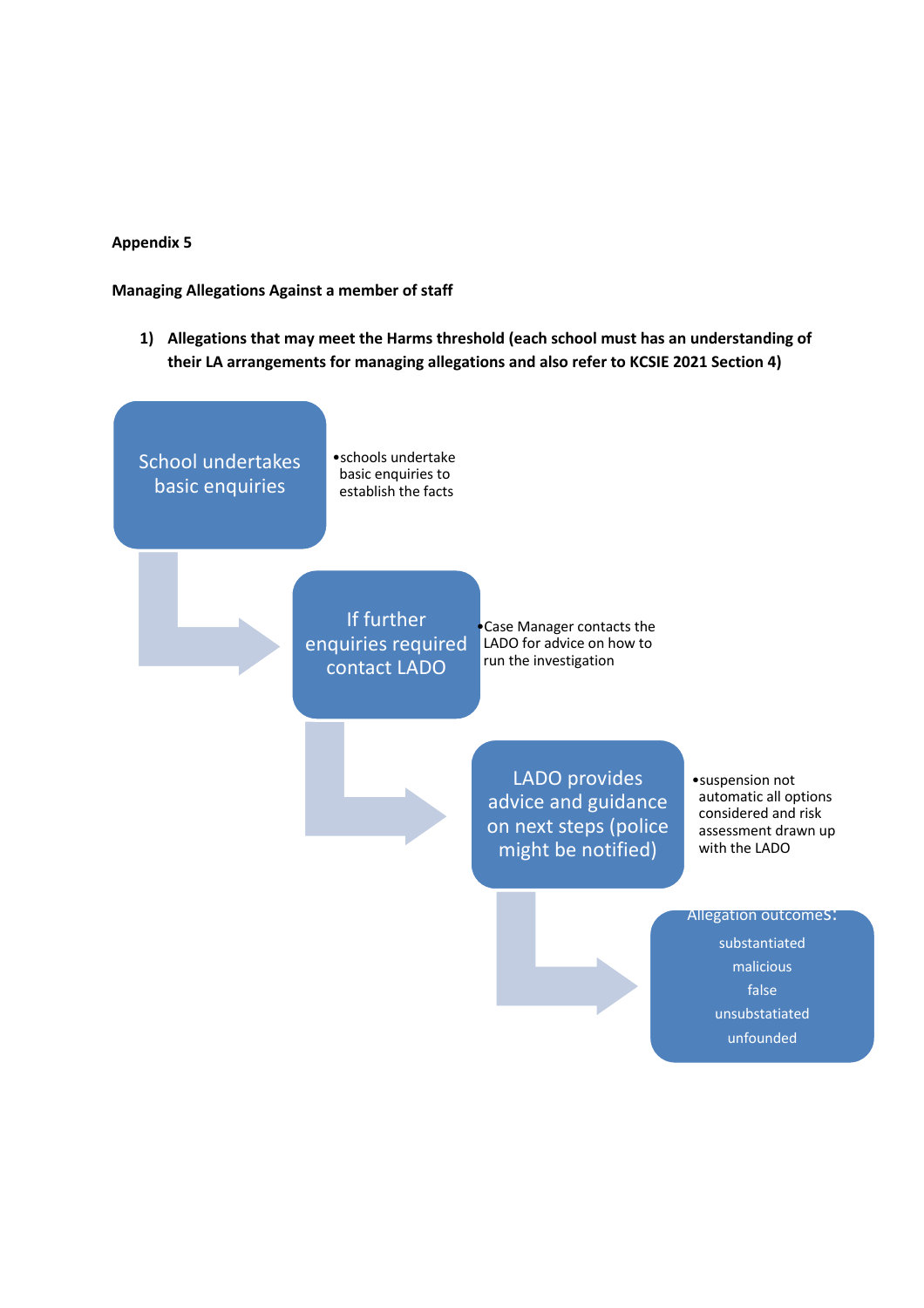**Appendix 5 continued – school processes with regards contacting parents re: Allegations Made against members of staff which might meet the harms threshold** 



**2) Concerns that do not meet the harm threshold (including allegations)**



All to be thoroughly investigated All to be recorded in writing Records should be reviewed so that potential patterns of concerning, problematic or inappropriate behaviour can be identified